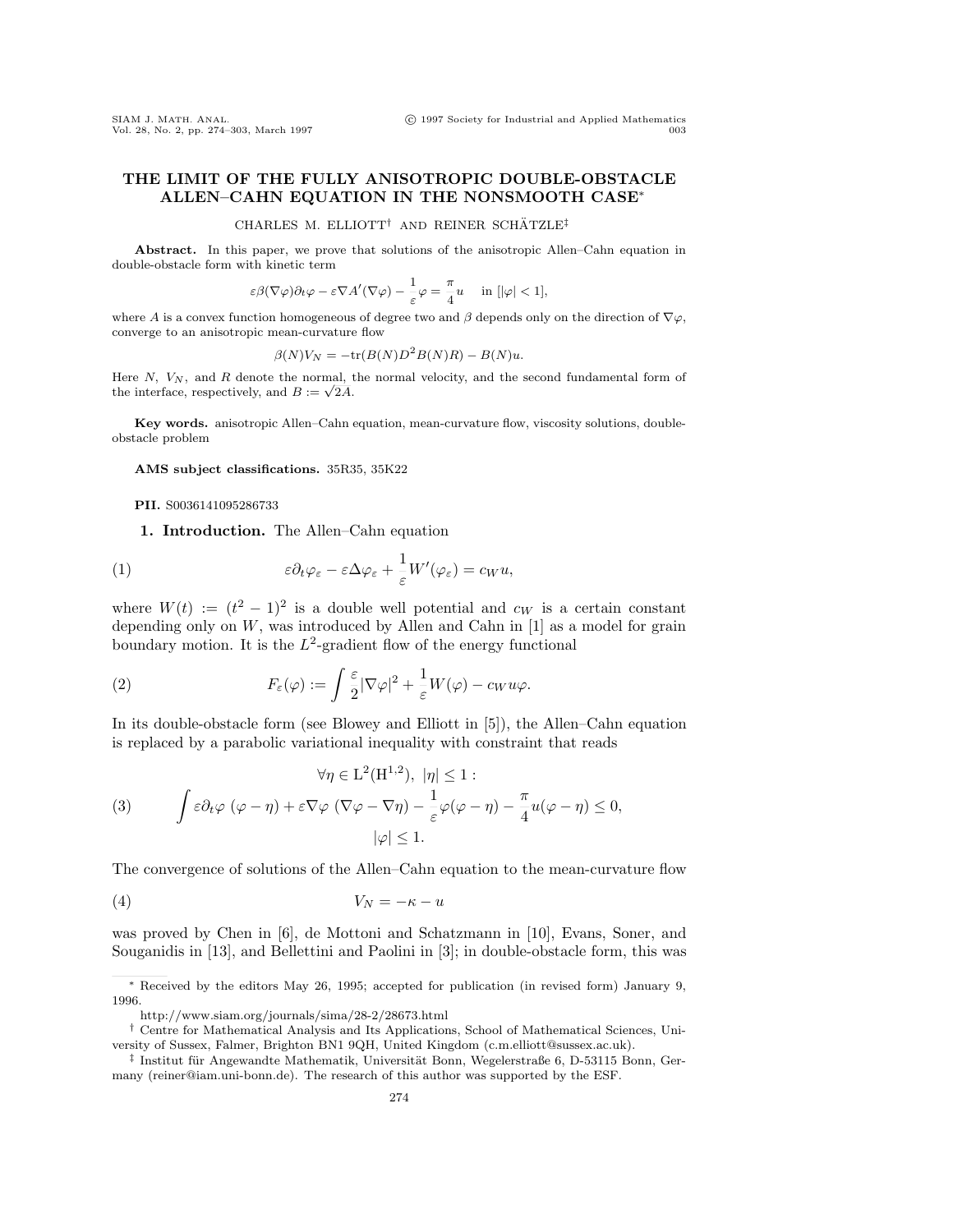proved by Chen and Elliott in [8], Nochetto, Paolini, and Verdi in [17] and Nochetto and Verdi in [18].

Anisotropy is now introduced by replacing the gradient in (2) and considering the functional

(5) 
$$
F_{\varepsilon}(\varphi) := \int \varepsilon A(\nabla \varphi) + \frac{1}{\varepsilon} W(\varphi) - c_W u \varphi,
$$

where A is convex and homogeneous of degree two. Moreover, we do not consider the gradient flow of this functional but introduce a kinetic factor depending on *∇*ϕ in front of  $\partial_t \varphi$ . Then the Allen–Cahn equation takes the form

(6) 
$$
\varepsilon \beta(\nabla \varphi) \partial_t \varphi_\varepsilon - \varepsilon \nabla A'(\nabla \varphi_\varepsilon) + \frac{1}{\varepsilon} W'(\varphi_\varepsilon) = c_W u,
$$

where  $\beta$  is a positive function homogeneous of degree zero. McFadden et al. [15], Wheeler and McFadden [21], and Bellettini and Paolini [4] with  $\beta = 1$  used formal asymptotics to provide the conjecture that (6) approximates the anisotropic meancurvature flow, which reads, in two space dimensions,

(7) 
$$
\beta(N)V_N = -\gamma(\gamma + \gamma'')(\theta(N))\kappa - \gamma(\theta(N))u,
$$

where  $\gamma$  is  $2\pi$ -periodic,  $\theta$  is the angle, and  $\gamma(\theta(N)) := \sqrt{2A(N)}$ . This conjecture was proved by the authors in [11] without the kinetic factor in the case when the evolution of the anisotropic mean-curvature flow is smooth. Moreover, it is proved there that the Hausdorff distance between the zero-level set of  $\varphi_{\varepsilon}$ , the solution of (6) in its double-obstacle form, and the interface of the flow is of order  $O(\varepsilon^2)$ . In the isotropic case, this bound was established by Nochetto, Paolini, and Verdi in [17].

The first difficulty that arises from (6) is how to define a weak solution for this equation. The problem is that, unless  $\beta$  is constant,  $\beta$  is discontinuous at 0. Thus far, it is not clear how to give such a definition. Instead, we consider (6) and its doubleobstacle variant in the viscosity sense. For viscosity solutions see, for example, the article [9] of Crandall, Ishi, and Lions. In spite of (6) not admitting a comparison principle in the presence of a nonconstant kinetic factor, we will prove that it has a solution. This will be done by proving uniform convergence of solutions of regularized equations to (6) in section 2.

In section 4, we prove that solutions of (6) in double-obstacle form approximate the corresponding anisotropic mean-curvature flow. The existence of a level-set solution describing this flow was proved by Chen, Giga, and Goto in [7]. The approximation is then meant in the sense that  $\varphi_{\varepsilon}$ , the solution of (6) in double-obstacle form, converges to 1 (respectively, to *−*1) where the level-set solution is positive (respectively, negative). This is proved by constructing suitable sub- and supersolutions of (6) in double-obstacle form. The construction is similar to that given by Nochetto and Verdi in [18]. Because of the anisotropic nature of the problem, instead of the ordinary distance function, we had to use a distance function that is induced by a Finsler geometry as outlined by Bellettini and Paolini in [4]; see section 3. These suband supersolutions are finally compared with the solutions, yielding our result.

The convergence result determines the limit of  $\varphi_{\varepsilon}$  uniquely when the interface of the flow does not develop an interior. Otherwise—that is, in the case called *fattening* there remains an ambiguity.

For applications, it may be easier to consider equations where the kinetic term does not have a discontinuity at 0. After completing this paper, in [12], we considered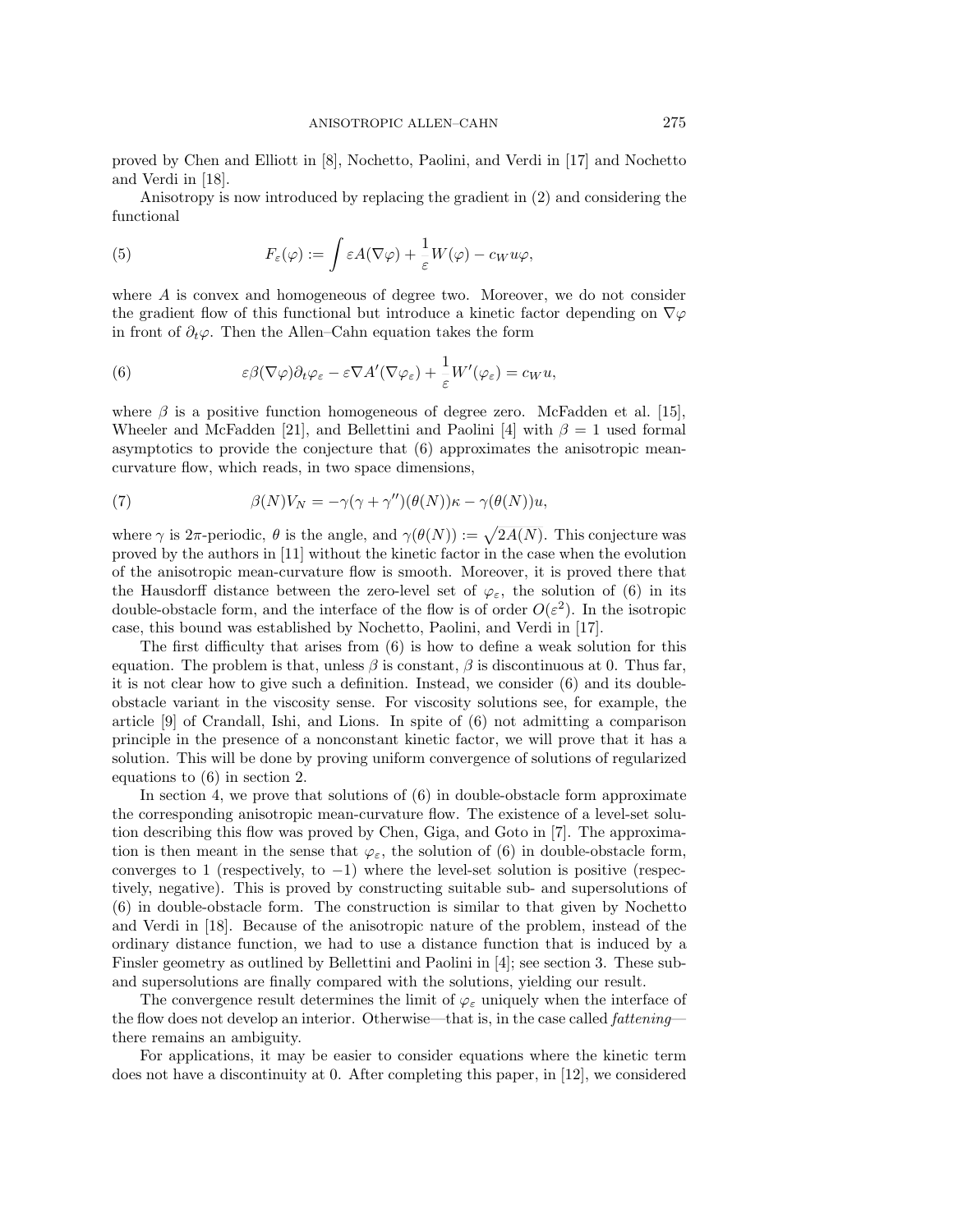$\beta_{\varepsilon} \in C^{0}(\mathbb{R}^{n})$  with  $\beta_{\varepsilon}(p) = \beta(p)$  for  $|p| \geq \varepsilon$ . The corresponding Allen–Cahn equation reads

$$
\varepsilon \beta_{\varepsilon}(\tilde{\varphi}_{\varepsilon}) \partial_t \tilde{\varphi}_{\varepsilon} - \varepsilon \nabla A'(\nabla \tilde{\varphi}_{\varepsilon}) + \frac{1}{\varepsilon} W(\tilde{\varphi}_{\varepsilon}) = c_W u.
$$

In [12], we proved that the Hausdorff distance between the zero-level set of the solutions of its double-obstacle variant and the interface of the flow is of order  $O(\varepsilon^2)$ when this flow is smooth.

## **2. Existence and comparison.**

**2.1. Notation.** Let  $\beta \in C_{\text{loc}}^{0,1}(\mathbb{R}^n - \{0\})$ ,  $A \in C_{\text{loc}}^{2,1}(\mathbb{R}^n - \{0\})$ , and  $u \in W_{\infty}^{2,1}(\mathbb{R}^n \times$ <br>[0,*T*]) be given. We assume that  $\beta$  is homogeneous of degree zero and that A is  $[0, 1]$  be given. We assume that  $\beta$  is nomogeneous of degree zero and the homogeneous of degree two. Set  $B := \sqrt{2A}$ . We assume the following bounds:

(8) 
$$
n, T, \|\beta\|_{C^{0,1}(B_2(0)-B_{1/2}(0))}, \|B\|_{C^{2,1}(B_2(0)-B_{1/2}(0))},
$$

$$
\|A\|_{C^{2,1}(B_2(0)-B_{1/2}(0))}, \|u\|_{W_{\infty}^{2,1}(\mathbb{R}^n \times [0,T])} \leq \Lambda,
$$

$$
\Lambda^{-1} \leq \beta(p), A(p), B(p) \leq \Lambda \quad \text{for } |p| = 1, \text{ and}
$$

$$
\Lambda^{-1} I \leq D^2 A.
$$

Define  $F \in C^{0}(\mathbb{R}^{n} \times [0, T] \times (\mathbb{R}^{n} - \{0\}) \times S(n))$ , where  $S(n)$  denotes the set of all real, symmetric  $n \times n$  matrices endowed with the usual ordering by

(9) 
$$
F(x,t,p,X) := -\beta(p)^{-1} \text{tr}(B(p)D^2B(p)X) - \beta(p)^{-1}B(p)u(x,t).
$$

Since  $B$  is homogeneous of degree one, it follows that  $F$  is geometric in the sense that

$$
F(x, t, \lambda p, \lambda X + \sigma(p \otimes p)) = \lambda F(x, t, p, X) \text{ for } \lambda > 0, \ \sigma \in \mathbb{R},
$$

where  $\otimes$  denotes the tensor product  $p \otimes q = (p_i q_i)_{i,j}$  on  $\mathbb{R}^n$ .

Our limit problem, the fully anisotropic mean-curvature flow, is

(10) 
$$
\beta(\nabla\omega)\partial_t\omega - \text{tr}(B(\nabla\omega)D^2B(\nabla\omega)D^2\omega) - B(\nabla\omega)u = 0,
$$

with the evolving interface given by  $\Gamma_t := [\omega(., t) = 0]$ . Equation (10) was treated by Chen, Giga, and Goto in  $[7]$  when u was independent of space, but all of their methods apply to general u. In order to give meaning to  $(10)$ , we seek a solution in the viscosity sense of

$$
\partial_t \omega + F(x, t, \nabla \omega, D^2 \omega) = 0.
$$

Existence and comparison for (10) were proved in [7].

We recall the definition of viscosity solutions. In the following, we denote by  $LSC(...)$  and  $USC(...)$  the sets of lower semicontinuous and upper semicontinuous functions.

DEFINITION 2.1. Let  $K \in C^{0}(\mathbb{R}^{n} \times [0, T] \times \mathbb{R} \times \mathbb{R} \times (\mathbb{R}^{n} - \{0\}) \times S(n))$ . A function  $v: Q \to \mathbb{R}$ , where  $\emptyset \neq Q \subseteq \mathbb{R}^n \times [0,T]$  is open, is called a viscosity subsolution of

(11) 
$$
K(x, t, v, \partial_t v, \nabla v, D^2 v) = 0 \quad in \ Q,
$$

written as

$$
K(x, t, v, \partial_t v, \nabla v, D^2 v) \le 0 \quad in \ Q,
$$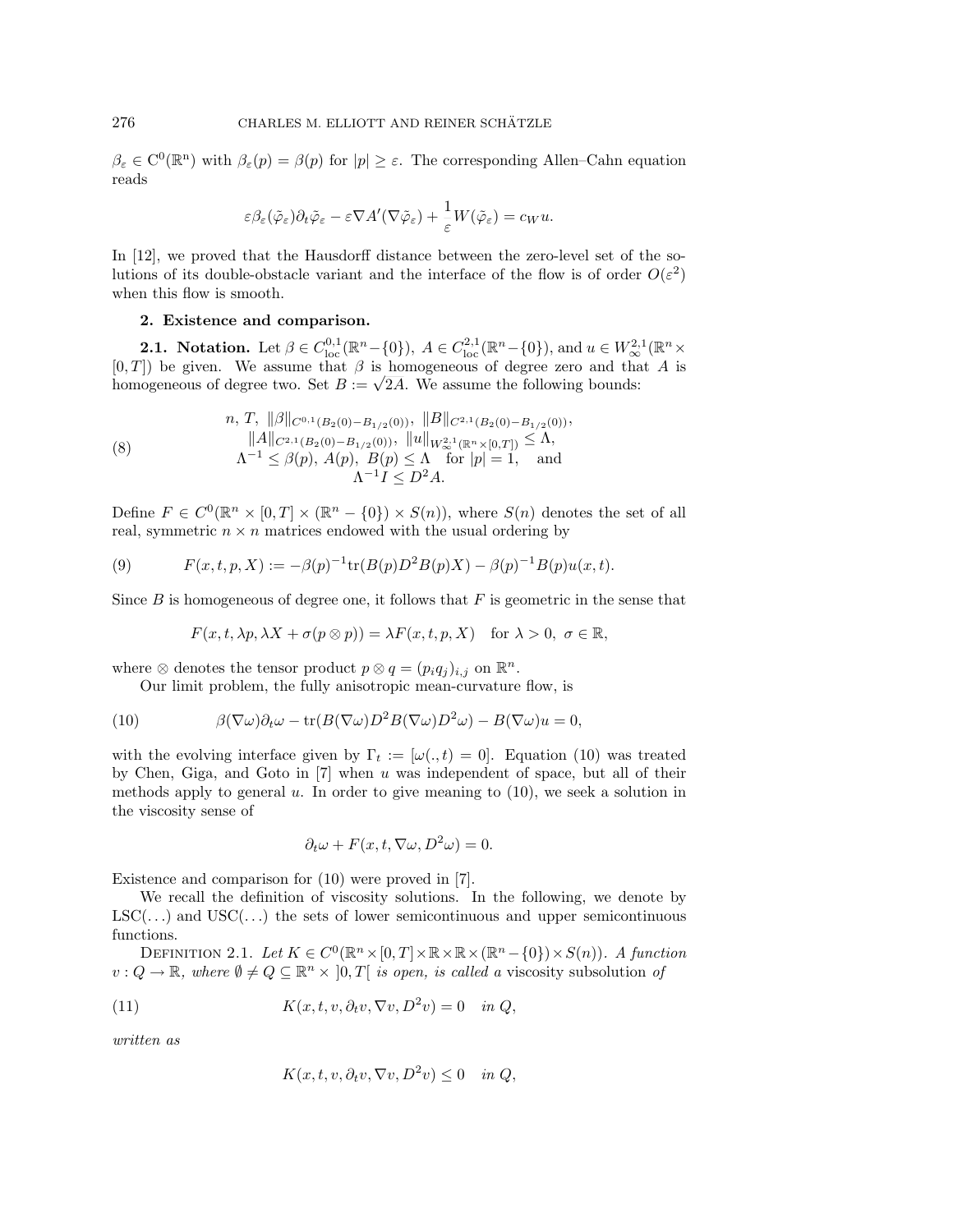*if*  $v ∈ \text{USC}(Q)$  and

$$
\forall (a, p, X) \in \mathbb{P}^{2,+}v(x,t), \ (x,t) \in Q: \quad K_{\star}(x,t,v(x,t),a,p,X) \le 0,
$$

where  $K_{\star}$  is the lower semicontinuous envelope of K, that is,

$$
K_{\star}(x, t, r, a, p, X) = \inf \{ \liminf_{j \to \infty} K(x_j, t_j, r_j, a_j, p_j, X_j) \mid (x_j, t_j, r_j, a_j, p_j, X_j) \to (x, t, r, a, p, X) \}.
$$

 $P^{2,+}$  is the set of superdifferentials and is defined in the next subsection. A supersolution is defined analogously by considering  $K^*$ , the upper semicontinuous envelope of K, and the set of subdifferentials  $P^{2,-}$ . v is a solution of (11) when it is both a suband a supersolution. It is necessary to introduce the semicontinuous envelopes since K is not continuous when  $p = 0$ .

The double-obstacle problem corresponding to  $(11)$  is given by

(12) 
$$
\max(v - 1, \min(v + 1, K(x, t, v, \partial_t v, \nabla v, D^2 v))) = 0 \text{ in } Q.
$$

Equivalently, v is a subsolution of  $(12)$  if

$$
v \in \text{USC}(Q),
$$
  

$$
v \le 1,
$$

and

$$
\forall (a, p, X) \in \mathbb{P}^{2,+}v(x,t), \ (x,t) \in Q, \text{ with } v(x,t) > -1: \\
K_{\star}(x,t,v(x,t), a, p, X) \leq 0.
$$

In this article, we mainly study parabolic equations and their double-obstacle problems, that is, where  $K$  is given by

$$
K(x, t, v, \partial_t v, \nabla v, D^2 v) = \partial_t v + H(x, t, v, \nabla v, D^2 v).
$$

DEFINITION 2.2. For  $v : Q \to \mathbb{R}$ , where  $\emptyset \neq Q \subseteq \mathbb{R}^n \times [0, T]$  is open,  $(x_0, t_0) \in Q$ , we define the sets of superdifferentials

$$
P^{2,+}v(x_0,t_0) := \{(a,p,X) \in \mathbb{R} \times \mathbb{R}^n \times S(n) \mid v(x,t) \leq v(x_0,t_0) + a(t-t_0) + p(x-x_0) + \frac{1}{2}(x-x_0)^T X(x-x_0) + o(|t-t_0| + |x-x_0|^2) \text{ as } t \to t_0, x \to x_0\},\
$$

and

$$
\overline{P}^{2,+}v(x_0,t_0) := \{(a, p, X) \in \mathbb{R} \times \mathbb{R}^n \times S(n) \mid \exists (a_j, p_j, X_j) \in P^{2,+}v(x_j, t_j) : (a_j, p_j, X_j) \to (a, p, X), (x_j, t_j) \to (x_0, t_0), v(x_j, t_j) \to v(x_0, t_0)\}.
$$

The sets of subdifferentials  $P^{2,-}$  and  $\overline{P}^{2,-}$  are defined analogously.

Remark 2.3. It is seen easily that for  $\varphi \in C^{2,1}(Q)$  with  $v - \varphi \leq (v - \varphi)(x_0, t_0)$  in Q, the triple of derivatives  $(\partial_t \varphi, \nabla \varphi, D^2 \varphi)(x_0, t_0) \in P^{2,+}v(x_0, t_0)$ .

Conversely, for all superdifferentials  $(a, p, X) \in P^{2,+}v(x_0, t_0)$ , there is a  $\varphi \in$  $C^{2,1}(Q)$  with  $v - \varphi \leq (v - \varphi)(x_0, t_0)$  in Q and  $(a, p, X) = (\partial_t \varphi, \nabla \varphi, D^2 \varphi)(x_0, t_0)$ . A proof of the second statement can be found in [19, section 14A].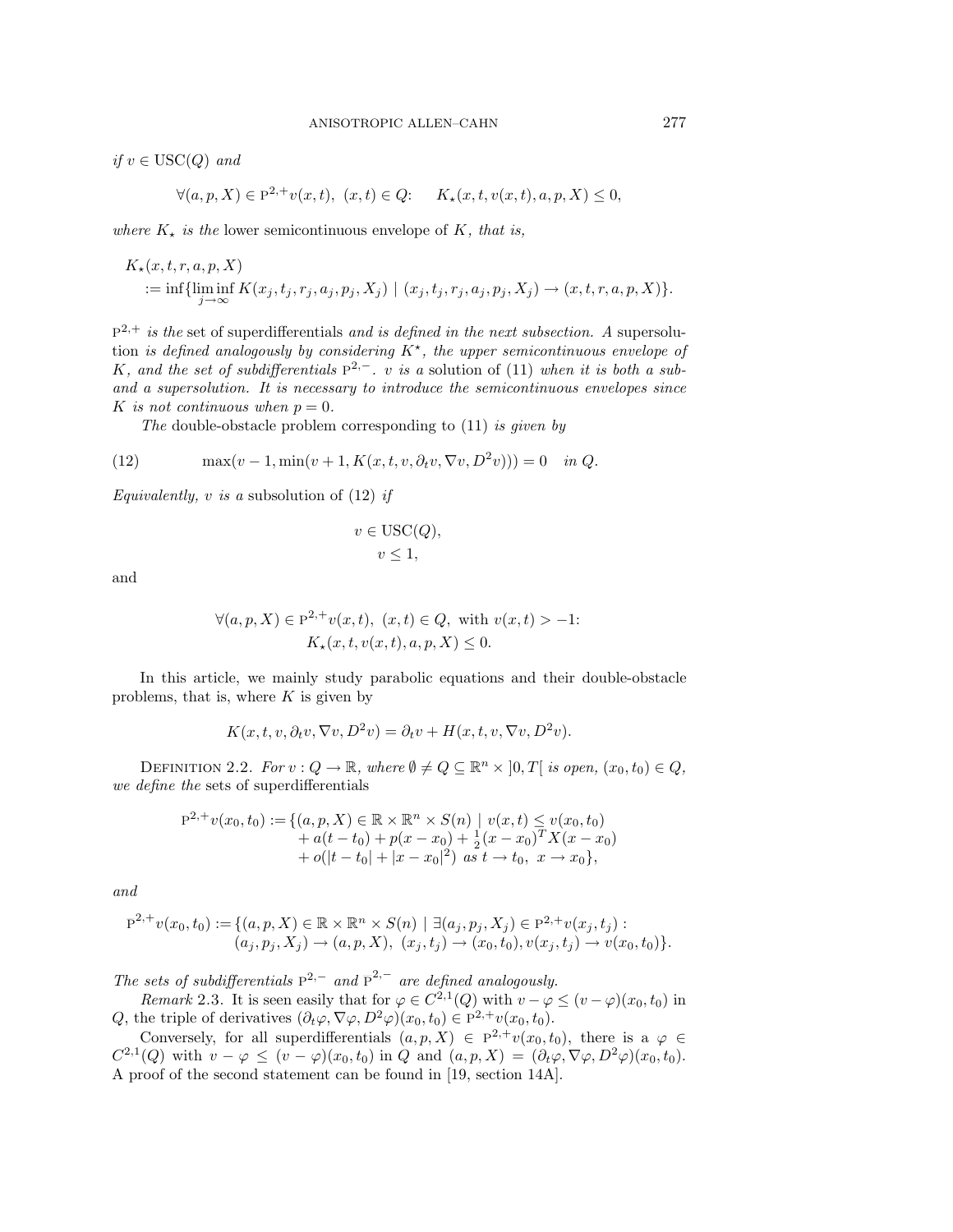**2.2. The equation.** We consider the anisotropic Allen–Cahn equation

(13) 
$$
\varepsilon \beta(\nabla \varphi) \partial_t \varphi - \varepsilon \nabla A'(\nabla \varphi) + \frac{1}{\varepsilon} W'(\varphi) - c_W u = 0 \quad \text{in } \mathbb{R}^n \times [0, T],
$$

where  $W(t) := (t^2 - 1)^2$ . As already pointed out in the introduction, it is not clear how to define a weak solution of (13). Therefore, we treat (13) and its double-obstacle variant in the viscosity sense. To be precise, we define  $G_{\varepsilon}$ ,  $\tilde{G}_{\varepsilon} \in C^0(\mathbb{R}^n \times [0, T] \times \mathbb{R} \times$  $(\mathbb{R}^n - \{0\}) \times S(n))$  by

$$
(14)
$$

$$
G_{\varepsilon}(x,t,r,p,X) := -\varepsilon \beta(p)^{-1} \text{tr}(D^2 A(p)X) - \frac{1}{\varepsilon} \beta(p)^{-1} r - \beta(p)^{-1} \frac{\pi}{4} u(x,t)
$$

and

$$
\tilde{G}_{\varepsilon}(x,t,r,p,X) := -\varepsilon \beta(p)^{-1} \text{tr}(D^2 A(p)X) + \frac{1}{\varepsilon} \beta(p)^{-1} W'(r) - \beta(p)^{-1} c_W u(x,t).
$$

Then in the viscosity formulation, the Allen–Cahn equation (13) reads

(15) 
$$
\partial_t \varphi + \frac{1}{\varepsilon} \tilde{G}_\varepsilon(.,.,\varphi,\nabla \varphi, D^2 \varphi) = 0,
$$

and its double-obstacle variant is given by

(16) 
$$
\max\left(\varphi-1,\min\left(\varphi+1,\partial_t\varphi+\frac{1}{\varepsilon}G_{\varepsilon}(.,.,\varphi,\nabla\varphi,D^2\varphi)\right)\right)=0.
$$

As already mentioned, existence and comparison for (10) were proved by Chen, Giga, and Goto in [7]. We will state these theorems without proof.

Throughout this article, we will compute on the whole of  $\mathbb{R}^n$  and we will consider only space-periodic functions; therefore, we assume  $u$  and the initial data to be periodic in space. Here and in the following, periodic means space periodic and that there are n linearly independent periods.

THEOREM 2.4. Let  $\emptyset \neq \Omega \subseteq \mathbb{R}^n$  be open,  $0 < T \leq \Lambda$ , and  $H \in C^0(\Omega \times [0,T] \times$  $\mathbb{R} \times (\mathbb{R}^n - \{0\}) \times S(n)$  satisfy

(i)  $|H(x, t, r, p, X)| \leq C(\Gamma)$  for  $|r|, |p|, \|X\| \leq \Gamma$ ,

- (ii)  $H(x, t, r, p, X) \geq H(x, t, r, p, Y)$  when  $X \leq Y$ ,
- (iii)  $H(x, t, r, p, X) H(x, t, s, p, X) \geq -\Lambda(r s)$  when  $r \geq s$ ,
- $(iv)$   $|H(x, t, r, p, X) H(y, t, r, p, X)| \leq \Lambda |x y|(1 + |p|)$ , and
- (v)  $H_*(x, t, r, 0, 0) = H^*(x, t, r, 0, 0).$

Further, let  $v \in \text{USC}(\bar{\Omega} \times [0,T])$  and  $w \in \text{LSC}(\bar{\Omega} \times [0,T])$  satisfy

$$
\partial_t v + H_\star(.,.,v,\nabla v,D^2v) \le 0,
$$

and

$$
\partial_t w + H^*(.,.,w, \nabla w, D^2 w) \ge 0,
$$

either

(a) in  $\Omega \times ]0, T[$ 

or

(b) in  $\Omega \times ]0,T[$  in the double-obstacle sense.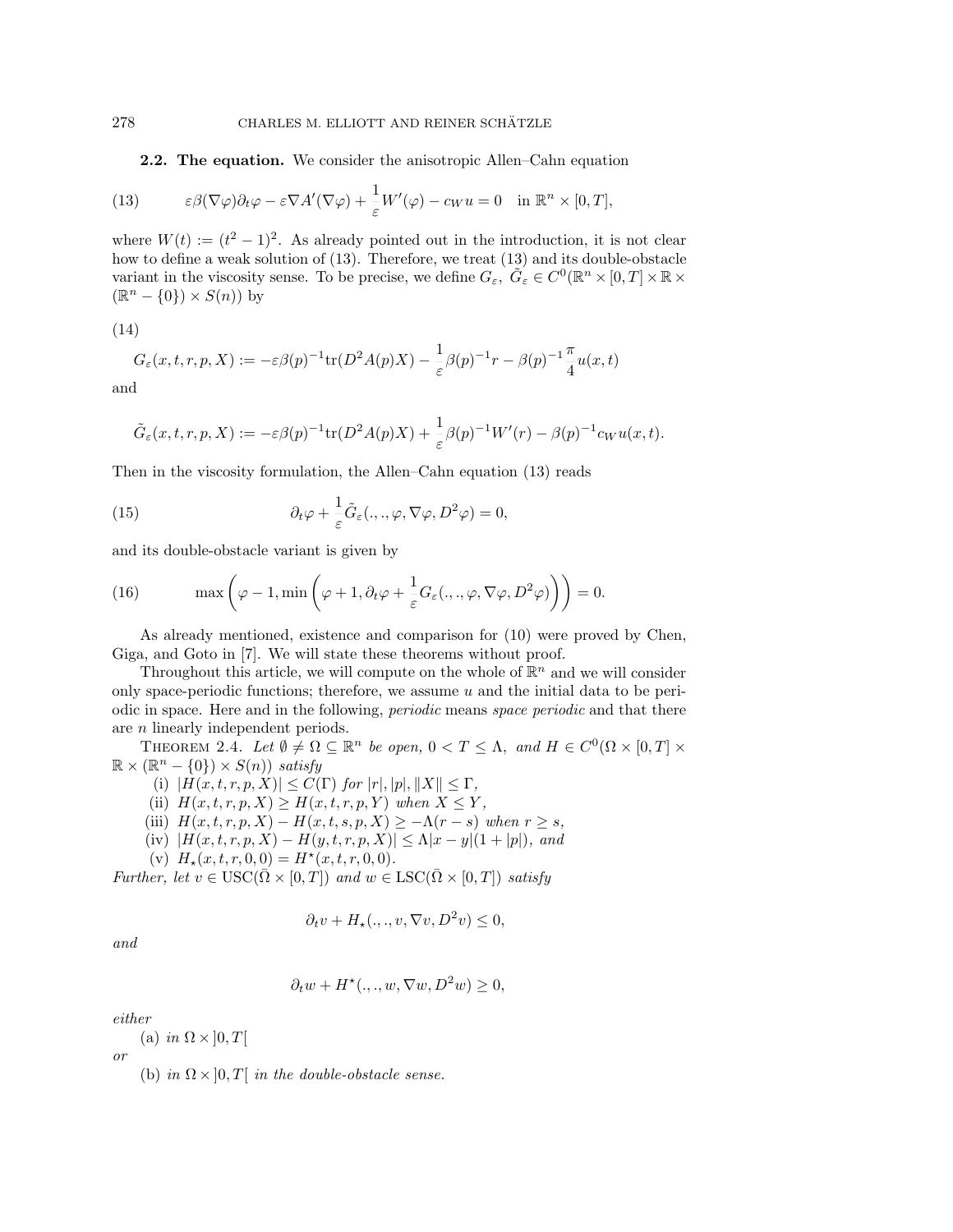Next, we assume that either

 $(\alpha) \Omega = \mathbb{R}^n$  and v and w are periodic with the same period or

( $\beta$ )  $\Omega \subset \mathbb{R}^n$  and  $v \leq w$  on  $\partial \Omega \times [0, T].$ 

Then

$$
v(.,0) \le w(.,0) \quad in \ \Omega
$$

implies

$$
v \le w \quad in \ \Omega \times [0, T[.
$$

Proof. This comparison principle was proved by Chen, Giga, and Goto in [7]. Properly, they considered  $H$  to be independent of  $x$  and they did not consider the double-obstacle problem. However, their proof applies to the general case. See also Theorem 2.12, where the ideas of [7] are applied to prove a modified comparison principle for the double-obstacle Allen–Cahn equation. Л

THEOREM 2.5. For periodic, continuous initial data,  $(10)$  has a unique solution. Proof. We again refer to [7].  $\Box$ 

Remark 2.6. When  $\beta$  is constant, one can easily check that  $G_{\varepsilon}$  and  $G_{\varepsilon}$  of (14) satisfy the assumptions for  $H$  in Theorem 2.4. Therefore, the corresponding parabolic equations admit a comparison principle when they are considered in the viscosity sense. For nonconstant  $\beta$ , a comparison principle of this kind does not hold. This can be seen as follows. We take  $u = 0$  and consider solutions which are constant in space. Such solutions  $w$  satisfy the ordinary differential equation

$$
\varepsilon \beta^{\star}(t)w'(t) - \frac{1}{\varepsilon}w(t) = 0
$$

and the inequality  $|w(t)| < 1$ , where  $\beta^*$  is any function satisfying inf  $\beta \leq \beta^* \leq \sup \beta$ . Taking  $\beta^* = \inf \beta$  and  $\beta^* = \sup \beta$ , comparison is easily contradicted. Since (15) does not admit a comparison principle, the existence of solutions to (15) cannot be proved by Perron's method.

The rest of this section is devoted to proving existence of solutions to (15) and a modified comparison principle in which the sub- or supersolution in Theorem 2.4 satisfies additional conditions.

Existence is proved by approximating (15) through regularized equations. We will establish a uniform bound on the Hölder continuity of solutions of these regularized equations, hence getting a solution of (15). To carry out the limit procedure, we recall a definition of [9, section 6], which is stated below in Definition 2.7.

In section 4, we will construct sub- and supersolutions which admit the additional condition required in the modified comparison principle (Theorem 2.12). Therefore, we will be able to compare these sub- and supersolutions with a solution and conclude the desired convergence as  $\varepsilon \to 0$  for these solutions.

DEFINITION 2.7. For a family of functions  $v_{\delta}: Q \subseteq \mathbb{R}^{N} \to \mathbb{R}$ , we define

$$
v:=\lim_{\delta\to 0_\star}v_\delta
$$

by

$$
v(z_0) := \inf \left\{ \liminf_{j \to \infty} v_{\delta_j}(z_j) \mid \delta_j \to 0, \ z_j \to z_0 \right\}.
$$

 $\lim_{\delta \to 0} \star v_{\delta}$  is defined analogously.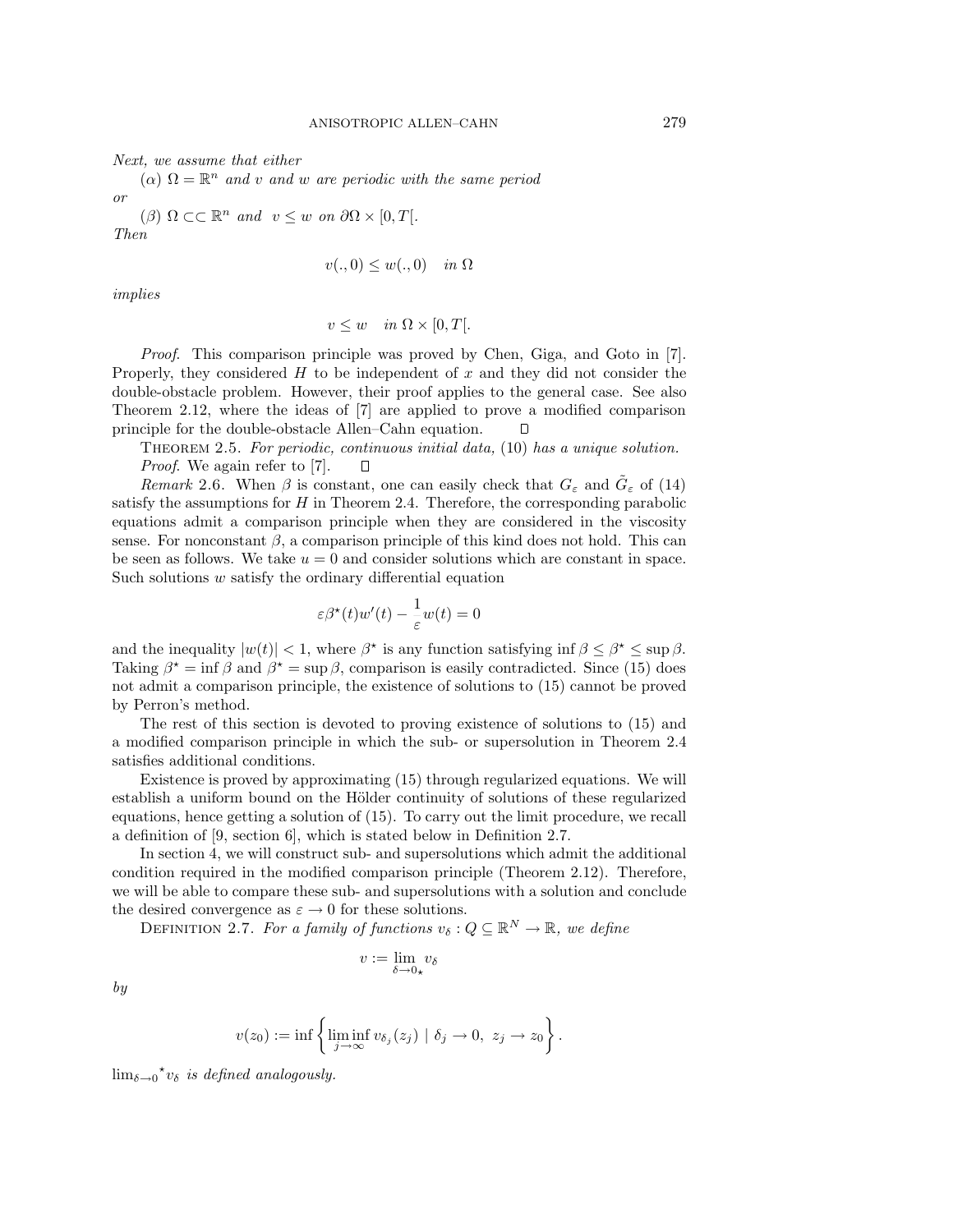**2.3. Regularization.** First, we consider (13) when  $\beta \in C^{\infty}(\mathbb{R}^n)$ ,  $A \in C^{\infty}(\mathbb{R}^n)$ , W' is replaced by any  $f \in C^{\infty}(\mathbb{R})$ , and  $u \in C^{\infty}(\mathbb{R}^n \times [0,T])$  is periodic in space. We drop the homogeneity assumptions on  $\beta$  and  $A$ , but we demand

$$
\Lambda^{-1} \leq \beta \leq \Lambda,
$$
  
\n
$$
\Lambda^{-1} I \leq D^2 A,
$$
  
\n
$$
\Lambda^{-1} |p|^2 - \Lambda \leq A(p),
$$
  
\n
$$
||u||_{L^{\infty}(\mathbb{R}^n \times [0,T])}, ||\nabla u||_{L^{\infty}(\mathbb{R}^n \times [0,T])}, ||f(0)| \leq \Lambda, \text{ and}
$$
  
\n
$$
f' \geq -\Lambda.
$$

We consider the equation

(18)

$$
\partial_t \varphi - \beta (\nabla \varphi)^{-1} \text{tr}(D^2 A (\nabla \varphi) D^2 \varphi) + \beta (\nabla \varphi)^{-1} f(\varphi) - \beta (\nabla \varphi)^{-1} u = 0 \quad \text{in } \mathbb{R}^n \times [0, T]
$$

with periodic initial data  $\varphi_0 \in C^\infty(\mathbb{R}^n)$  and

*k*ϕ0*k*C0,<sup>1</sup> (19) (Rn) *≤* Λ.

Since (18) admits a comparison principle, we conclude from (19) that a solution of (18) satisfies

(20) 
$$
\|\varphi\|_{L^{\infty}(\mathbb{R}^n \times [0,T])}, \ \|\nabla \varphi\|_{L^{\infty}(\mathbb{R}^n \times [0,T])} \leq C(\Lambda).
$$

With this a priori bound, we find using techniques of [14] that (18) has a unique, periodic solution  $\varphi \in C^{\infty}(\mathbb{R}^n \times [0,T]).$ 

We write (18) in divergence form as

$$
\beta(\nabla \varphi)\partial_t \varphi - \nabla A'(\nabla \varphi) + f(\varphi) - u = 0,
$$

multiply by  $\partial_t \varphi$ , integrate over  $K_{t_0} := K \times [0, t_0]$ , where K is a periodic cell, and get

(21) 
$$
\int_{K_{t_0}} \beta(\nabla \varphi) |\partial_t \varphi|^2 + A'(\nabla \varphi) \partial_t \nabla \varphi + f(\varphi) \partial_t \varphi = \int_{K_{t_0}} u \partial_t \varphi.
$$

We define  $F(t) := \int_0^t (f(s) - f(0) + (\Lambda + 1)s)ds$  and get  $F'(t) = f(t) - f(0) +$  $(\Lambda + 1)t$ ,  $F'(0) = 0$ , and  $F'' \ge 1$ . From (20) and (21), we conclude

$$
\Lambda^{-1} \int_{K_{t_0}} |\partial_t \varphi|^2 + \int_K A(\nabla \varphi(t_0)) + F(\varphi(t_0))
$$
  
\n
$$
\leq \int_K A(\varphi_0) + F(\varphi_0) + \int_{K_{t_0}} ((\Lambda + 1)\varphi - f(0) + u) \partial_t \varphi
$$
  
\n
$$
\leq \int_K A(\nabla \varphi_0) + F(\varphi_0) + C(\Lambda) |K| + \frac{1}{2\Lambda} \int_{K_{t_0}} |\partial_t \varphi|^2.
$$

Assuming

(22) 
$$
\int_K A(\nabla \varphi_0) + F(\varphi_0) \leq \Lambda
$$

we obtain, noting (17),

(23) 
$$
\|\partial_t \varphi\|_{L^2(0,T;L^2(K))}, \|A(\nabla \varphi)\|_{L^\infty(0,T;L^2(K))}, \|F(\varphi)\|_{L^\infty(0,T;L^1(K))}, \| \varphi\|_{L^2(0,T;H^{1,2}(K))} \leq C(\Lambda).
$$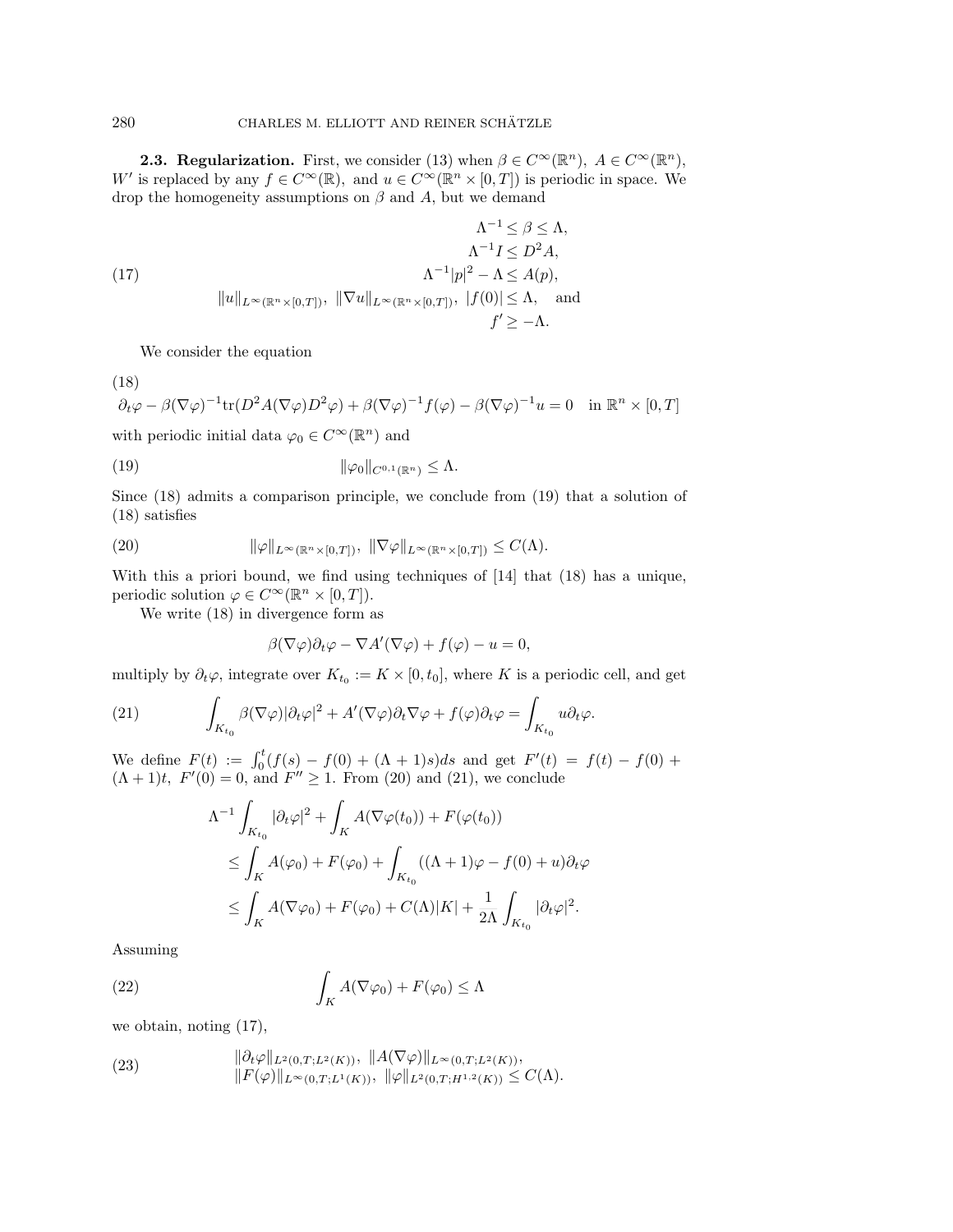As in [11], the above  $L^2(0,T;L^2(K))$  estimate on  $\partial_t\varphi$  together with (20) yields

(24) 
$$
\|\varphi\|_{H^{1/n+1,1/2(n+1)}(\mathbb{R}^n\times [0,T])}\leq C(\Lambda),
$$

where  $H^{\alpha,\alpha/2}$  denotes the space of functions that are Hölder continuous of exponent  $\alpha$  in space and exponent  $\frac{\alpha}{2}$  in time.

Now we approximate  $\beta$ , A, and u of section 2.1 appropriately by  $\beta_{\delta}$ ,  $A_{\delta}$ ,  $u_{\delta} \in \mathbb{C}^{\infty}$ as in (17). In the case of the smooth well, we take  $f_{\delta} = W'$ ; for the double-obstacle problem, we take  $f_{\delta} := g' + \frac{1}{\delta}h'$  with  $g \geq 0$ ,  $g'(t) = -t$  for  $|t| \leq 1$ ,  $|g''| \leq \Lambda$ ,  $h(t) = 0$  for  $|t| \leq 1$ ,  $th'(t) > 0$  for  $|t| > 1$ , and  $0 \leq h'' \leq \Lambda$ . Taking the approximation such that  $A_{\delta} \rightarrow A$  uniformly on compact subsets of  $\mathbb{R}^{n}$ , we have in the smooth case

(25) 
$$
\int_{K} A_{\delta}(\nabla \varphi_{0}) + F_{\delta}(\varphi_{0}) \leq C(\Lambda)
$$

for small  $\delta$ . Since  $|\varphi_0| \leq 1$  is required in the double-obstacle problem, we have

$$
\int_{K} \left( g + \frac{1}{\delta} h \right) (\varphi_0) = \int_{K} g(\varphi_0) \le C(g)|K|,
$$

which yields  $(25)$  as well. From  $(22)$  and  $(23)$ , we conclude that  $(24)$  is satisfied for the unique solution  $\varphi_{\delta}$  of (18) when  $(\beta, A, f, u)$  is substituted by  $(\beta_{\delta}, A_{\delta}, f_{\delta}, u_{\delta})$ . Equation (18) can be considered as a viscosity equation of the form

$$
\partial_t \varphi_\delta + H_\delta(.,.,\varphi_\delta, \nabla \varphi_\delta, D^2 \varphi_\delta) = 0 \quad \text{in } \mathbb{R}^n \times ]0,T[.
$$

Choosing  $\beta_{\delta}$  and  $A_{\delta}$  as convolutions—that is,  $\beta_{\delta}(p) := \int_{\mathbb{R}} \beta(q) \eta_{\delta}(p-q) dq$  and  $A_{\delta}(p) :=$  $\int_{\mathbb{R}} A(q)\eta_{\delta}(p-q)dq$ , where  $\eta_{\delta}(p) := \delta^{-1}\eta(\frac{p}{\delta})$  with  $\eta \in C^{\infty}(\mathbb{R})$ ,  $\eta \ge 0$ , and  $\int \eta = 1$ —it is easily seen that

$$
\lim_{\delta \to 0_*} ({}^{\star}) (\beta_{\delta}(p)(a + H_{\delta}(x, t, r, p, X))) = (\beta(p)(a + \tilde{G}_1(x, t, r, p, X)))_*^{(*)}
$$

when the smooth well is considered and that

$$
\lim_{\delta \to 0_{\star}} (a + H_{\delta}(x, t, r, p, X)) \le 0
$$
  
\n
$$
\Rightarrow \max(r - 1, \min(r + 1, a + G_1(x, t, r, p, X)))_{\star} \le 0
$$

and

$$
\lim_{\delta \to 0} {}^{\star} (a + H_{\delta}(x, t, r, p, X)) \ge 0
$$
  

$$
\Rightarrow \max(r - 1, \min(r + 1, a + G_1(x, t, r, p, X)))^{\star} \ge 0
$$

when the double-obstacle problem is considered. Taking a uniformly convergent subsequence, passing to the limits, and applying [9, Lemma 6.1], we obtain a solution of (15) and its double-obstacle variant. Since only an estimate of  $\|\varphi_0\|_{C^{0,1}(\mathbb{R}^n)}$  was required, we have proved the following existence theorem.

THEOREM 2.8. For every periodic  $\varphi_0 \in C^{0,1}(\mathbb{R}^n)$ , there are periodic viscosity solutions  $\varphi, \tilde{\varphi} \in H^{1/(n+1),1/2(n+1)}(\mathbb{R}^n \times [0,T])$  to the anisotropic double-obstacle Allen–Cahn and its smooth form, that is,

$$
\max\left(\varphi-1,\min\left(\varphi+1,\partial_t\varphi+\frac{1}{\varepsilon}G_\varepsilon(.,.,\varphi,\nabla\varphi,D^2\varphi)\right)\right)=0 \quad in \ \mathbb{R}^n\times]0,T[,
$$

$$
\partial_t\tilde{\varphi}+\frac{1}{\varepsilon}\tilde{G}_\varepsilon(.,.,\tilde{\varphi},\nabla\tilde{\varphi},D^2\tilde{\varphi})=0 \quad in \ \mathbb{R}^n\times]0,T[,
$$

and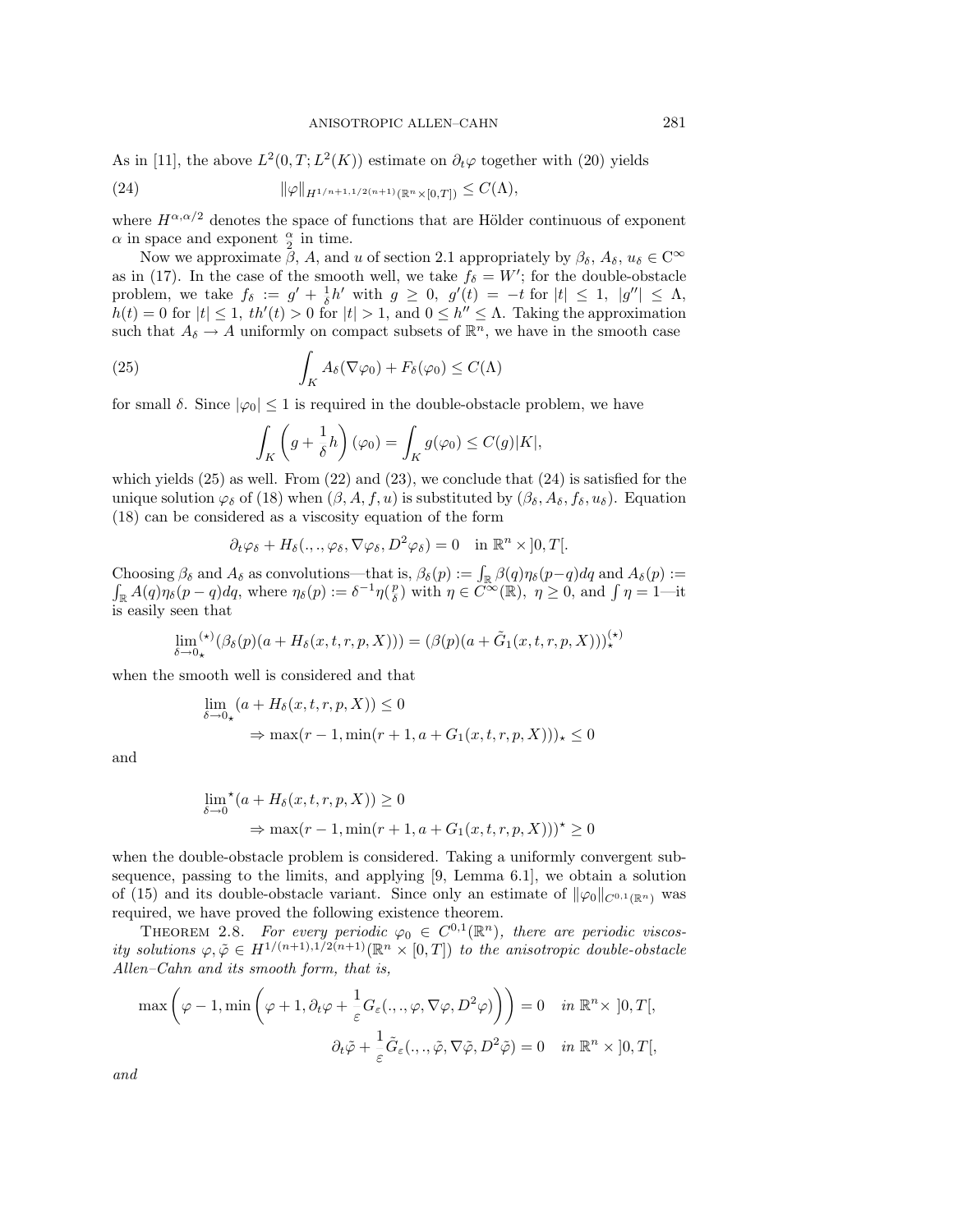$$
\varphi(.,0) = \tilde{\varphi}(.,0) = \varphi_0 \quad in \ \mathbb{R}^n.
$$

Here  $G_{\varepsilon}$  and  $\tilde{G}_{\varepsilon}$  are defined in (14).

*Remark* 2.9. Taking  $H = \frac{1}{\varepsilon}\dot{G}_{\varepsilon}$  in Theorem 2.4, we observe that it satisfies all conditions except

(v) 
$$
G_{\varepsilon,\star}(x,t,r,0,0) = G_{\varepsilon}^{\star}(x,t,r,0,0).
$$

In the next theorem, we impose an additional condition on the sub- or supersolution of Theorem 2.4 for  $H = \frac{1}{\varepsilon} G_{\varepsilon}$  which is sufficient to establish comparison. To prove this theorem, we apply the following theorem, which is given in a more general version in [9, Theorem 8.3]. Since we apply it to the double-obstacle problem, we must state it with one detail slightly changed.

THEOREM 2.10. Let  $v \in \text{USC}(\mathbb{R}^n \times [0,T])$  and  $w \in \text{LSC}(\mathbb{R}^n \times [0,T])$ , and define  $\Phi(t, x, y) := v(x, t) - w(y, t) - \alpha |x - y|^2$ , where  $\alpha \geq 0$ . We suppose that  $\Phi(t_0, x_0, y_0) = \sup_{[0,T] \times \mathbb{R}^n \times \mathbb{R}^n} \Phi$ , where  $(t_0, x_0, y_0) \in [0,T] \times \mathbb{R}^n \times \mathbb{R}^n$ . We assume that there is an  $r > 0$  such that for  $\Gamma > 0$ ,  $(a, p, X) \in P^{2,+}v(x,t)$ ,

$$
|x - x_0| + |t - t_0| + |v(x, t) - v(x_0, t_0)| \le r \quad and \quad |p| + ||X|| \le \Gamma
$$
  
*implies*  $a \le C(\Gamma);$ 

likewise, for  $(a, p, X) \in P^{2,-}w(y,t)$ ,

$$
|y - y_0| + |t - t_0| + |w(y, t) - w(y_0, t_0)| \le r
$$
 and  $|p| + ||X|| \le \Gamma$   
implies  $a \ge -C(\Gamma)$ .

Then there are  $a \in \mathbb{R}$  and  $X, Y \in S(n)$  such that

$$
(a, 2\alpha(x_0 - y_0), X) \in \overline{P}^{2,+}v(x_0, t_0),
$$
  

$$
(a, 2\alpha(x_0 - y_0), Y) \in \overline{P}^{2,-}w(y_0, t_0),
$$

and

$$
X \leq Y.
$$

Moreover, when  $\alpha = 0$ , we get

$$
X \le 0 \le Y.
$$

Remark 2.11. We observe that the condition about the boundedness of the time derivative of  $v$  is satisfied if  $v$  is a subsolution of a parabolic equation. In this case, it is indeed sufficient to require merely that  $|v(x, t)| \leq \Gamma$ , as is done in [9, Theorem 8.3]. If  $v$  is a solution of a double-obstacle problem, this bound can only be concluded if  $v(x, t) > -1$ . Therefore, we have to replace  $|v(x, t)| \leq \Gamma$  by  $|v(x, t) - v(x_0, t_0)| \leq r$ since we will apply the theorem when  $v(x_0, t_0) > -1$ .

THEOREM 2.12. We assume that  $v$  and  $w$  are periodic with the same period, that they are sub- and supersolutions, respectively, of

$$
\max\left(\varphi-1,\min\left(\varphi+1,\partial_t\varphi+\frac{1}{\varepsilon}G_\varepsilon(.,.,\varphi,\nabla\varphi,D^2\varphi)\right)\right)=0 \quad \text{in } \mathbb{R}^n \times ]0,T[,
$$

and that  $v(., 0) \leq w(., 0)$ . Moreover, we assume that for  $(a, 0, X) \in \overline{P}^{2,-}w(x_0, t_0)$  with  $(x_0, t_0) \in \mathbb{R}^n \times ]0, T[$  and  $w(x_0, t_0) < 1$ ,

(26) 
$$
\limsup_{p \to 0, p \neq 0} \left( \varepsilon \beta^* a - \varepsilon tr(D^2 A(p) X) - \frac{1}{\varepsilon} w(x_0, t_0) - \frac{\pi}{4} u(x_0, t_0) \right) \ge 0
$$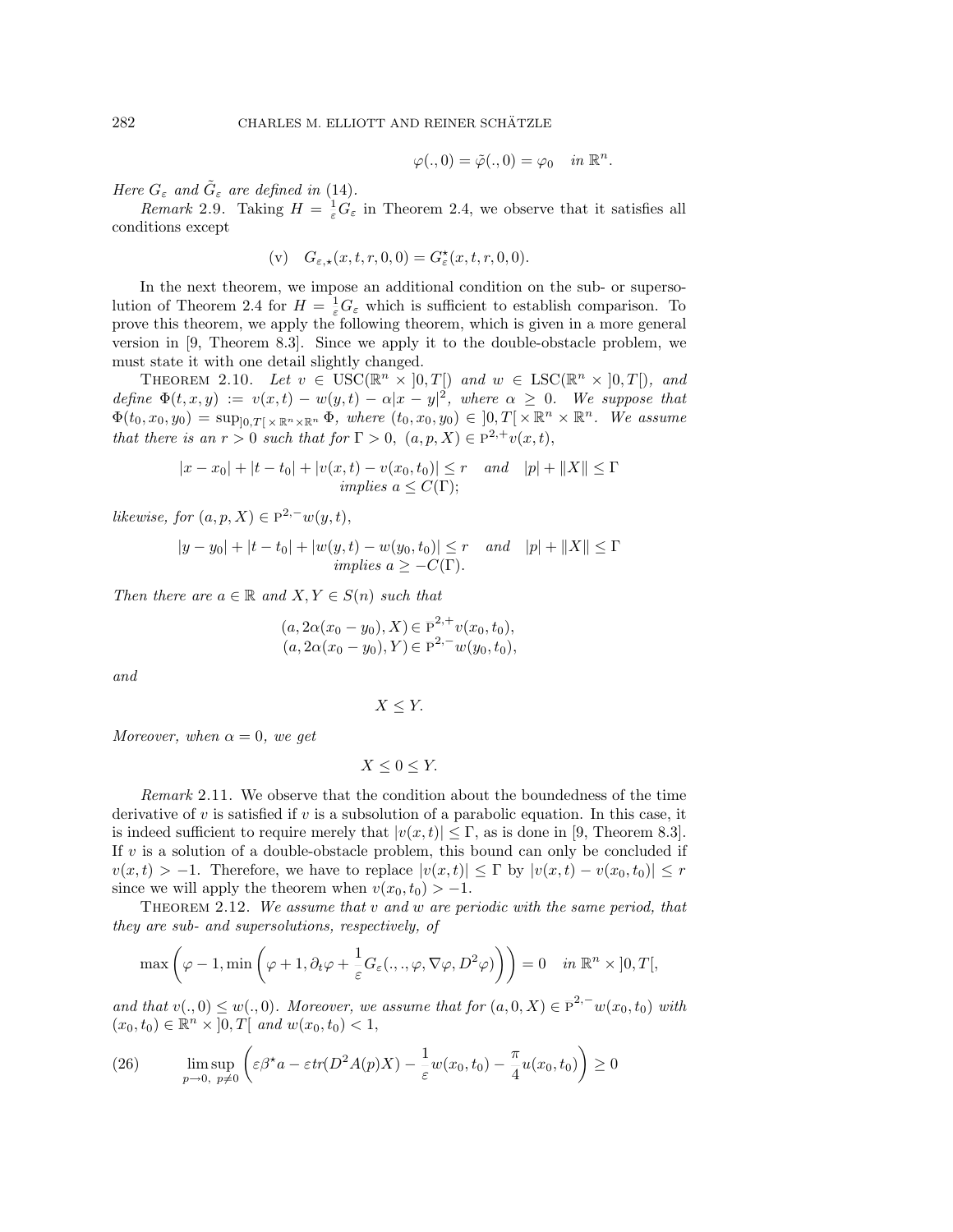holds for any inf  $\beta \leq \beta^* \leq \sup \beta$ . Then the following comparison inequality holds:

$$
v \le w \quad in \ \mathbb{R}^n \times [0, T[.
$$

*Proof.* We prove the theorem by contradiction. Suppose there is  $(\bar{x}, \bar{t}) \in \mathbb{R}^n \times ]0, T[$ such that  $v(\bar{x}, \bar{t}) > w(\bar{x}, \bar{t})$ . Choose  $T_0$  so that  $0 < \bar{t} < T_0 < T$ . We know that v and  $w$  are upper and lower semicontinuous, respectively, so periodicity implies

$$
\sup_{y \in \mathbb{R}^n} (v(y, T_0) - w(y, T_0)) < \infty;
$$

hence for  $\lambda$  large enough, we have

(27) 
$$
\forall y \in \mathbb{R}^n
$$
:  $\exp(-\lambda t)(v(x,t) - w(x,t)) > \exp(-\lambda T_0)(v(y,T_0) - w(y,T_0))$ .

We assume additionally that  $\lambda > C(\Lambda) \varepsilon^{-2}$ .

We define

$$
\tilde{v}(x,t) := \exp(-\lambda t)v(x,t)
$$

and

$$
\tilde{w}(x,t) := \exp(-\lambda t)w(x,t).
$$

We conclude from (27) that

$$
\sup_{\mathbb{R}^n \times [0,T_0]} (\tilde{v} - \tilde{w}) =: \delta > 0,
$$

and, since  $\tilde{v}$  and  $\tilde{w}$  are upper and lower semicontinuous, respectively, that there exists  $(x_0, t_0) \in \mathbb{R}^n \times [0, T_0]$  such that

(28) 
$$
\tilde{v}(x_0, t_0) - \tilde{w}(x_0, t_0) = \sup_{\mathbb{R}^n \times [0, T_0]} (\tilde{v} - \tilde{w}),
$$

and, noting that  $(\tilde{v} - \tilde{w})(., 0) \leq 0$ , for any such  $(x_0, t_0)$ ,

(29) 
$$
0 < t_0 < T_0.
$$

For proving comparison for viscosity solutions, we proceed with the standard technique of doubling the number of space variables and penalizing this doubling. We define for  $\alpha > 0$  and  $\eta \in \mathbb{R}^n$  the upper semicontinuous functions

(30) 
$$
\Psi(t, x, y) := \tilde{v}(x, t) - \tilde{w}(y, t),
$$

$$
\Phi_{\alpha}(t, x, y) := \Psi(t, x, y) - \alpha |x - y|^2, \text{ and}
$$

$$
\Phi_{\alpha, \eta}(t, x, y) := \Psi(t, x, y) - \alpha |x - y - \eta|^2.
$$

We distinguish two cases and in each derive a contradiction.

*Case* (i). There is a  $\mu > 0$  such that for all  $|\eta| < \mu$  one of the maximum points  $(t_{\eta}, x_{\eta}, y_{\eta})$  of  $\Phi_{\alpha, \eta}$ , that is

$$
\Phi_{\alpha,\eta} \le \Phi_{\alpha,\eta}(t_{\eta},x_{\eta},y_{\eta}) \quad \text{in } [0,T_0] \times \mathbb{R}^n \times \mathbb{R}^n,
$$

satisfies

$$
(31) \t\t\t x_{\eta} - y_{\eta} = \eta.
$$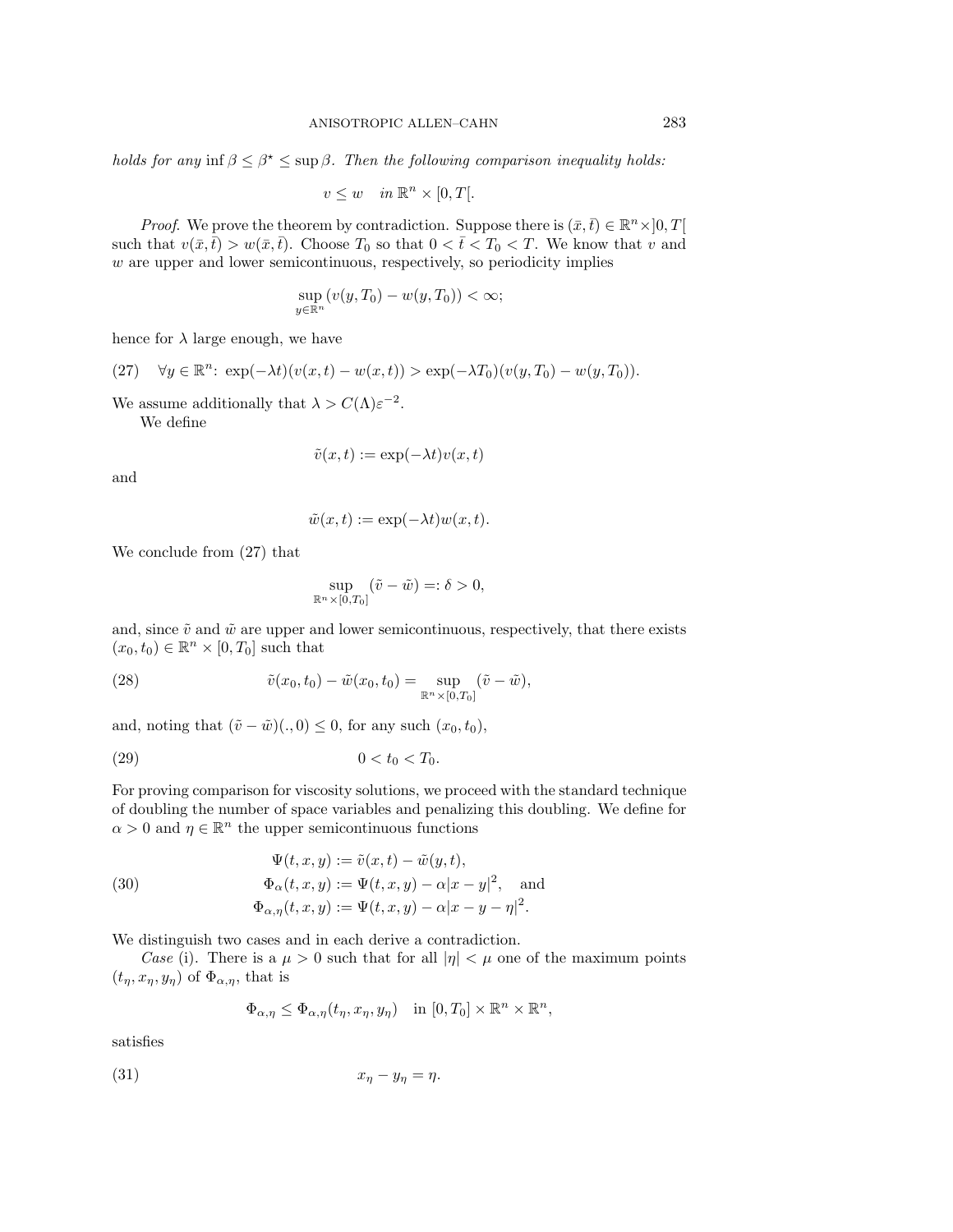We define  $f(\eta) := \sup_{x-y=\eta} \Psi$  and get

$$
f(\eta) \ge \Psi(t_{\eta}, x_{\eta}, y_{\eta}) = \Phi_{\alpha, \eta}(t_{\eta}, x_{\eta}, y_{\eta}) \ge \sup_{x-y=\xi} \Phi_{\alpha, \eta} = f(\xi) - \alpha |\xi - \eta|^2
$$

for all  $\xi, \eta \in U_{\mu}(0)$ . Therefore,  $f: U_{\mu}(0) \to \mathbb{R}$  is constant and

$$
\sup_{x-y=\eta} \Psi = f(\eta) = f(0) = \sup_{x=y} \Psi = \sup_{\mathbb{R}^n \times [0,T_0]} (\tilde{v} - \tilde{w}) = \tilde{v}(x_0, t_0) - \tilde{w}(x_0, t_0)
$$

by (28). This yields

$$
\forall x, y \in U_{\mu/2}(x_0): \quad \forall t \in [0, T_0]: \quad \tilde{v}(x, t) - \tilde{w}(y, t) \le \tilde{v}(x_0, t_0) - \tilde{w}(x_0, t_0).
$$

Applying Theorem 2.10 to  $\Phi = \Psi$ , we get

$$
\exists \tilde{a}, \ \tilde{X}, \ \tilde{Y}: \ \ (\tilde{a}, 0, \tilde{X}) \in \overline{\mathbb{P}}^{2,+} v(x_0, t_0),
$$
  
\n
$$
(\tilde{a}, 0, \tilde{Y}) \in \overline{\mathbb{P}}^{2,-} w(x_0, t_0),
$$
  
\n
$$
\tilde{X} \leq 0 \leq \tilde{Y}.
$$

Setting  $a := \tilde{a} \exp(\lambda t_0)$ ,  $X := \tilde{X} \exp(\lambda t_0)$ , and  $Y = \tilde{Y} \exp(\lambda t_0)$  and noting that  $\exp(\lambda(t - t_0))v(x_0, t_0) = (1 + \lambda(t - t_0))v(x_0, t_0) + O(|t - t_0|^2)$ , we have

$$
(a + \lambda v(x_0, t_0), 0, X) \in \overline{P}^{2,+}v(x_0, t_0),
$$
  

$$
(a + \lambda w(x_0, t_0), 0, Y) \in \overline{P}^{2,-}w(x_0, t_0),
$$

and

$$
X \le 0 \le Y.
$$

Furthermore, the inequality  $1 \ge v(x_0, t_0) > w(x_0, t_0) \ge -1$  holds. Since v and w are sub- and supersolutions, respectively, we obtain

(32) 
$$
a + \lambda v(x_0, t_0) + \frac{1}{\varepsilon} G_{\varepsilon, \star}(x_0, t_0, v(x_0, t_0), 0, X) \le 0 \text{ and}
$$

$$
a + \lambda w(x_0, t_0) + \frac{1}{\varepsilon} G_{\varepsilon}^{\star}(x_0, t_0, w(x_0, t_0), 0, Y) \ge 0.
$$

Using the definition of the semicontinuous envelope, we conclude from (32) that

$$
0 \geq \liminf_{p \to 0, p \neq 0} \left( \varepsilon \beta(p)(a + \lambda v(x_0, t_0)) - \varepsilon \text{tr}(D^2 A(p)X) - \frac{1}{\varepsilon} v(x_0, t_0) - \frac{\pi}{4} u(x_0, t_0) \right)
$$
  

$$
\geq \liminf_{p \to 0, p \neq 0} \left( \varepsilon \beta(p)(a + \lambda v(x_0, t_0)) - \frac{1}{\varepsilon} v(x_0, t_0) - \frac{\pi}{4} u(x_0, t_0) \right)
$$

since  $X \leq 0$ . Therefore,

(33) 
$$
0 \geq \varepsilon \beta^*(a + \lambda v(x_0, t_0)) - \frac{1}{\varepsilon} v(x_0, t_0) - \frac{\pi}{4} u(x_0, t_0)
$$

for some inf  $\beta \leq \beta^* \leq \sup \beta$ . Taking this  $\beta^*$  and  $(\tilde{a}, 0, \tilde{Y}) \in \overline{P}^{2,-}w(x_0, t_0)$  in (26),

$$
(34)
$$

$$
0 \leq \limsup_{p \to 0, p \neq 0} (\varepsilon \beta^*(a + \lambda w(x_0, t_0)) - \varepsilon \text{tr} \left( D^2 A(p) Y) - \frac{1}{\varepsilon} w(x_0, t_0) - \frac{\pi}{4} u(x_0, t_0) \right)
$$
  

$$
\leq \varepsilon \beta^*(a + \lambda w(x_0, t_0)) - \frac{1}{\varepsilon} w(x_0, t_0) - \frac{\pi}{4} u(x_0, t_0)
$$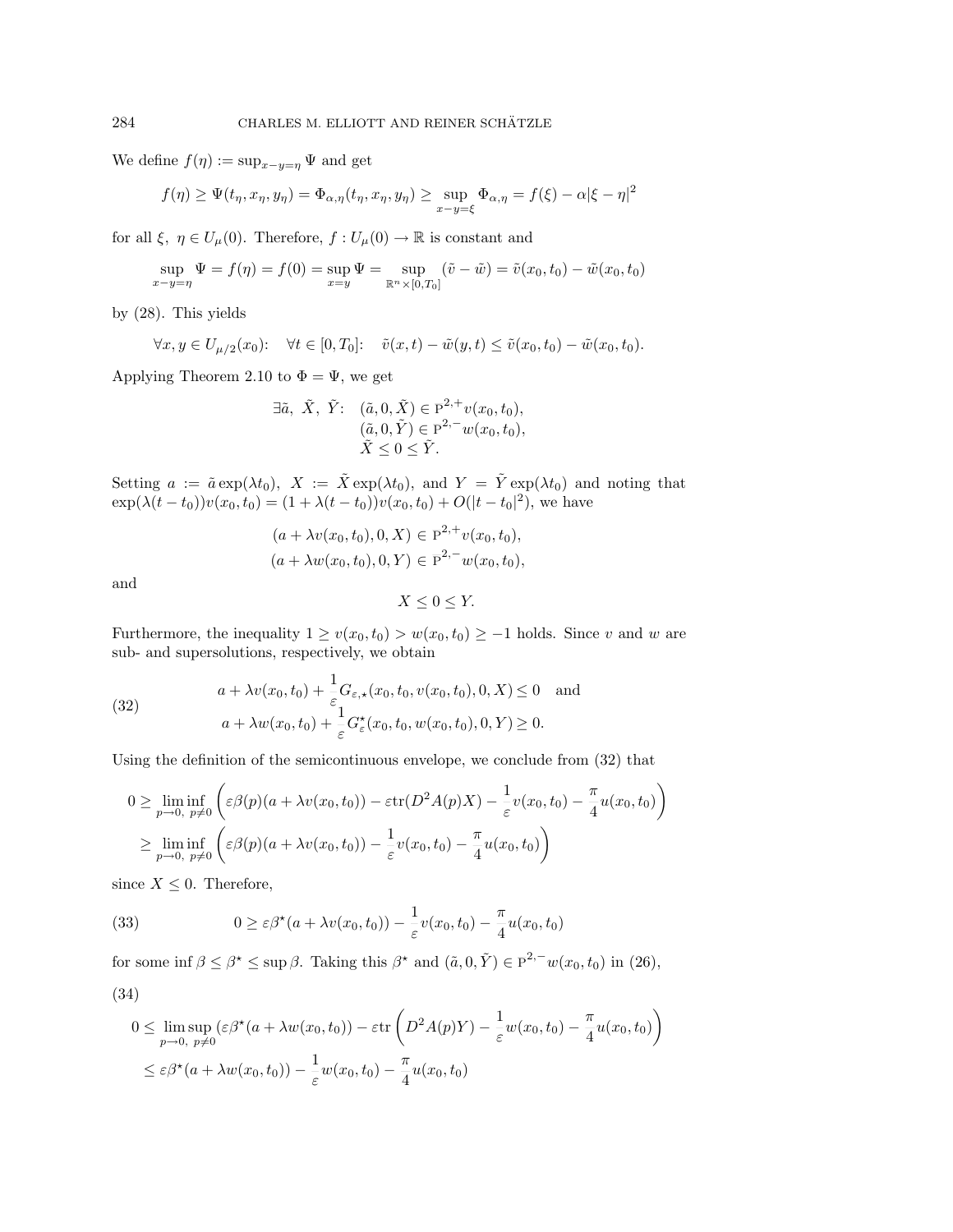since  $Y \geq 0$ . From (33) and (34), we obtain

$$
0 \geq \left(\varepsilon \beta^* \lambda - \frac{1}{\varepsilon}\right) \left(v(x_0, t_0) - w(x_0, t_0)\right) > 0,
$$

which is a contradiction.

Case (ii) For all  $\mu > 0$ , there is an  $|\eta| < \mu$  such that one of the maximum points  $(t_{\eta}, x_{\eta}, y_{\eta})$  of  $\Phi_{\alpha, \eta}$ , that is,

$$
\Phi_{\alpha,\eta} \le \Phi_{\alpha,\eta}(t_{\eta},x_{\eta},y_{\eta}) \quad \text{in } [0,T_0] \times \mathbb{R}^n \times \mathbb{R}^n,
$$

satisfies

$$
(35) \t\t\t x_{\eta} - y_{\eta} \neq \eta.
$$

From periodicity and upper semicontinuity, we obtain for a subsequence

(36) 
$$
(t_{\eta}, x_{\eta}, y_{\eta}) \to (t_{\alpha}, x_{\alpha}, y_{\alpha}) \in [0, T_0] \times \mathbb{R}^n \times \mathbb{R}^n
$$
,  $\Phi_{\alpha} \leq \Phi_{\alpha}(t_{\alpha}, x_{\alpha}, y_{\alpha})$  and  $\tilde{v}(x_{\eta}, t_{\eta}) - \tilde{w}(y_{\eta}, t_{\eta}) \to \tilde{v}(x_{\alpha}, t_{\alpha}) - \tilde{w}(y_{\alpha}, t_{\alpha}).$ 

From [9, Proposition 3.7], for a subsequence  $\alpha \to \infty$ , we get

(37) 
$$
(t_{\alpha}, x_{\alpha}, y_{\alpha}) \rightarrow (t_0, x_0, y_0) \in [0, T_0] \times \mathbb{R}^n \times \mathbb{R}^n, \quad x_0 = y_0,
$$

$$
\tilde{v}(x_{\alpha}, t_{\alpha}) - \tilde{w}(y_{\alpha}, t_{\alpha}) \rightarrow \tilde{v}(x_0, t_0) - \tilde{w}(x_0, t_0) = \sup_{\mathbb{R}^n \times [0, T_0]} (\tilde{v} - \tilde{w}).
$$

It follows from (28) that

$$
0 < t_0 < T_0;
$$
\nhence  $0 < t_\alpha < T_0$ ,  $v(x_\alpha, t_\alpha) > w(y_\alpha, t_\alpha)$  for  $\alpha$  large and  $0 < t_\eta < T_0$ ,  $v(x_\eta, t_\eta) > w(y_\eta, t_\eta)$  for  $|\eta|$  small.

Applying Theorem 2.10 to  $\Phi = \Phi_{\alpha,\eta}(\ldots, -\eta)$  yields, after multiplying with  $\exp(\lambda t_0)$ ,

$$
\exists a, X, Y: \quad (a + \lambda v(x_{\eta}, t_{\eta}), p_{\eta}, X) \in \overline{P}^{2,+}v(x_{\eta}, t_{\eta}),
$$
  
\n
$$
(a + \lambda w(y_{\eta}, t_{\eta}), p_{\eta}, Y) \in \overline{P}^{2,-}w(y_{\eta}, t_{\eta}),
$$
  
\n
$$
X \leq Y,
$$
  
\n
$$
p_{\eta} = 2\alpha(x_{\eta} - y_{\eta} - \eta) \exp(\lambda t_{\eta}).
$$

It also holds that  $1 ≥ v(x<sub>η</sub>, t<sub>η</sub>) > w(y<sub>η</sub>, t<sub>η</sub>) ≥ -1$ . Since v and w are sub- and supersolutions, we obtain

$$
0 \geq \varepsilon (a + \lambda v(x_{\eta}, t_{\eta})) + G_{\varepsilon}(x_{\eta}, t_{\eta}, v(x_{\eta}, t_{\eta}), p_{\eta}, X)
$$
  
\n
$$
- \varepsilon (a + \lambda w(y_{\eta}, t_{\eta})) - G_{\varepsilon}(y_{\eta}, t_{\eta}, w(y_{\eta}, t_{\eta}), p_{\eta}, Y)
$$
  
\n
$$
\geq \left(\varepsilon \lambda - C(\Lambda) \frac{1}{\varepsilon}\right) (v(x_{\eta}, t_{\eta}) - w(y_{\eta}, t_{\eta})) - C(\Lambda) |u(x_{\eta}, t_{\eta}) - u(y_{\eta}, t_{\eta})|
$$
  
\n
$$
\to \left(\varepsilon \lambda - C(\Lambda) \frac{1}{\varepsilon}\right) (v(x_{0}, t_{0}) - w(x_{0}, t_{0})) > 0,
$$

which is again a contradiction.

Therefore,  $v \leq w$  in  $\mathbb{R}^n \times [0, T]$ .  $\Box$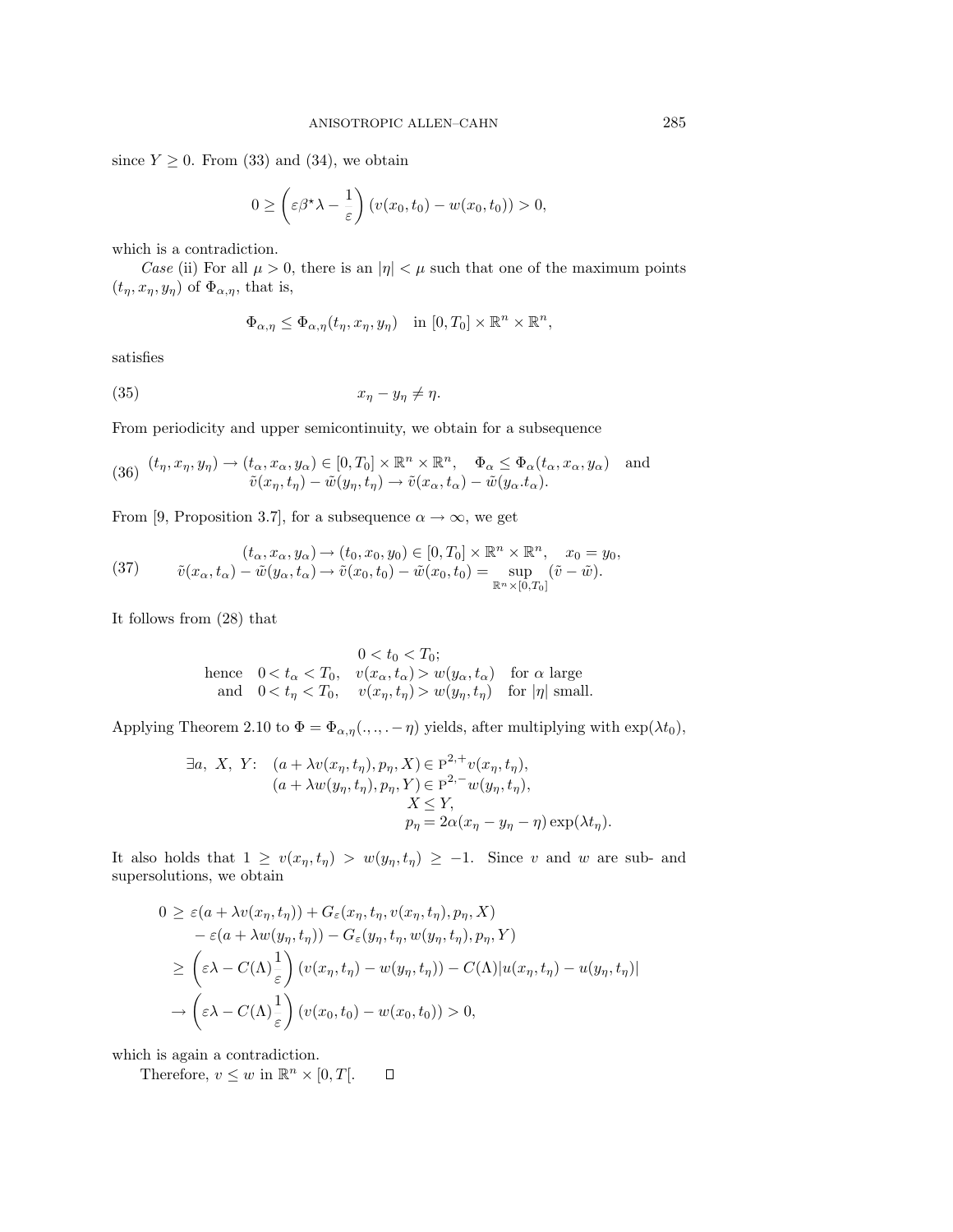Remark 2.13. The conclusion of the above proposition remains true if (26) is replaced by the analogous condition for  $v$ . More precisely, instead of  $(26)$ , we require for  $(a, 0, X) \in \overline{P}^{2,+}v(x_0, t_0)$  with  $(x_0, t_0) \in \mathbb{R}^n \times [0, T]$  and  $v(x_0, t_0) > -1$  that

$$
\liminf_{p \to 0, p \neq 0} \left( \varepsilon \beta^* a - \varepsilon \text{tr}(D^2 A(p) X) - \frac{1}{\varepsilon} v(x_0, t_0) - \frac{\pi}{4} u(x_0, t_0) \right) \le 0
$$

for any inf  $\beta \leq \beta^* \leq \sup \beta$ .

This modified comparison principle is also valid for the smooth Allen–Cahn equation with obvious changes.

**3. The distance function.** As already pointed out in the introduction, we use a distance function that is induced by a Finsler metric for the construction of the suband supersolutions. This section is devoted to the presentation of some definitions and properties of the Finsler metric (see [4]) and the induced distance function. Most of these properties are known in the isotropic case; see [2]. However, Lemma 3.4 and the viscosity estimate of the time derivative of the distance function in Proposition 3.6 were not required in the isotropic case, but they will be used in section 4 for proving convergence in the anisotropic case.

**3.1. The dual.** We consider  $\beta$ , A, B, and u as in (8). As in [4], we define the dual of  $B$ ,

(38) 
$$
B^{\circ}(q) := \sup \{ qp \mid B(p) \leq 1 \}.
$$

B<sup>°</sup> is convex and homogeneous of degree one. Since  $A \in C^2(\mathbb{R}^n - \{0\})$  is strictly convex,  $B^{\circ} \in C^2(\mathbb{R}^n - \{0\})$  and satisfies

(39) 
$$
c_0(\Lambda) \le B^\circ(q) \le C(\Lambda) \text{ for } |q| = 1,
$$

$$
B(\nabla B^\circ(q)) = 1 \text{ for } q \ne 0,
$$

$$
\nabla B(\nabla B^\circ(q))D^2B^\circ(q) = 0 \text{ for } q \ne 0, \text{ and}
$$

$$
||B^\circ||_{C^2(B_2(0) - B_{1/2}(0))} \le C(\Lambda).
$$

**3.2. The distance function.** We define a nonsymmetric metric d in  $\mathbb{R}^n$  by

$$
(40) \t d(x,y) := B^{\circ}(x-y).
$$

We easily obtain for  $x, y, z \in \mathbb{R}^n$  that

(41) 
$$
d(x, z) \le d(x, y) + d(y, z),
$$

$$
d(x + z, y + z) = d(x, y), \text{ and}
$$

$$
c_0(\Lambda)|x - y| \le d(x, y) \le C(\Lambda)|x - y|.
$$

Let  $\omega \in \text{LSC}(\mathbb{R}^n \times [0,T])$  be a supersolution of

(42) 
$$
\frac{\beta(\nabla\omega)\partial_t\omega - \text{tr}(B(\nabla\omega)D^2B(\nabla\omega)D^2\omega) - B(\nabla\omega)u \ge 0 \text{ in } \mathbb{R}^n \times [0,T[, \text{ or } \partial_t\omega + F^*(., ., \nabla\omega, D^2\omega) \ge 0,
$$

where F is defined in (14). We define the distance function  $\delta$  as follows:

(43) 
$$
\delta(x,t) := \inf_{y,\omega(y,t) \leq 0} d(x,y).
$$

(41) implies

(44) 
$$
|\delta(x,t) - \delta(y,t)| \leq C(\Lambda)|x-y|.
$$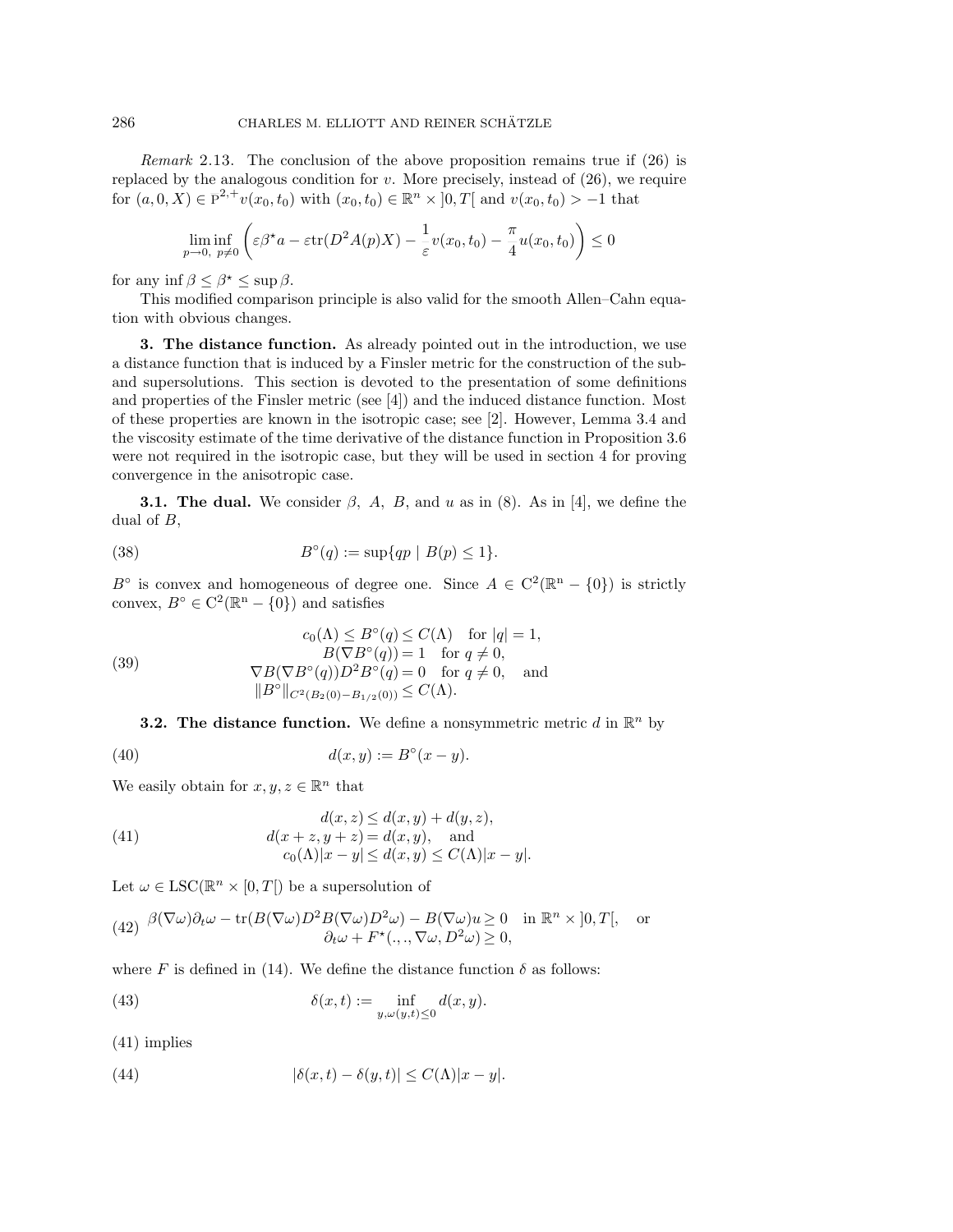We will prove some properties of  $\delta$ ; most of them are well known.

The next three lemmas were proved by Barles, Soner, and Souganidis in [2] in the isotropic case.

LEMMA 3.1.  $\omega_{\infty} := \chi_{\{\omega > 0\}}$  is a supersolution of (42).

*Proof.* From [7], we know that  $\omega_{\varepsilon} := \min(1, \max(\frac{\omega}{\varepsilon}, 0))$  is a supersolution of (42). Because  $\omega_{\infty} = \lim_{\varepsilon \to 0} \omega_{\varepsilon}$ , defined in Definition 2.7, we get from [9, Lemma 6.1] that  $\omega_{\infty}$  is a supersolution as well.  $\square$  $\omega_{\infty}$  is a supersolution as well.

LEMMA 3.2. We define  $\delta^k(x,t) := \inf_{y \in \mathbb{R}^n} (k\omega_\infty(y,t) + d(x,y))$ . Then

(i)  $\delta^k = \min(\delta, k) \in \text{LSC}(\mathbb{R}^n \times [0, T])$  and

(ii)  $\partial_t \delta^k + F^*(., ., \nabla \delta^k, D^2 \delta^k) + C(\Lambda) |\nabla \delta^k| \delta^k \geq 0$  in  $\mathbb{R}^n \times [0, T]$  in the viscosity sense.

Proof. (i) Trivially, we get

$$
0 \le \delta^k(x, t) \le k\omega_\infty(x, t) + d(x, x) \le k.
$$

Second, if  $\delta(x, t) = d(x, y)$  with  $\omega(y, t) \leq 0$ , then  $\omega_{\infty}(y, t) = 0$  and

$$
\delta^k(x,t) \le d(x,y) = \delta(x,t);
$$

hence

$$
0 \le \delta^k \le \min(\delta, k).
$$

Moreover,  $\forall y \in \mathbb{R}^n : [\omega(y, t) \leq 0 \Rightarrow d(x, y) \geq \delta(x, t)].$  This yields

$$
k\omega_{\infty}(y,t) + d(x,y) \ge \min(\delta(x,t),k);
$$

hence

$$
\delta^k \ge \min(\delta, k).
$$

Now let  $(x_j, t_j) \to (x_0, t_0) \in \mathbb{R}^n \times [0, T[$  and  $\delta^k(x_j, t_j) = k\omega_\infty(y_j, t_j) + d(x_j, y_j)$ . We obtain  $d(x_i, y_i) \leq k$  and, for a subsequence,  $y_i \rightarrow y_0$ . This yields

$$
\liminf_{j \to \infty} \delta^k(x_j, t_j) \ge k \omega_{\infty}(y_0, t_0) + d(x_0, y_0) \ge \delta^k(x_0, t_0).
$$

(ii) Let  $\varphi \in C^{2,1}(\mathbb{R}^n \times [0,T])$  with  $\delta^k - \varphi \geq (\delta^k - \varphi)(x_0, t_0), 0 < t_0 < T$ , and  $\delta^k(x_0, t_0) = k\omega_\infty(y_0, t_0) + d(x_0, y_0)$ . Defining

$$
\psi(y,t) := \varphi(y - y_0 + x_0, t), \quad \psi \in C^{2,1}(\mathbb{R}^n \times [0, T]),
$$

we get, for  $(y, t) \in \mathbb{R}^n \times ]0, T[$  and  $x := y - y_0 + x_0$ ,

(45) 
$$
k\omega_{\infty}(y,t) + d(x,y) - \psi(y,t) \geq \delta^{k}(x,t) - \varphi(x,t) \geq \delta^{k}(x_{0},t_{0}) - \varphi(x_{0},t_{0}) = k\omega_{\infty}(y_{0},t_{0}) + d(x_{0},y_{0}) - \psi(y_{0},t_{0}).
$$

Since  $x - y = x_0 - y_0$ , we get  $d(x, y) = d(x_0, y_0)$ , and (45) together with Lemma 3.1 yields

$$
\partial_t \psi(y_0, t_0) + F^*(y_0, t_0, \nabla \psi(y_0, t_0), D^2 \psi(y_0, t_0)) \ge 0.
$$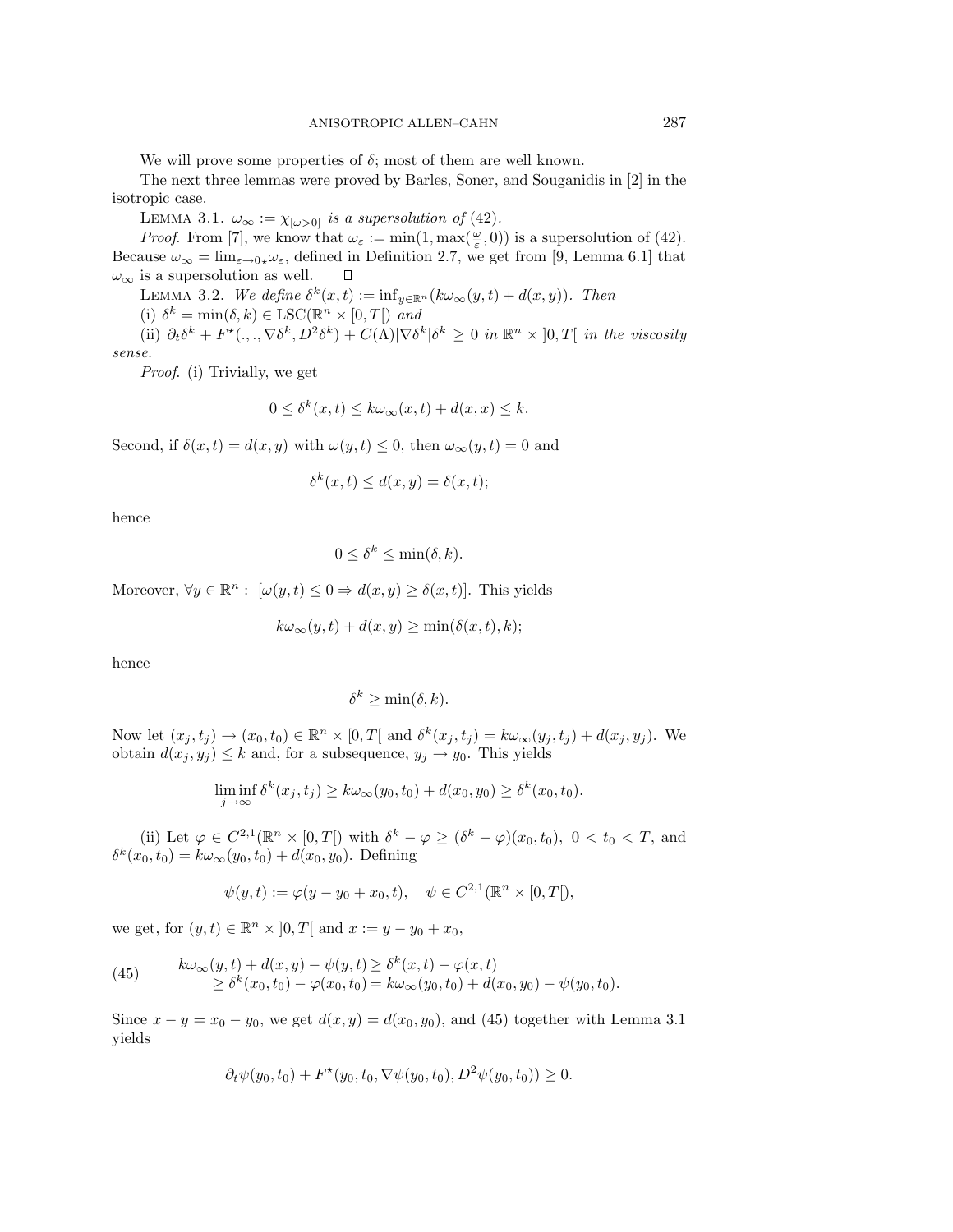This implies

$$
\partial_t \varphi(x_0, t_0) + F^*(x_0, t_0, \nabla \varphi(x_0, t_0), D^2 \varphi(x_0, t_0))
$$
\n
$$
\geq F^*(x_0, t_0, \nabla \varphi(x_0, t_0), D^2 \varphi(x_0, t_0)) - F^*(y_0, t_0, \nabla \varphi(x_0, t_0), D^2 \varphi(x_0, t_0))
$$
\n
$$
= \beta(\nabla \varphi(x_0, t_0))^{-1} B(\nabla \varphi(x_0, t_0)) (u(y_0, t_0) - u(x_0, t_0))
$$
\n
$$
\geq -C(\Lambda) |\nabla \varphi(x_0, t_0)| |x_0 - y_0|
$$
\n
$$
\geq -C(\Lambda) |\nabla \varphi(x_0, t_0)| \delta^k(x_0, t_0)
$$

since  $\delta^{k}(x_0, t_0) = k\omega_{\infty}(y_0, t_0) + d(x_0, y_0) \geq d(x_0, y_0) \geq c_0(\Lambda)|x_0 - y_0|$ .  $\Box$ PROPOSITION 3.3.  $\delta$  is lower semicontinuous and is a viscosity supersolution of

$$
\partial_t \delta + F^*(., ., \nabla \delta, D^2 \delta) + C(\Lambda) |\nabla \delta| \delta \ge 0 \quad in \ \mathbb{R}^n \times ]0, T[.
$$

*Proof.* Let  $(x_j, t_j) \rightarrow (x_0, t_0)$  and choose  $k > \delta(x_0, t_0)$ . We obtain

$$
\liminf_{j \to \infty} \delta(x_j, t_j) \ge \liminf_{j \to \infty} \delta^k(x_j, t_j) \ge \delta^k(x_0, t_0) = \delta(x_0, t_0),
$$

where we have used the lower semicontinuity of  $\delta^k$ , established in Lemma 3.2(i).

To prove that  $\delta$  is a viscosity supersolution, we pass to the limit in Lemma 3.2(ii). According to [9, Lemma 6.1], viscosity supersolutions are preserved under the limit procedure defined in Definition 2.7. Hence it suffices to prove

(46) 
$$
\delta = \lim_{k \to \infty} \delta^k.
$$

From Lemma 3.2(i),

$$
\delta = \lim_{k \to \infty} \delta^k \ge \lim_{k \to \infty} \delta^k.
$$

Conversely, let  $(x_j, t_j) \rightarrow (x_0, t_0)$  and  $k_j \rightarrow \infty$  with

$$
\limsup_{j \to \infty} \delta^{k_j}(x_j, t_j) \le \left(\lim_{k \to \infty} \delta^k\right)(x_0, t_0) + \tau \le \delta(x_0, t_0) + \tau
$$

for some  $\tau > 0$ . For j large, we get  $\delta^{k_j}(x_j, t_j) < k_j$ ; hence

$$
\delta(x_0, t_0) \le \liminf_{j \to \infty} \delta(x_j, t_j) = \liminf_{j \to \infty} \delta^{k_j}(x_j, t_j) \le \left(\lim_{k \to \infty} \delta^k\right)(x_0, t_0) + \tau,
$$

 $\Box$ 

and (46) is established, concluding the proof.

LEMMA 3.4. For  $x_0 \in \mathbb{R}^n$  and  $0 \le t_0 \le t_1 < T$ , the inequality

(47) 
$$
\mu(\delta(x_0, t_1)) \ge \mu(\delta(x_0, t_0)) - C(\Lambda)(t_1 - t_0)
$$

holds, where  $\mu(r) := \int_0^r \frac{s}{1+s} ds$ .

*Proof.* The function  $\mu$ , used below to define a subsolution for (51), appears in [7]. It suffices to prove the assertion when  $\varrho := \delta(x_0, t_0) > 0$ . We define  $v(x, t) :=$  $\mu(\varrho) - \Gamma(t - t_0) - \mu(B^{\circ}(x_0 - x))$  for some positive constant  $\Gamma$  chosen below, and we observe from Lemma 3.1 that  $v \in C^{2,1}((\mathbb{R}^n - \{x_0\}) \times [0,T])$ . For  $x \neq x_0$ , we get

$$
\partial_t v(x,t) = -\Gamma,
$$
\n
$$
\nabla v(x,t) = \mu'(B^{\circ}(x_0 - x))\nabla B^{\circ}(x_0 - x)
$$
\n
$$
= B^{\circ}(x_0 - x)\nabla B^{\circ}(x_0 - x)(1 + B^{\circ}(x_0 - x))^{-1},
$$
 and\n
$$
D^2 v(x,t) = -B^{\circ}(x_0 - x)D^2 B^{\circ}(x_0 - x)(1 + B^{\circ}(x_0 - x))^{-1}
$$
\n
$$
- \nabla B^{\circ}(x_0 - x) \otimes \nabla B^{\circ}(x_0 - x)(1 + B^{\circ}(x_0 - x))^{-1}
$$
\n
$$
+ B^{\circ}(x_0 - x)\nabla B^{\circ}(x_0 - x) \otimes \nabla B^{\circ}(x_0 - x)(1 + B^{\circ}(x_0 - x))^{-2}.
$$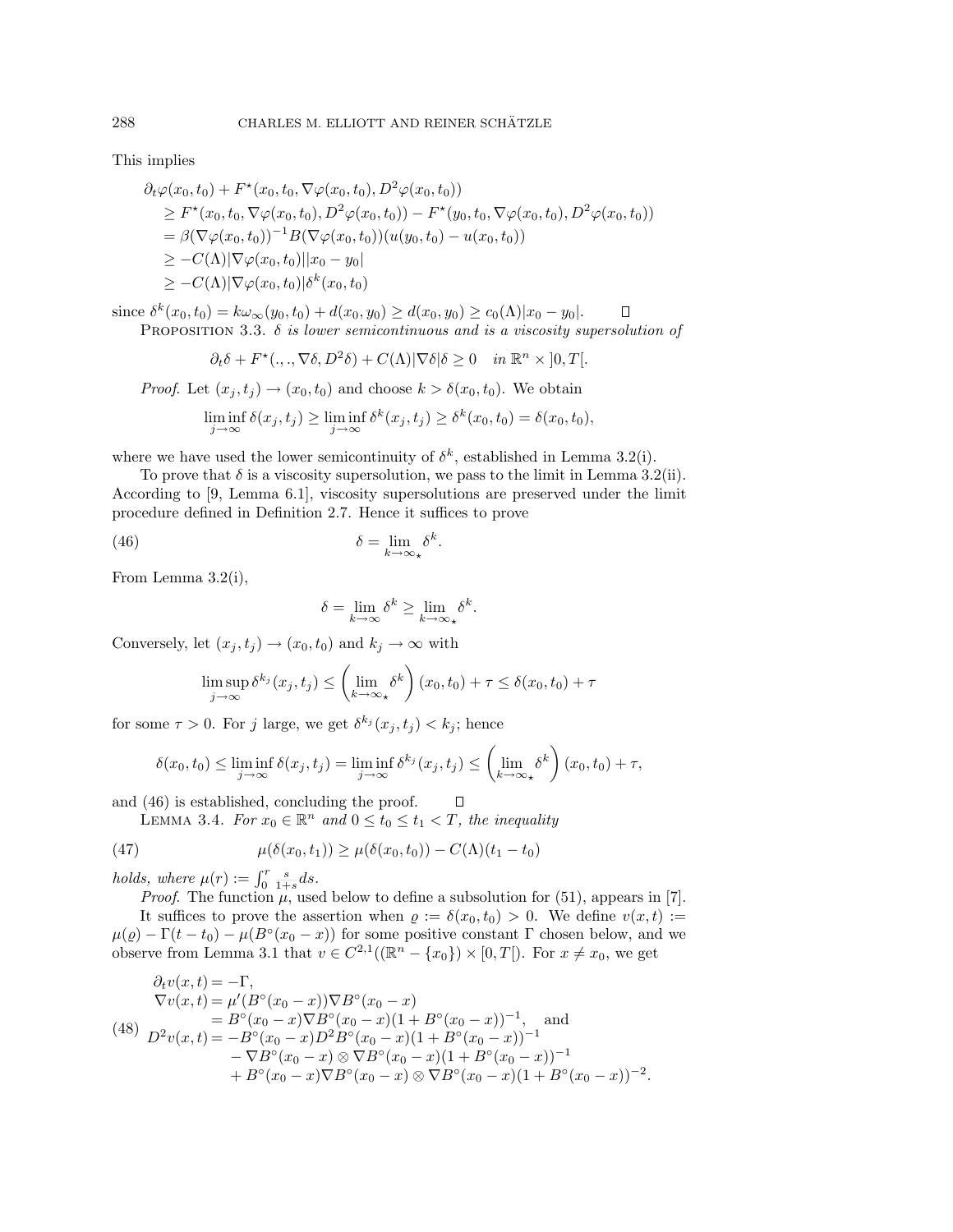We observe that  $v \in C^{1,1}(\mathbb{R}^n \times [0,T])$  and satisfies

(49) 
$$
\nabla v(x_0, t) = 0 \text{ and}
$$

$$
||D^2 v(x, t)|| \le C(\Lambda)(1 + B^\circ (x_0 - x))^{-1},
$$

where we have used (39). We conclude that for  $x \neq x_0$ ,

$$
\partial_t v(x,t) + F(x,t,\nabla v(x,t),D^2 v(x,t))
$$
  
\n
$$
\leq -\Gamma + (1 + B^{\circ}(x_0 - x))^{-1} F(x,t,B^{\circ}(x_0 - x) \nabla B^{\circ}(x_0 - x), -C(\Lambda)I)
$$
  
\n
$$
\leq -\Gamma + C(\Lambda)(1 + B^{\circ}(x_0 - x))^{-1} F(x,t,c_0(\Lambda)B^{\circ}(x_0 - x) \nabla B^{\circ}(x_0 - x), -I)
$$
  
\n
$$
\leq -\Gamma + C(\Lambda) \leq 0
$$

when  $\Gamma \geq C(\Lambda)$ . Here we have used

(50) 
$$
F(x,t,p,-I) \leq C(\Lambda)(1+|p|),
$$

which can easily be derived from the definition of  $F$  and  $(8)$ .

To prove that  $v$  is a subsolution of

(51) 
$$
\partial_t v + F_{\star}(.,.,\nabla v, D^2 v) \leq 0
$$

on the whole  $\mathbb{R}^n \times [0,T]$ , we consider  $\psi \in C^{2,1}(\mathbb{R}^n \times [0,T])$  with

$$
(v - \psi) \le (v - \psi)(x_0, s_0)
$$

for some  $0 < s_0 < T$ . We get from (49) that

$$
\nabla \psi(x_0, s_0) = \nabla v(x_0, s_0) = 0.
$$

Adding  $|x-x_0|^4 + |t-s_0|^2$  to  $\psi$ , we may assume  $(v-\psi)(x,t) < (v-\psi)(x_0, s_0)$  for all  $(x, t) \neq (x_0, s_0)$ . We define  $\psi_\tau(x, t) := \psi(x, t) + \tau x * N$  for some  $N \neq 0$ . As  $\tau \to 0$ , we get

$$
(v - \psi_{\tau})(., s_0) \le (v - \psi_{\tau})(x_{\tau}, s_0)
$$

on a neighborhood  $U(x_0)$  of  $x_0$  and  $x_\tau \to x_0$ . This yields

$$
\nabla v(x_\tau, s_0) = \nabla \psi_\tau(x_\tau, s_0) = \nabla \psi(x_\tau, s_0) + \tau N \neq \nabla \psi(x_\tau, s_0);
$$

hence  $x_{\tau} \neq x_0$ . Furthermore, we have

$$
D^{2}\psi(x_{0}, s_{0}) \leftarrow D^{2}\psi_{\tau}(x_{\tau}, s_{0}) \geq D^{2}v(x_{\tau}, s_{0}) \geq -(1+B^{\circ}(x_{0}-x_{\tau}))^{-1}C(\Lambda)I \rightarrow -C(\Lambda)I.
$$

Using (50), we get

$$
\partial_t \psi(x_0, s_0) + F_{\star}(x_0, s_0, \nabla \psi(x_0, s_0), D^2 \psi(x_0, s_0))
$$
  
\n
$$
\leq -\Gamma + F_{\star}(x_0, s_0, 0, -C(\Lambda)I) \leq -\Gamma + C(\Lambda) \leq 0;
$$

hence (51) is established.

We define  $U := \{x \in \mathbb{R}^n \mid B^\circ(x_0 - x) < \varrho\}$ . For  $x \in U$ , we see that

$$
d(x_0, x) = B^{\circ}(x_0 - x) < \varrho = \delta(x_0, t_0);
$$

hence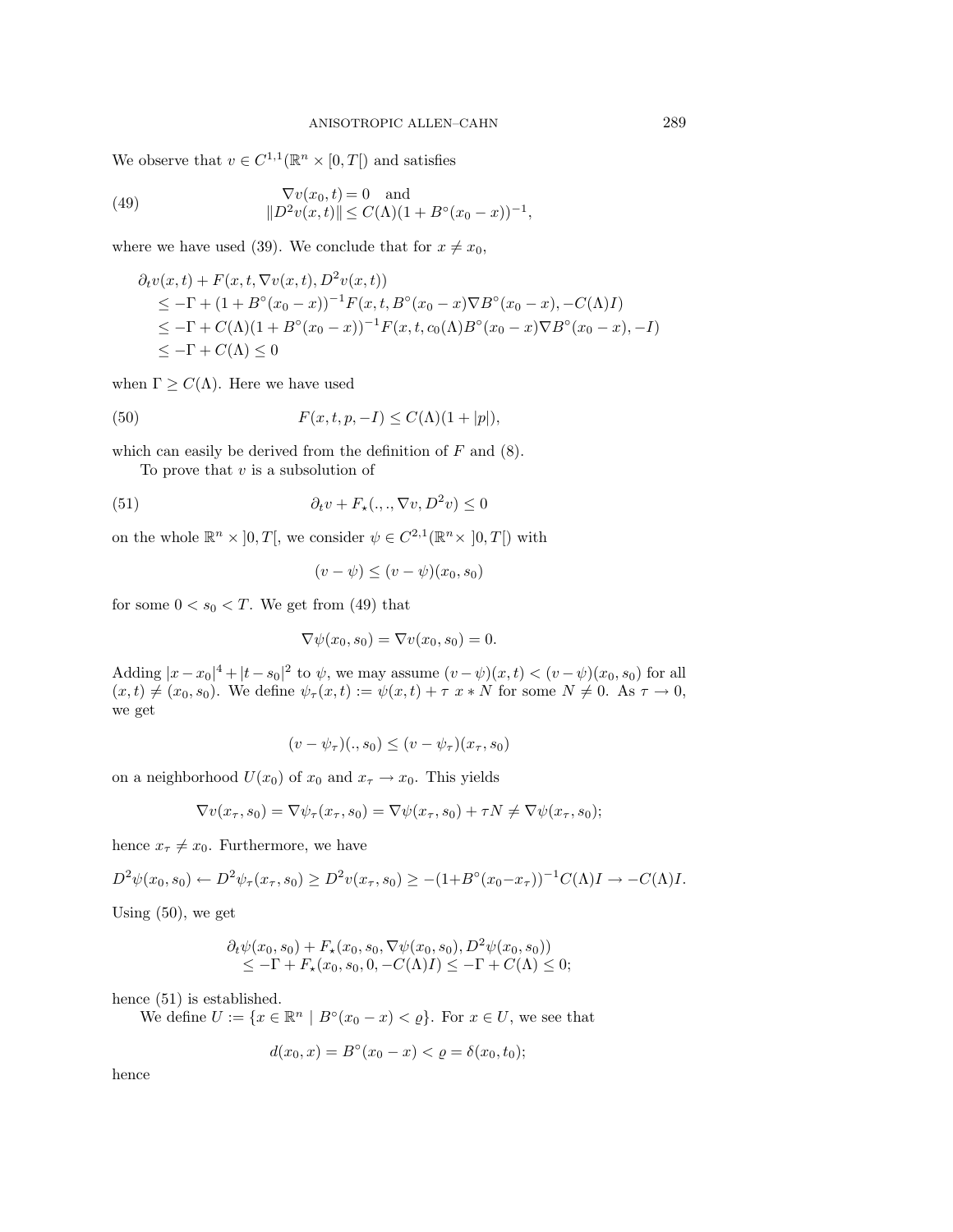$$
\omega(x,t_0)>0
$$

and

$$
v(x,t_0) \leq \mu(\varrho) \leq \mu(\varrho)\omega_\infty(x,t_0).
$$

For  $x \in \partial U$  and  $t \in [t_0, T]$ , we get  $v(x, t) \leq 0 \leq \mu(\varrho) \omega_\infty(x, t)$ . We conclude with the comparison principle (Theorem 2.4),

(52) 
$$
\forall x \in U: \quad \forall t \in [t_0, T[: \quad v(x, t) \leq \mu(\varrho) \omega_{\infty}(x, t).
$$

We choose  $y_0 \in [\omega(., t_1) \leq 0]$  such that  $\delta(x_0, t_1) = B^\circ(x_0 - y_0)$ . If  $y_0 \notin U$ , we see that  $\delta(x_0, t_1) = B\circ(x_0 - y_0) \ge \varrho = \delta(x_0, t_0)$  and

$$
\mu(\delta(x_0,t_1)) \geq \mu(\varrho) \geq \mu(\delta(x_0,t_0)).
$$

If  $y_0 \in U$ , we obtain from (52)

$$
0 = \mu(\varrho)\omega_{\infty}(y_0, t_1) \ge v(y_0, t_1) = \mu(\varrho) - \Gamma(t_1 - t_0) - \mu(B^{\circ}(x_0 - y_0)).
$$

Taking into account that  $\varrho = \delta(x_0, t_0)$  and  $B^\circ(x_0 - y_0) = \delta(x_0, t_1)$ , (47) follows.  $\Box$ 

PROPOSITION 3.5.  $\delta$  is continuous from below; that is, if  $(x_j, t_j) \rightarrow (x_0, t_0)$  and  $t_i \le t_0 < T$ , then

$$
\delta(x_j, t_j) \to \delta(x_0, t_0).
$$

*Proof.* Because of the already established lower semicontinuity of  $\delta$ , it suffices to show

(53) 
$$
\limsup_{j \to \infty} \delta(x_j, t_j) \leq \delta(x_0, t_0).
$$

From (47), we get

$$
\mu(\delta(x_0,t_0)) \ge \limsup_{j \to \infty} (\mu(\delta(x_0,t_j)) - C(\Lambda)(t_0-t_j)) = \mu\left(\limsup_{j \to \infty} \delta(x_0,t_j)\right),
$$

where  $\mu$  is defined in (3.4), since  $\mu$  is continuous and increasing. Since  $\mu$  is strictly increasing, it follows that

$$
\delta(x_0, t_0) \ge \limsup_{j \to \infty} \delta(x_0, t_j),
$$

which yields (53) when taking into account that  $|\delta(x_j, t_j) - \delta(x_0, t_j)| \leq C(\Lambda) |x_j - x_0|$  → 0.  $\Box$ 

PROPOSITION 3.6.  $\delta$  is a viscosity supersolution of

$$
B(\nabla \delta) \ge 1, \qquad -B(\nabla \delta) \ge -1,
$$
  

$$
-\nabla B(\nabla \delta)D^2 \delta \nabla B(\nabla \delta) \ge 0, \qquad -D^2 \delta \ge -C(\Lambda) \delta^{-1} I,
$$

and

$$
\partial_t \delta \geq -C(\Lambda) \left(1+\frac{1}{\delta}\right)
$$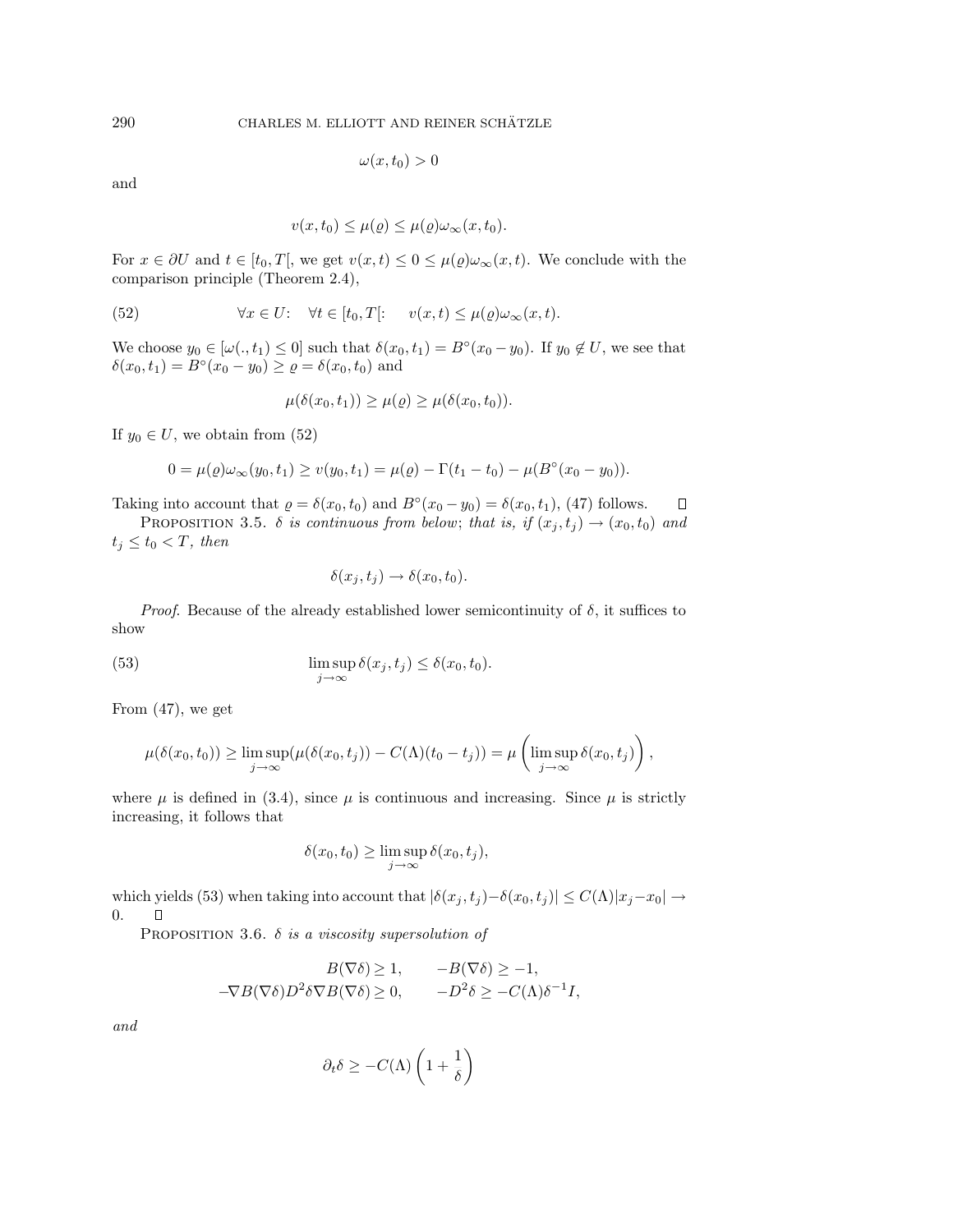$in [\delta > 0] \cap (\mathbb{R}^n \times ]0, T[).$ 

*Proof.* Let  $\varphi \in C^{2,1}(\mathbb{R}^n \times [0,T])$ ,  $(x_0,t_0) \in \mathbb{R}^n \times [0,T]$  with  $\delta(x_0,t_0) > 0$  and  $(\delta - \varphi) \ge (\delta - \varphi)(x_0, t_0) = 0$  in  $\mathbb{R}^n \times ]0, T[$ . We choose  $y_0 \in [\omega(., t_0) \le 0]$  with

$$
0 < \delta(x_0, t_0) = d(x_0, y_0) = B^\circ(x_0 - y_0);
$$

note in particular that  $x_0 \neq y_0$ . For all  $x \in \mathbb{R}^n$ , we get  $B^\circ(x - y_0) \geq \delta(x, t_0)$ ; hence

$$
B^{\circ}(x - y_0) - \varphi(x, t_0) \ge B^{\circ}(x_0 - y_0) - \varphi(x_0, t_0).
$$

Since  $x_0 \neq y_0$  and  $B^\circ \in C^2(\mathbb{R}^n - \{0\})$ , we get

$$
\nabla \varphi(x_0, t_0) = \nabla B^\circ(x_0 - y_0)
$$

and

$$
D^{2}\varphi(x_{0}, t_{0}) \leq D^{2}B^{\circ}(x_{0} - y_{0}) \leq C(\Lambda)I|x_{0} - y_{0}|^{-1} = C(\Lambda)\delta(x_{0}, t_{0})^{-1}I,
$$

where we have used the fact that  $D^2B^{\circ}$  is homogeneous of degree  $-1$ . From (39), we get

$$
B(\nabla \varphi(x_0, t_0)) = 1
$$

and

$$
-\nabla B(\nabla \varphi)D^2 \varphi \nabla B(\nabla \varphi)(x_0, t_0) \ge 0.
$$

From (3.4), for  $0 \le t < t_0$ , we get

$$
\mu(\varphi(x_0, t_0)) = \mu(\delta(x_0, t_0)) \ge \mu(\delta(x_0, t)) - C(\Lambda)(t_0 - t)
$$
  
\n
$$
\ge \mu(\varphi(x_0, t)) - C(\Lambda)(t_0 - t),
$$

and

$$
-C(\Lambda) \leq \frac{\mu(\varphi(x_0, t)) - \mu(\varphi(x_0, t_0))}{t - t_0} \to \mu'(\varphi(x_0, t_0)) \partial_t \varphi(x_0, t_0)
$$

$$
= \frac{\varphi(x_0, t_0)}{1 + \varphi(x_0, t_0)} \partial_t \varphi(x_0, t_0).
$$

Since  $\varphi(x_0, t_0) = \delta(x_0, t_0)$ , this yields

$$
\partial_t \varphi(x_0, t_0) \geq -C(\Lambda)(1 + \delta(x_0, t_0)^{-1}). \qquad \Box
$$

## **4. Convergence.**

Remark 4.1. In this section, we construct sub- and supersolutions for the doubleobstacle Allen–Cahn problem which satisfy the additional condition of the modified comparison principle (Theorem 2.12).

We consider  $\beta$ , A, B, and u as in (8) and  $\omega$  and  $\delta$  as in section 3.2.

DEFINITION 4.2. We define the following auxiliary functions, which appear in formal asymptotics for the double-obstacle Allen–Cahn equation:

$$
\psi_0(r) := \begin{cases} 1, & r \geq \frac{\pi}{2}, \\ \sin(r), & |r| \leq \frac{\pi}{2}, \\ -1, & r \leq -\frac{\pi}{2} \end{cases}
$$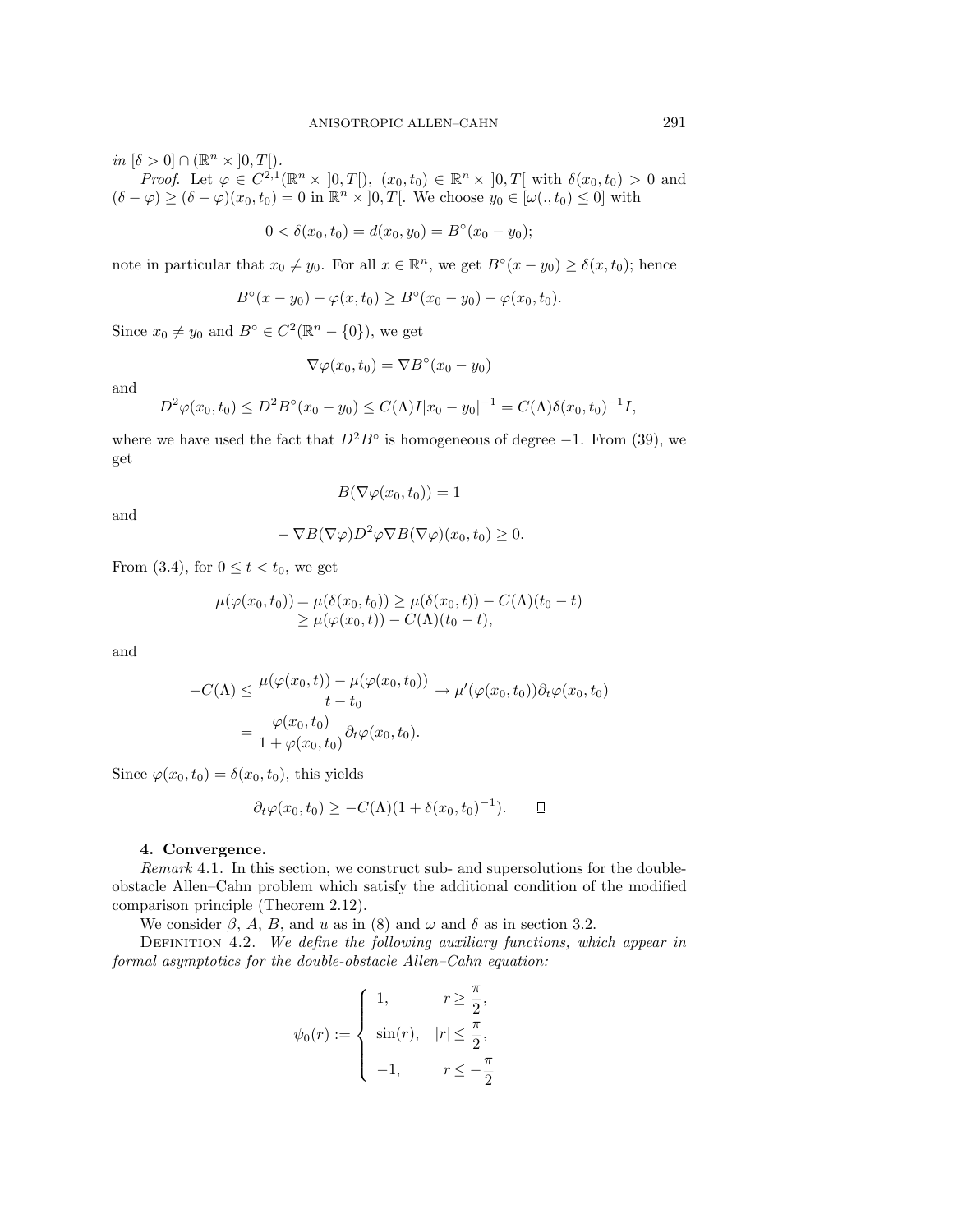and

$$
\psi_1(r) := \begin{cases} \frac{1}{2} (r\psi_0(r) - \frac{\pi}{2} + \psi'_0(r)), & |r| \leq \frac{\pi}{2}, \\ 0, & |r| \geq \frac{\pi}{2}. \end{cases}
$$

We see that  $\psi_0, \psi_1 \in C^2([-\frac{\pi}{2}, \frac{\pi}{2}]) \cap C^{1,1}(\mathbb{R})$ . Moreover,

(54) 
$$
\psi''_0 + \psi_0 = 0 \quad on \left[ -\frac{\pi}{2}, \frac{\pi}{2} \right] \quad and \n\psi''_1 + \psi_1 = \psi'_0 - \frac{\pi}{4} \quad on \left[ -\frac{\pi}{2}, \frac{\pi}{2} \right].
$$

We define

$$
\psi(r,v) := \psi_0(r) + \varepsilon v \psi_1(r)
$$

and

$$
\lambda_{\varepsilon}(x,t) := \frac{\delta(x,t)}{\varepsilon} - \pi - f(t),
$$

where  $f(t) := \alpha \exp(-\gamma^2 t)$  with  $1 \leq \alpha, \gamma \leq C(\Lambda)$  chosen below. We set  $v := u + \varepsilon g$ , where  $g(t) := \alpha \gamma \exp(-\gamma^2 t)$ , and

$$
\psi_{\varepsilon} := \psi(\lambda_{\varepsilon}, v).
$$

PROPOSITION 4.3. For  $0 < \varepsilon < \varepsilon_0(\Lambda)$ ,  $\psi_{\varepsilon}$  is a supersolution of

(55)

$$
\max\left(\psi_{\varepsilon}-1,\min\left(\psi_{\varepsilon}+1,\partial_t\psi_{\varepsilon}+\frac{1}{\varepsilon}G^{\star}_{\varepsilon}(.,.,\psi_{\varepsilon},\nabla\psi_{\varepsilon},D^2\psi_{\varepsilon})\right)\right)\geq 0 \quad \text{in } \mathbb{R}^n \times ]0,T[.
$$

Moreover,  $\psi_{\varepsilon}$  satisfies the additional condition (26) of the modified comparison principle; that is, for  $(a, 0, X) \in \overline{P}^{2,-} \psi_{\varepsilon}(x_0, t_0), 0 < t_0 < T$ , and  $\psi_{\varepsilon}(x_0, t_0) < 1$ ,

(56) 
$$
\limsup_{p \to 0, p \neq 0} \left( \varepsilon \beta^* a - \varepsilon tr(D^2 A(p) X) - \frac{1}{\varepsilon} \psi_{\varepsilon}(x_0, t_0) - \frac{\pi}{4} u(x_0, t_0) \right) \ge 0
$$

*holds for any* inf  $\beta \leq \beta^* \leq \sup \beta$ .

*Proof.* We take  $\varepsilon$  so small that  $\varepsilon f$ ,  $\varepsilon g$ ,  $\varepsilon |f'|$ ,  $\varepsilon |g'| \leq 1$ . We have  $|\psi_1(r)|, |\psi_1'(r)| \leq$  $\psi_0'(r)$ . For  $|v| \leq C(\Lambda)$ , this yields

$$
\psi_r(r,v) = \psi'_0(r) + \varepsilon v \psi'_1(r) = \psi'_0(r)(1 + O_\Lambda(\varepsilon));
$$

hence

(57) 
$$
\frac{1}{2}\psi_0'(r) \leq \psi_r(r,v) \leq 2\psi_0'(r)
$$

when  $0 < \varepsilon < \varepsilon_0(\Lambda)$ . Therefore,  $\psi_{\varepsilon} \in \text{LSC}(\mathbb{R}^n \times [0,T])$  since  $\delta \in \text{LSC}(\mathbb{R}^n \times [0,T])$ . Since  $\psi(r, v) = -1$  for  $r \leq -\frac{\pi}{2}$ , we get

$$
\psi_{\varepsilon}\geq-1.
$$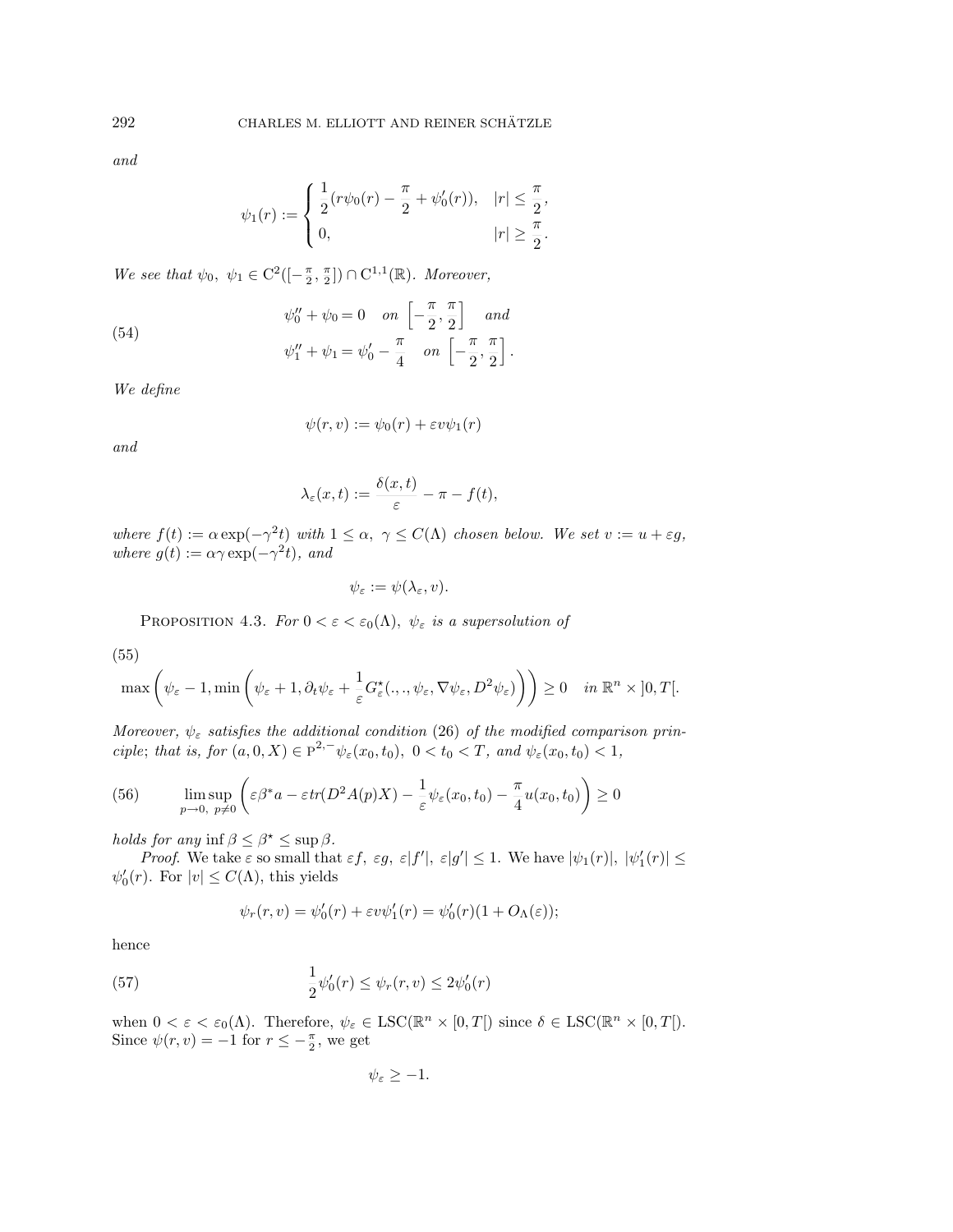Suppose  $(\bar{x}, \bar{t}) \in \mathbb{R}^n \times ]0, T[$  is such that  $\psi_{\underline{\varepsilon}}(\bar{x}, \bar{t}) \leq 1$ . It follows that  $\lambda_{\varepsilon}(\bar{x}, \bar{t}) \leq \frac{\pi}{2}$ . From Remark 2.3, we see that for any  $(\bar{a}, \bar{p}, \bar{X}) \in P^{2,-} \psi_{\varepsilon}(\bar{x}, \bar{t})$ , there is a  $\varphi \in C^{2,1}(\mathbb{R}^n \times$  $[0, T]$  such that

(58) 
$$
(\bar{a}, \bar{p}, \bar{X}) = (\partial_t \varphi, \nabla \varphi, D^2 \varphi)(\bar{x}, \bar{t}) \text{ and} \n\psi_{\varepsilon} - \varphi \ge (\psi_{\varepsilon} - \varphi)(\bar{x}, \bar{t}),
$$

and, without loss of generality,  $(\psi_{\varepsilon} - \varphi)(\bar{x}, \bar{t}) = 0$  and  $(\bar{x}, \bar{t})$  is a strict minimum. Our aim is to prove that  $\psi_{\varepsilon}$  is a supersolution. By Definition 2.1, it remains to show that

(59) 
$$
\bar{a} + \frac{1}{\varepsilon} G_{\varepsilon}^{\star}(\bar{x}, \bar{t}, \psi_{\varepsilon}(\bar{x}, \bar{t}), \bar{p}, \bar{X})) \geq 0.
$$

We distinguish two cases.

(i)  $\lambda_{\varepsilon}(\bar{x},\bar{t}) < -\frac{\pi}{2}$ . Using the continuity from below in time of  $\delta$  (see Proposition 3.5), we conclude that

$$
\lambda_{\varepsilon}(x,t) < -\frac{\pi}{2}
$$
 for  $(x,t) \in U(\bar{x},\bar{t})$  and  $t \leq \bar{t}$ ,

and for these  $(x, t)$ , it follows that  $\psi_{\varepsilon}(x, t) = -1$ . This yields

$$
\bar{X} = D^2 \varphi(\bar{x}, \bar{t}) \le 0, \qquad \bar{a} = \partial_t \varphi(\bar{x}, \bar{t}) \ge 0,
$$

and

$$
\bar{p} = \nabla \varphi(\bar{x}, \bar{t}) = 0.
$$

For  $p \neq 0$  and inf  $\beta \leq \beta^* \leq \sup \beta$ , we obtain

(60) 
$$
\varepsilon \beta^* \bar{a} - \varepsilon \text{tr}(D^2 A(p)\bar{X}) - \frac{1}{\varepsilon} \psi_{\varepsilon}(\bar{x}, \bar{t}) - \frac{\pi}{4} u(\bar{x}, \bar{t}) \geq \left(\frac{1}{\varepsilon} - C(\Lambda)\right) \geq 0
$$

when  $0 < \varepsilon < \varepsilon_0(\Lambda)$ . Taking  $\beta^* = \beta(p)$  and letting p tend to  $\bar{p} = 0$ , we obtain

$$
\bar{a} + \frac{1}{\varepsilon} G_{\varepsilon}^{\star}(\bar{x}, \bar{t}, \psi_{\varepsilon}(\bar{x}, \bar{t}), \bar{p}, \bar{X})
$$
\n
$$
\geq \limsup_{p \to 0, p \neq 0} \left( \bar{a} + \frac{1}{\varepsilon} G_{\varepsilon}(\bar{x}, \bar{t}, \psi_{\varepsilon}(\bar{x}, \bar{t}), p, \bar{X}) \right)
$$
\n
$$
= \limsup_{p \to 0, p \neq 0} \left( \bar{a} - \frac{1}{\varepsilon \beta(p)} \left( \varepsilon \text{tr}(D^2 A(p) \bar{X}) + \frac{1}{\varepsilon} \psi_{\varepsilon}(\bar{x}, \bar{t}) + \frac{\pi}{4} u(\bar{x}, \bar{t}) \right) \right) \geq 0,
$$

which is  $(59)$ .

 $(ii) -\frac{\pi}{2}$  ≤  $\lambda_{\varepsilon}(\bar{x}, \bar{t}) < \frac{\pi}{2}$ . In the next two subsections, we will establish the existence of subsequences  $(x_{\tau}, t_{\tau})$  and  $\psi_{\varepsilon}^{\tau}(x_{\tau}, t_{\tau})$  such that as  $\tau \to 0$ ,

(61) 
$$
(x_{\tau}, t_{\tau}) \rightarrow (\bar{x}, \bar{t}),
$$

$$
\psi_{\varepsilon}^{\tau}(x_{\tau}, t_{\tau}) \rightarrow \psi_{\varepsilon}(\bar{x}, \bar{t}),
$$

$$
\nabla \varphi(x_{\tau}, t_{\tau}) \neq 0,
$$

and

$$
R_{\varepsilon}^{\tau} := \left( \varepsilon \beta^* \partial_t \varphi - \varepsilon \text{tr}(D^2 A(\nabla \varphi) D^2 \varphi) - \frac{1}{\varepsilon} \psi_{\varepsilon}^{\tau} - \frac{\pi}{4} u(x_{\tau}, t_{\tau}) \right) \geq \varepsilon - \varepsilon^{-1} \varrho_{\Lambda}(\tau),
$$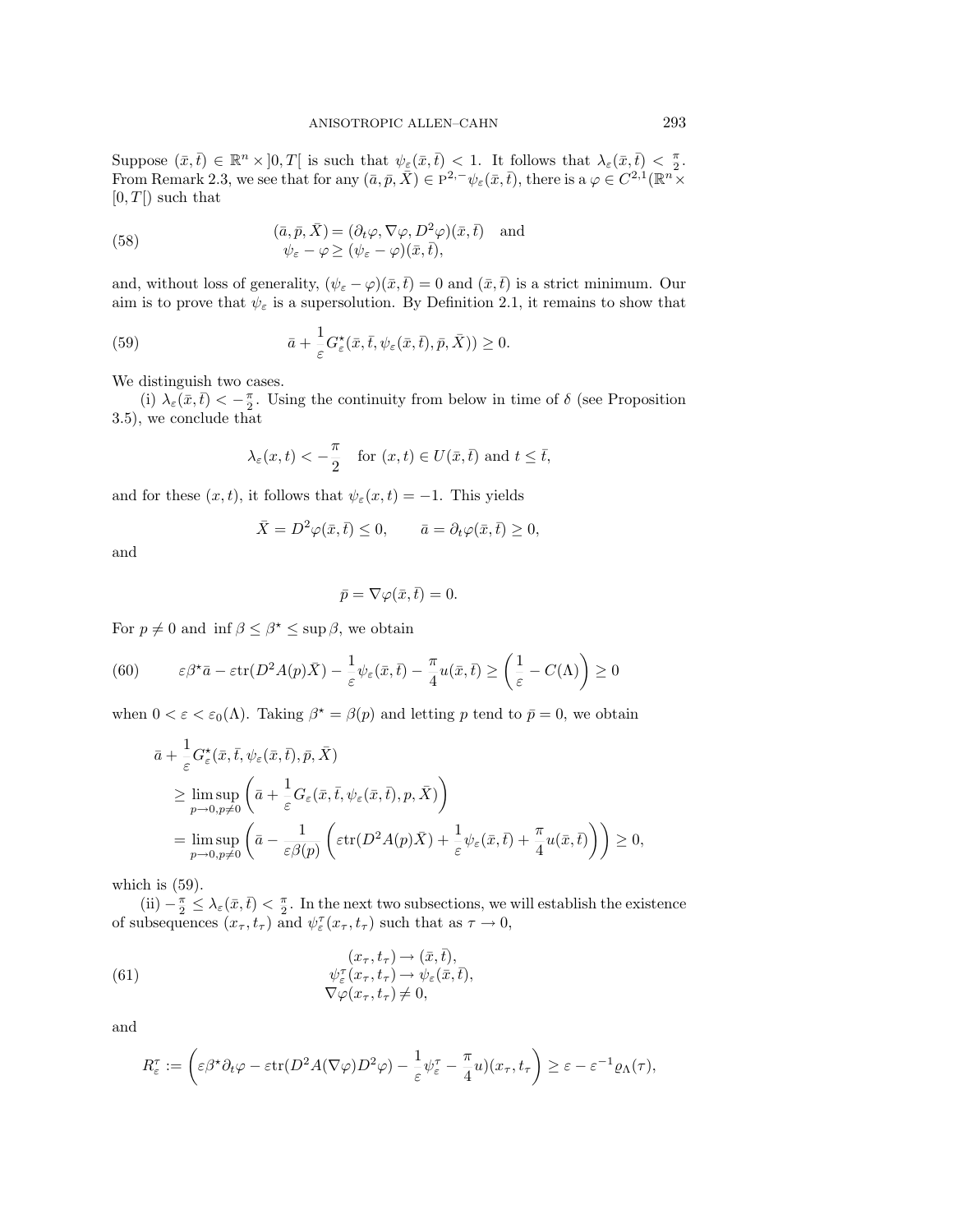where inf  $\beta \leq \beta^* \leq \sup \beta$  and  $\beta^* = \beta(\nabla \varphi(x_\tau, t_\tau))$ . Furthermore, if  $|\nabla \varphi(x_\tau, t_\tau)| \leq \Lambda \varepsilon$ , then the last inequality holds for any inf  $\beta \leq \beta^* \leq \sup \beta$ . Here  $\varrho_\Lambda(\tau) \to 0$ .

Taking  $\beta^* = \beta(\nabla \varphi(x_\tau, t_\tau))$  in the definition of  $R^{\tau}_{\varepsilon}$ , we find from (61) that

$$
\varepsilon \partial_t \varphi(\bar{x}, \bar{t}) + G_{\varepsilon}^{\star}(\bar{x}, \bar{t}, \psi_{\varepsilon}(\bar{x}, \bar{t}), \nabla \varphi(\bar{x}, \bar{t}), D^2 \varphi(\bar{x}, \bar{t})) \geq \limsup_{\tau \to 0} (\varepsilon \partial_t \varphi(x_\tau, t_\tau) + G_{\varepsilon}(x_\tau, t_\tau, \psi_{\varepsilon}^{\tau}(x_\tau, t_\tau), \nabla \varphi(x_\tau, t_\tau), D^2 \varphi(x_\tau, t_\tau))) \n= \limsup_{\tau \to 0} (\beta (\nabla \varphi(x_\tau, t_\tau))^{-1} R_{\varepsilon}^{\tau}) \geq 0,
$$

which is (59). Thus  $\psi_{\varepsilon}$  is a supersolution.

We now turn to the proof of (56). First, we observe that for any  $(\bar{x}, \bar{t}) \in \mathbb{R}^n \times ]0, T[$ with  $\psi_{\varepsilon}(\bar{x}, \bar{t}) < 1$  and  $\varphi$  satisfying (58) with  $|\bar{p}| = |\nabla \varphi(\bar{x}, \bar{t})| \leq \Lambda \varepsilon$ ,

(62) 
$$
\limsup_{q \to \bar{p}, q \neq 0} \left( \varepsilon \beta^* \bar{a} - \varepsilon \text{tr}(D^2 A(q) \bar{X}) - \frac{1}{\varepsilon} \psi_{\varepsilon}(\bar{x}, \bar{t}) - \frac{\pi}{4} u(\bar{x}, \bar{t}) \right) \ge 0
$$

for inf  $\beta \leq \beta^* \leq \sup \beta$ .

To prove (62), we again distinguish two cases. In case (i),  $\lambda_{\varepsilon}(\bar{x}, \bar{t}) < -\frac{\pi}{2}$ , (62) is an immediate consequence of (60). In case (ii),  $-\frac{\pi}{2} \leq \lambda_{\varepsilon}(\bar{x}, \bar{t}) < -\frac{\pi}{2}$ , it follows from (61), for any inf  $\beta \leq \beta^* \leq \sup \beta$ , that

$$
\limsup_{q \to \bar{p}, q \neq 0} \left( \varepsilon \beta^* \bar{a} - \varepsilon \text{tr}(D^2 A(q) \bar{X}) - \frac{1}{\varepsilon} \psi_{\varepsilon}(\bar{x}, \bar{t}) - \frac{\pi}{4} u(\bar{x}, \bar{t}) \right) \n\geq \limsup_{q \to \nabla \varphi(\bar{x}, \bar{t}), q \neq 0} \left( \varepsilon \beta^* \partial_t \varphi(\bar{x}, \bar{t}) - \varepsilon \text{tr}(D^2 A(q) D^2 \varphi(\bar{x}, \bar{t})) - \frac{1}{\varepsilon} \psi_{\varepsilon}(\bar{x}, \bar{t}) - \frac{\pi}{4} u(\bar{x}, \bar{t}) \right) \n\geq \limsup_{\tau \to 0} R_{\varepsilon}^{\tau} \geq 0,
$$

which is  $(62)$ .

Now we consider  $(a, 0, X) \in \overline{P}^{2,-} \psi_{\varepsilon}(x_0, t_0)$  with  $\psi_{\varepsilon}(x_0, t_0) < 1$ . From the definition of  $\overline{P}^{2,-}$ , we get  $(a_j, p_j, X_j) \in P^{2,-} \psi_{\varepsilon}(x_j, t_j)$ , which, as  $j \to \infty$ , satisfies

$$
(a_j, p_j, X_j) \rightarrow (a, 0, X),
$$

$$
(x_j, t_j) \rightarrow (x_0, t_0),
$$

and

$$
\psi_{\varepsilon}(x_j, t_j) \to \psi_{\varepsilon}(x_0, t_0).
$$

We apply (62) to  $(\bar{x}, \bar{t}) = (x_j, t_j)$  and obtain

$$
\limsup_{q \to p_j, q \neq 0} \left( \varepsilon \beta^* a_j - \varepsilon \text{tr}(D^2 A(q) X_j) - \frac{1}{\varepsilon} \psi_{\varepsilon}(x_j, t_j) - \frac{\pi}{4} u(x_j, t_j) \right) \ge 0,
$$

which yields the existence of  $q_i \neq 0$  with  $q_i \rightarrow 0$  and

$$
\varepsilon \beta^* a_j - \varepsilon \operatorname{tr}(D^2 A(q_j) X_j) - \frac{1}{\varepsilon} \psi_\varepsilon(x_j, t_j) - \frac{\pi}{4} u(x_j, t_j) \geq -\frac{1}{j}.
$$

From this we infer (56), concluding the proof.D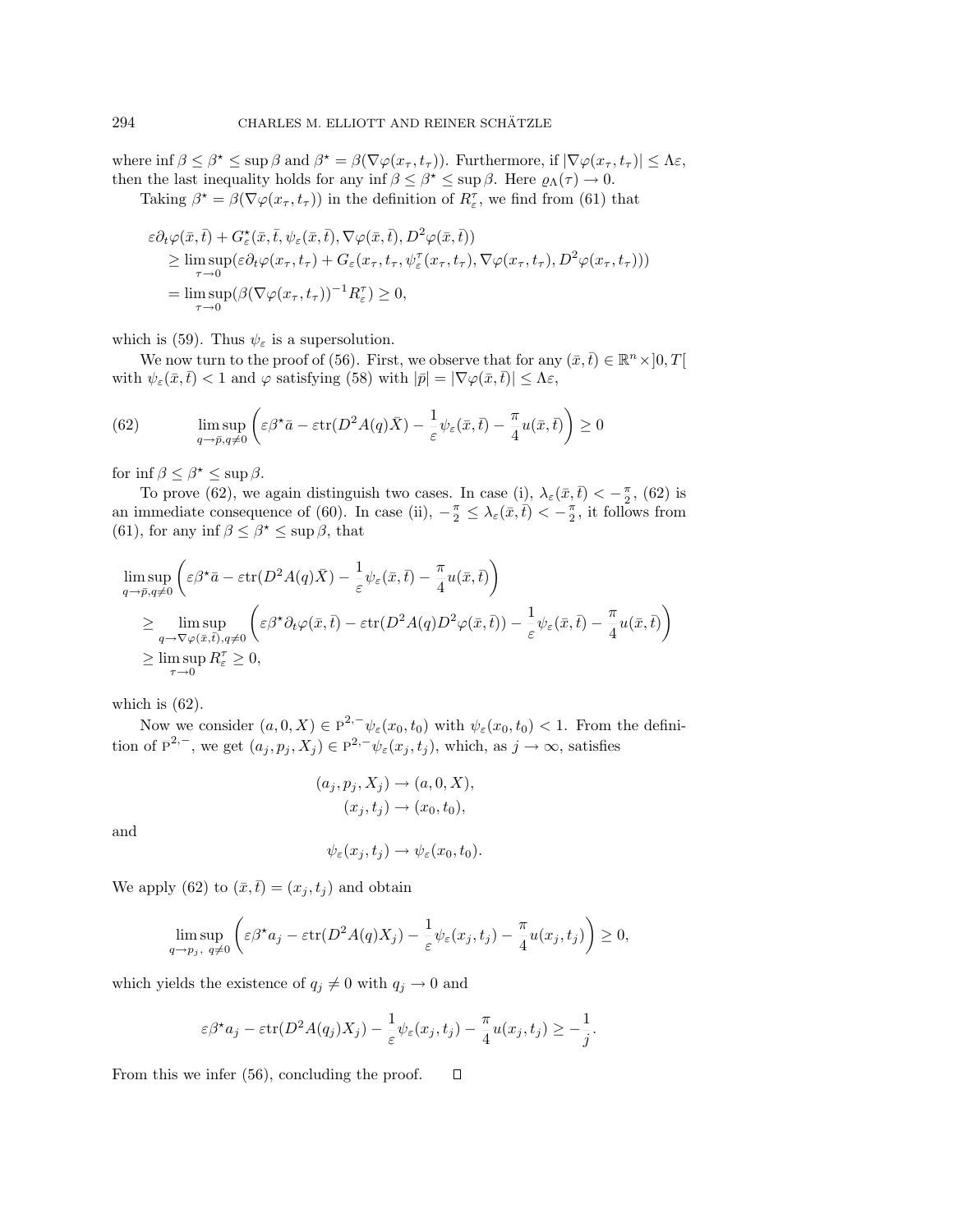**4.1. Approximation.** In this section, we approximate  $\psi_{\varepsilon}$  by a smooth  $\psi_{\varepsilon}^{\tau}$ , and we will get  $(x_\tau, t_\tau) \to (\bar{x}, \bar{t})$  as in (61).

We take the notation of the preceding subsection, and we assume  $-\frac{\pi}{2} \leq \lambda_{\varepsilon}(\bar{x}, \bar{t})$  $\frac{\pi}{2}$ .

From the definition of  $\lambda_{\varepsilon}$ , it follows that  $\frac{\pi}{2}\varepsilon < \delta(\bar{x}, \bar{t})$ , and from the lower semicontinuity of  $\delta$  (see Proposition 3.3), we get

(63) 
$$
\begin{aligned}\n\delta &\geq \frac{\pi}{2} \varepsilon, \\
\lambda_{\varepsilon} &\geq -\pi\n\end{aligned}\n\quad \text{in } \overline{U(\bar{x}, \bar{t})}
$$

for some neighborhood  $U(\bar{x}, \bar{t})$  of  $(\bar{x}, \bar{t})$ . We take a Dirac sequence  $\eta_{\tau}(r) = \tau^{-1}\eta(\frac{r}{\tau})$ for  $\eta \in C_0^{\infty}(\mathbb{R})$ ,  $\eta \geq 0$ ,  $\int \eta = 1$ , and define

$$
\psi_0^{\tau}(r) := \int \psi_0(s) \eta_{\tau}(r-s) ds, \psi_1^{\tau}(r) := \int \psi_1(s) \eta_{\tau}(r-s) ds.
$$

We get  $(\psi_0^{\tau})'$ ,  $\psi_1^{\tau} \in C_0^{\infty}(\mathbb{R})$ , and

(64) 
$$
|\psi_1^{\tau}|, \; |(\psi_1^{\tau})'| \leq C(\Lambda)(\psi_0^{\tau})'.
$$

We define

$$
\psi^{\tau}(r,v) := \psi_0^{\tau}(r) + \varepsilon v \psi_1^{\tau}(r) + \tau r,
$$

and for  $|v| \leq C(\Lambda)$ ,  $0 < \varepsilon < \varepsilon_0(\Lambda)$ , we get

(65) 
$$
\psi_r^{\tau}(r, v) \geq \tau > 0.
$$

We choose  $u^{\tau} \in C^{\infty}(\mathbb{R}^n \times [0,T])$  with

$$
||u^\tau||_{C^{2,1}(\mathbb{R}\times[0,T])}\leq C(\Lambda)
$$

and

$$
||u^{\tau}-u||_{L^{\infty}(\mathbb{R}^n \times [0,T])} \leq \varrho(\tau) \to 0 \quad \text{for } \tau \to 0.
$$

We define  $v^{\tau} := u^{\tau} + \varepsilon g$  and get

$$
||v^\tau||_{C^{2,1}(\mathbb{R}^n\times [0,T])}\leq C(\Lambda).
$$

We set

$$
\psi_{\varepsilon}^{\tau} := \psi^{\tau}(\lambda_{\varepsilon}, v^{\tau}).
$$

Using the above approximation properties in  $\tau$  and (63), we obtain  $\varrho_{\Lambda}(\tau) \to 0$  as  $\tau \rightarrow 0$  such that

$$
\psi_{\varepsilon}^{\tau} - \psi_{\varepsilon} \ge -\|\psi_0^{\tau} - \psi_0\|_{L^{\infty}(\mathbb{R})} - \varepsilon \|v^{\tau} - v\|_{L^{\infty}(\mathbb{R}^n \times [0,T])} \|\psi_1^{\tau}\|_{L^{\infty}(\mathbb{R})}
$$

$$
- \varepsilon \|v\|_{L^{\infty}(\mathbb{R}^n \times [0,T])} \|\psi_1^{\tau} - \psi_1\|_{L^{\infty}(\mathbb{R})} - \tau \pi
$$

$$
\ge -\varrho_{\Lambda}(\tau)
$$

on  $\overline{U(\bar{x},\bar{t})}$  and

$$
|\psi_{\varepsilon}^{\tau}(\bar{x},\bar{t}) - \psi_{\varepsilon}(\bar{x},\bar{t})| \leq \varrho_{\Lambda}(\tau).
$$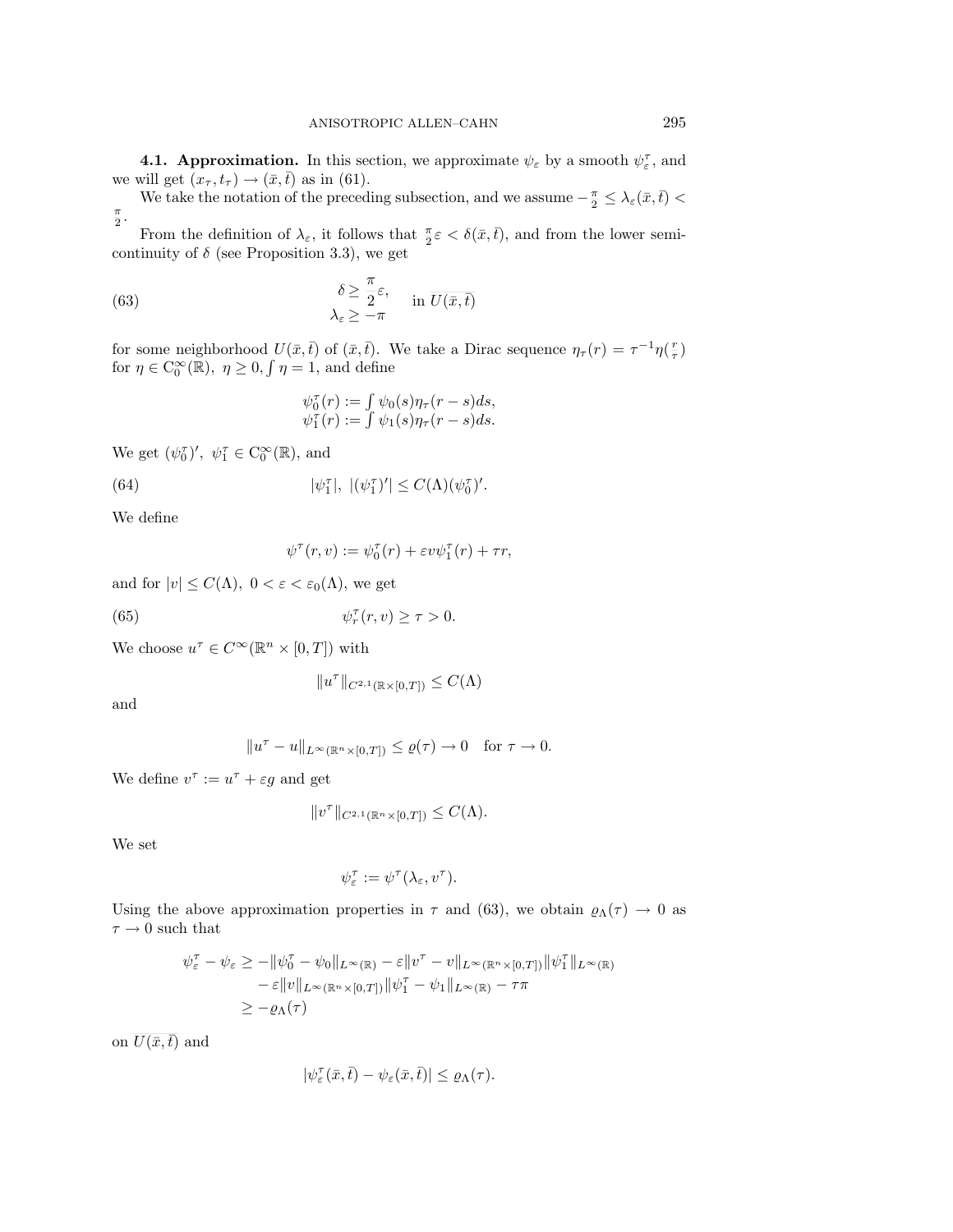Therefore, for small  $\tau$ ,

(66) 
$$
\exists (x_{\tau}, t_{\tau}) \in U(\bar{x}, \bar{t}): \quad \psi_{\varepsilon}^{\tau} - \varphi \ge (\psi_{\varepsilon}^{\tau} - \varphi)(x_{\tau}, t_{\tau}) \quad \text{on } U(\bar{x}, \bar{t}), (x_{\tau}, t_{\tau}) \to (\bar{x}, \bar{t}) \quad \text{as } \tau \to 0, \text{ and} (\psi_{\varepsilon}^{\tau} - \varphi)(x_{\tau}, t_{\tau}) =: \nu_{\tau} \to (\psi_{\varepsilon} - \varphi)(\bar{x}, \bar{t}) = 0.
$$

The last convergence yields

$$
1 > \psi_{\varepsilon}(\bar{x}, \bar{t}) = \lim_{\tau \to 0} \psi_{\varepsilon}^{\tau}(x_{\tau}, t_{\tau})
$$
  
 
$$
\geq \limsup_{\tau \to 0} \psi(\lambda_{\varepsilon}(x_{\tau}, t_{\tau}), v(x_{\tau}, t_{\tau})) \geq \psi\left(\limsup_{\tau \to 0} \lambda_{\varepsilon}(x_{\tau}, t_{\tau}), v(\bar{x}, \bar{t})\right);
$$

hence

(67) 
$$
\lambda_{\varepsilon}(x_{\tau}, t_{\tau}) < \frac{\pi}{2} \quad \text{for } \tau \text{ small.}
$$

Because of (65) and since  $\psi^{\tau}$  is smooth, there is  $\delta^{\tau} \in C^{2,1}(U(\bar{x},\bar{t}))$  such that

(68) 
$$
\varphi(x,t) = \psi^{\tau}(\lambda_{\varepsilon}^{\tau}(x,t), v^{\tau}(x,t)) - \nu_{\tau} \text{ and} \lambda_{\varepsilon}^{\tau}(x,t) = \frac{\delta^{\tau}(x,t)}{\varepsilon} - \pi - f(t),
$$

where  $\nu_{\tau}$  is defined in (66). For  $(x, t) \in U(\bar{x}, \bar{t})$ , we obtain

$$
\psi^{\tau}(\lambda_{\varepsilon}, v^{\tau}) - \varphi(x, t) = (\psi_{\varepsilon}^{\tau} - \varphi)(x, t) \ge \nu_{\tau} = (\psi^{\tau}(\lambda_{\varepsilon}^{\tau}, v^{\tau}) - \varphi)(x, t),
$$

and equality holds for  $(x, t) = (x_\tau, t_\tau)$ . From (65), we conclude

(69) 
$$
\delta \geq \delta^{\tau} \quad \text{in } U(\bar{x}, \bar{t}) \quad \text{and}
$$

$$
\delta(x_{\tau}, t_{\tau}) = \delta^{\tau}(x_{\tau}, t_{\tau}) \geq \frac{\pi}{2} \varepsilon,
$$

where we have used  $(63)$ .

**4.2. Computation.** In this section, we will carry out the computations to establish the fourth line of (61). We again use the notation of the preceding sections.

We continue from (69). Observing Remark 2.3, we have that

$$
(\partial_t \delta^\tau, \nabla \delta^\tau, D^2 \delta^\tau)(x_\tau, t_\tau) \in \mathcal{P}^{2,-} \delta(x_\tau, t_\tau),
$$

and from the definition of supersolutions, using Proposition 3.6, we obtain

(70)  
\n
$$
B(\nabla \delta^{\tau}(x_{\tau}, t_{\tau})) = 1, \qquad c_0(\Lambda) \leq |\nabla \delta^{\tau}(x_{\tau}, t_{\tau})| \leq C(\Lambda),
$$
\n
$$
-\nabla B(\nabla \delta^{\tau}) D^2 \delta^{\tau} \nabla B(\nabla \delta^{\tau})(x_{\tau}, t_{\tau}) \geq 0,
$$
\n
$$
D^2 \delta^{\tau}(x_{\tau}, t_{\tau}) \leq C(\Lambda) \delta(x_{\tau}, t_{\tau})^{-1} I \leq C(\Lambda) \varepsilon^{-1} I, \quad \text{and}
$$
\n
$$
\partial_t \delta^{\tau}(x_{\tau}, t_{\tau}) \geq -C(\Lambda) (1 + \delta(x_{\tau}, t_{\tau})^{-1}) \geq -C(\Lambda) \varepsilon^{-1}.
$$

Further, from Proposition 3.3, we get

$$
(\beta(\nabla \delta^{\tau})\partial_t \delta^{\tau} - \text{tr}(B(\nabla \delta^{\tau})D^2B(\nabla \delta^{\tau})D^2\delta^{\tau}) - B(\nabla \delta^{\tau})u + C(\Lambda)|\nabla \delta^{\tau}|\delta)(x_{\tau}, t_{\tau}) \geq 0,
$$

and, since  $D^2A = BD^2B + B' \otimes B'$ , we conclude

(71) 
$$
(\beta(\nabla \delta^{\tau})\partial_t \delta^{\tau} - \text{tr}(D^2 A(\nabla \delta^{\tau})D^2 \delta^{\tau}) - u + C(\Lambda)\delta)(x_{\tau}, t_{\tau}) \geq 0.
$$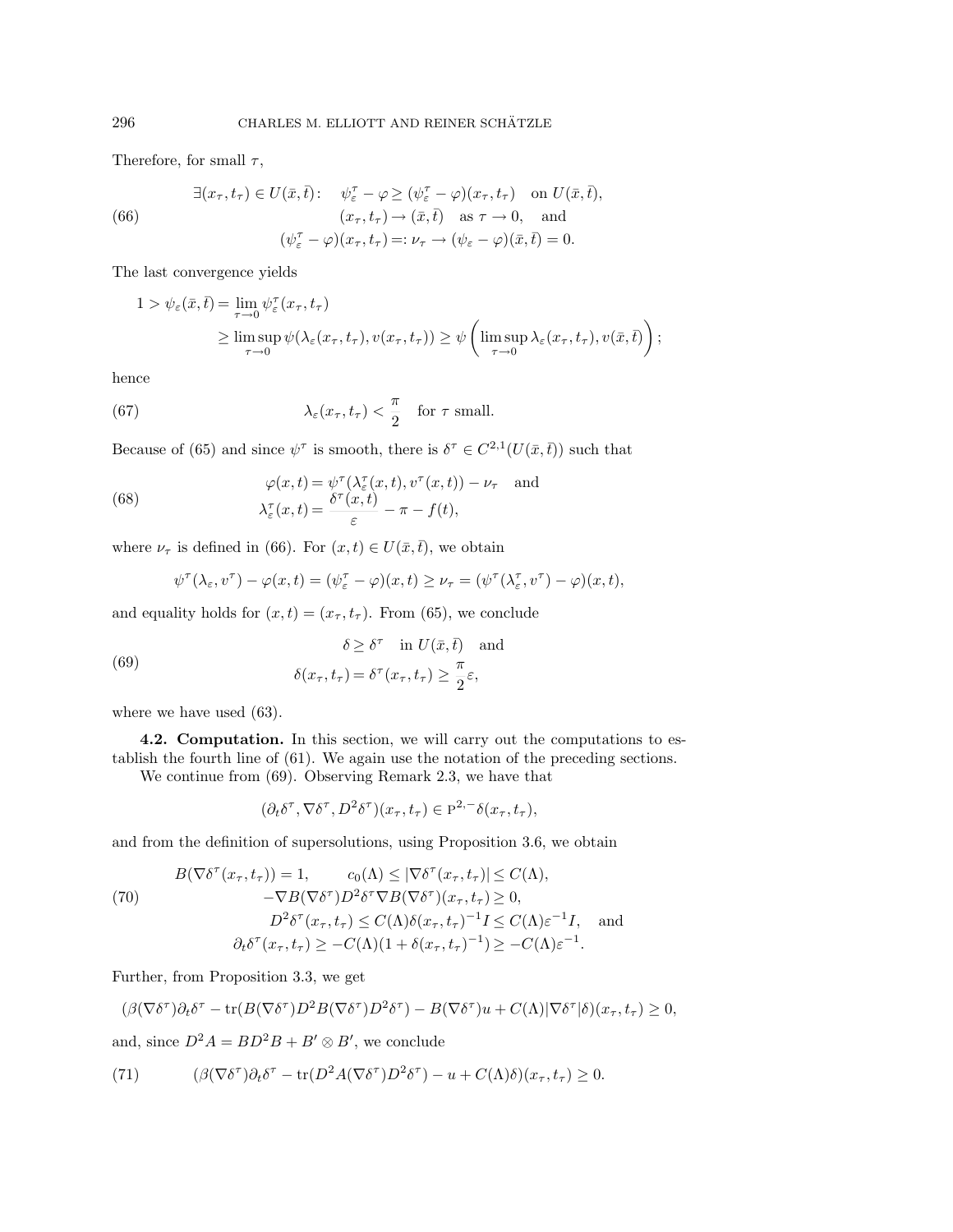From (68), we compute

(72) 
$$
\nabla \varphi = \varepsilon^{-1} \psi_r^{\tau} \nabla \delta^{\tau} + \varepsilon \psi_1^{\tau} \nabla v^{\tau} = \varepsilon^{-1} \psi_r^{\tau} (\nabla \delta^{\tau} + O_{\Lambda}(\varepsilon^2)).
$$

From (65) and  $|\nabla \delta^{\tau}(x_{\tau}, t_{\tau})| \ge c_0(\Lambda)$ , we get

(73) 
$$
\nabla \varphi(x_\tau, t_\tau) \neq 0,
$$

which is the third line of (61).

Differentiating again, we get

(74) 
$$
D^2 \varphi = \varepsilon^{-2} \psi_{rr}^{\tau} \nabla \delta^{\tau} \otimes \nabla \delta^{\tau} + \varepsilon^{-1} \psi_{r}^{\tau} D^2 \delta^{\tau} + (\psi_1^{\tau})' (\nabla v^{\tau} \otimes \nabla \delta^{\tau} + \nabla \delta^{\tau} \otimes \nabla v^{\tau}) + \varepsilon \psi_1^{\tau} D^2 v^{\tau} = \varepsilon^{-2} \psi_{rr}^{\tau} \nabla \delta^{\tau} \otimes \nabla \delta^{\tau} + \varepsilon^{-1} \psi_{r}^{\tau} D^2 \delta^{\tau} + O_{\Lambda}(1)
$$

since  $|\nabla \delta^{\tau}(x_{\tau}, t_{\tau})| \leq C(\Lambda)$ .

Further, we obtain

(75) 
$$
\varepsilon \partial_t \varphi = \psi_r^{\tau} (\partial_t \delta^{\tau} - \varepsilon f') + \varepsilon^2 \psi_1^{\tau} \partial_t v^{\tau} = \psi_r^{\tau} (\partial_t \delta^{\tau} - \varepsilon f' + O_{\Lambda}(\varepsilon^2)).
$$

We recall the definition of  $R_{\varepsilon}^{\tau}$  in (61),

(76) 
$$
R_{\varepsilon}^{\tau} := \left( \varepsilon \beta^* \partial_t \varphi - \varepsilon \text{tr}(D^2 A(\nabla \varphi) D^2 \varphi) - \frac{1}{\varepsilon} \psi_{\varepsilon}^{\tau} - \frac{\pi}{4} u \right) (x_{\tau}, t_{\tau})
$$

for inf  $\beta \leq \beta^* \leq \sup \beta$  and  $\beta^* = \beta(\nabla \varphi(x_\tau,t_\tau))$  or  $|\nabla \varphi(x_\tau,t_\tau)| \leq \Lambda \varepsilon$ . Using (72), (74), and (75), we get

(77)  
\n
$$
R_{\varepsilon}^{\tau} \geq -\varepsilon^{-1} (\psi_{rr}^{\tau} \nabla \delta^{\tau} D^{2} A (\nabla \varphi) \nabla \delta^{\tau} + \psi^{\tau})
$$
\n
$$
+ \psi_{r}^{\tau} \beta^{\star} \partial_{t} \delta^{\tau} - \frac{\pi}{4} u
$$
\n
$$
- \psi_{r}^{\tau} \text{tr}(D^{2} A (\nabla \varphi) D^{2} \delta^{\tau})
$$
\n
$$
- \varepsilon \psi_{r}^{\tau} \beta^{\star} f' - C(\Lambda) \varepsilon.
$$

Using the homogeneity of A and  $\beta$ , (8), and (72), we obtain

(78) 
$$
D^2 A(\nabla \varphi) = D^2 A(\nabla \delta^\tau + O_\Lambda(\varepsilon^2)) = D^2 A(\nabla \delta^\tau) + O_\Lambda(\varepsilon^2),
$$

$$
\nabla \delta^\tau D^2 A(\nabla \delta^\tau) \nabla \delta^\tau = 2A(\nabla \delta^\tau) = B(\nabla \delta^\tau)^2 = 1, \text{ and}
$$

$$
\beta(\nabla \varphi) = \beta(\nabla \delta^\tau + O_\Lambda(\varepsilon^2)) = \beta(\nabla \delta^\tau) + O_\Lambda(\varepsilon^2).
$$

From (77) and (78), it follows that

(79)  
\n
$$
R_{\varepsilon}^{\tau} \geq -\varepsilon^{-1}(\psi_{rr}^{\tau} + \psi^{\tau}) + \psi_{r}^{\tau}(\beta^{*}\partial_{t}\delta^{\tau} - \text{tr}(D^{2}A(\nabla\varphi)D^{2}\delta^{\tau}) - u) + (\psi_{r}^{\tau} - \frac{\pi}{4})u - \varepsilon c_{0}(\Lambda)\psi_{r}^{\tau}f' - C(\Lambda)\varepsilon,
$$

where again  $|\nabla \delta^{\tau}(x_{\tau}, t_{\tau})| \leq C(\Lambda)$  was used.

In the following lemma, we will prove that

(80) 
$$
\psi_r^{\tau}(\beta^{\star}\partial_t \delta^{\tau} - \text{tr}(D^2 A(\nabla \varphi)D^2 \delta^{\tau}) - u) \geq -C(\Lambda)(\delta + \varepsilon).
$$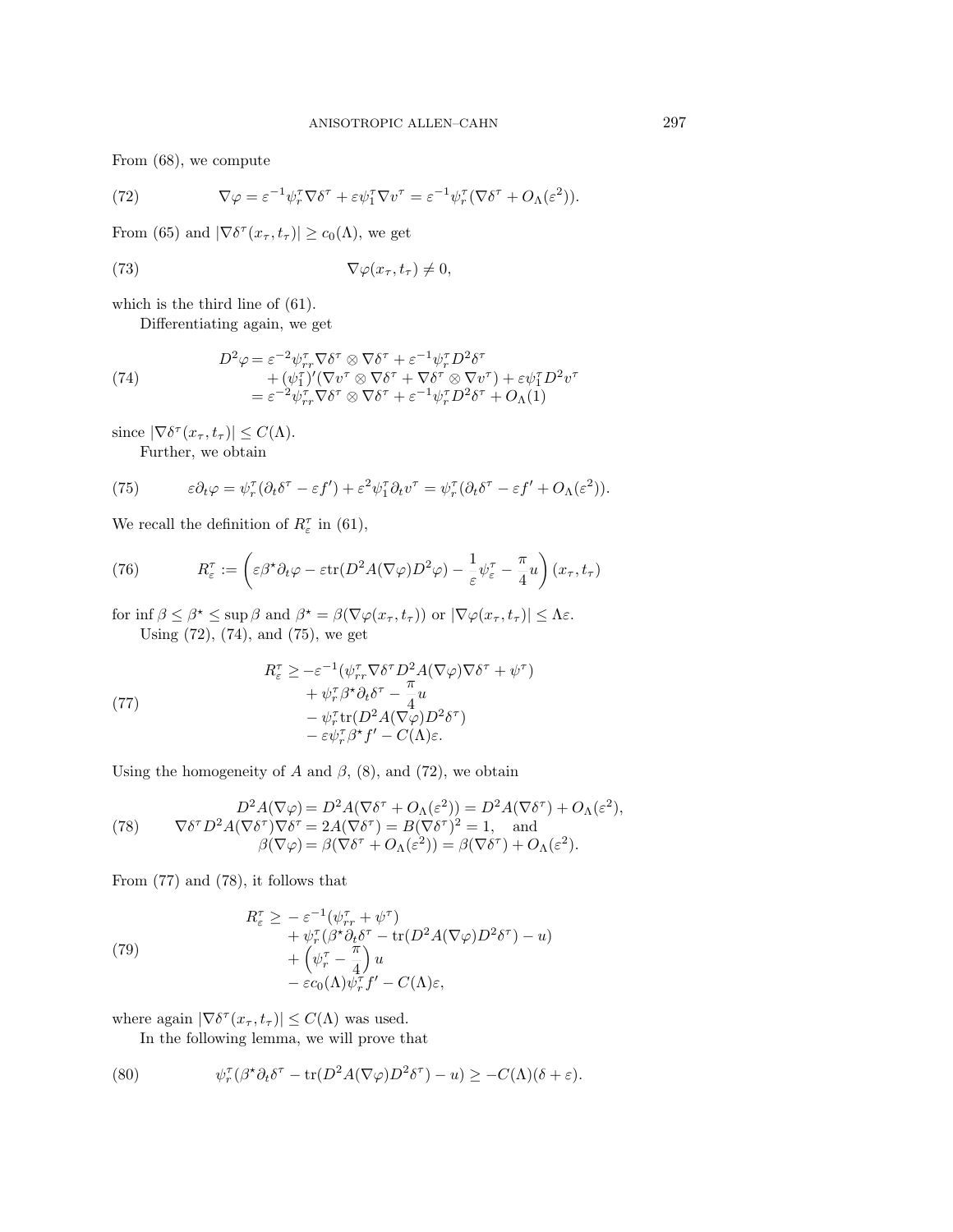From (63) and (67), we know that  $|\lambda_{\varepsilon}(x_{\tau}, t_{\tau})| \leq \pi$ . This yields  $\delta(x_{\tau}, t_{\tau}) \leq \varepsilon(\lambda_{\varepsilon}(x_{\tau}, t_{\tau}))$  $+\pi + f(t_\tau) \leq C(\Lambda) \varepsilon (1 + f(t_\tau)).$  Plugging (80) in (79), we obtain

(81)  
\n
$$
R_{\varepsilon}^{\tau} \geq -\varepsilon^{-1}(\psi_{rr}^{\tau} + \psi^{\tau})
$$
\n
$$
+ (\psi_{r}^{\tau} - \frac{\pi}{4}) u
$$
\n
$$
- \varepsilon \psi_{r}^{\tau} c_{0}(\Lambda) f' - C(\Lambda) \varepsilon (1 + f)
$$
\n
$$
\geq -\varepsilon^{-1} (\psi_{rr}^{\tau} + \psi^{\tau})
$$
\n
$$
+ ((\psi_{0}^{\tau})' - \frac{\pi}{4}) u
$$
\n
$$
- \varepsilon (\psi_{0}^{\tau})' c_{0}(\Lambda) f' - C(\Lambda) \varepsilon (1 + f)
$$

 $\text{since } |\varepsilon f'|, |\varepsilon f| \leq 1.$ 

Setting  $r := \lambda_{\varepsilon}(x_{\tau}, t_{\tau})$ , we compute

$$
\begin{split} &-\varepsilon^{-1}(\psi_{rr}^{\tau}+\psi^{\tau})+\left((\psi_0^{\tau})'-\frac{\pi}{4}\right)v^{\tau} \\ &=\int_{\mathbb{R}}\left(-\varepsilon^{-1}(\psi_0^{\prime\prime}+\psi_0)(s)-(\psi_1^{\prime\prime}+\psi_1)(s)v^{\tau}+\left(\psi_0^{\prime}-\frac{\pi}{4}\right)(s)v^{\tau}\right)\eta_{\tau}(r-s)ds-\varepsilon^{-1}\tau r \\ &=\int_{|s|\geq\frac{\pi}{2}}\left(-\varepsilon^{-1}(\psi_0^{\prime\prime}+\psi_0)(s)-(\psi_1^{\prime\prime}+\psi_1)(s)v^{\tau}+\left(\psi_0^{\prime}-\frac{\pi}{4}\right)(s)v^{\tau}\right)\eta_{\tau}(r-s)ds-\varepsilon^{-1}\tau r, \end{split}
$$

where we have used (54). We know from (67) and the definition of  $\eta_{\tau}$  that  $\eta_{\tau}(r-s)=0$ when  $s \geq \frac{\pi}{2}$ ,  $r = \lambda_{\varepsilon}(x_{\tau}, t_{\tau})$ , and  $\tau$  is small since  $\limsup_{\tau \to 0} \lambda_{\varepsilon}(x_{\tau}, t_{\tau}) < \frac{\pi}{2}$ . Therefore, the term above is estimated for small  $\tau$  by

$$
\int_{-\infty}^{-\frac{\pi}{2}} \left( -\varepsilon^{-1} (\psi_0'' + \psi_0)(s) + \left( -\psi_1'' - \psi_1 + \psi_0 - \frac{\pi}{4} \right) (s) v^{\tau} \right) \eta_{\tau} (r - s) ds - \varepsilon^{-1} \tau r
$$
  
\n
$$
\geq \int_{-\infty}^{-\frac{\pi}{2}} (\varepsilon^{-1} - C(\Lambda)) \eta_{\tau} (r - s) ds - \varepsilon^{-1} \tau r
$$
  
\n
$$
\geq -\varepsilon^{-1} \varrho_{\Lambda}(\tau).
$$

Using the above computations, we get

(82)  
\n
$$
R_{\varepsilon}^{T} \geq \left( (\psi_{0}^{\tau})' - \frac{\pi}{4} \right) (u - v^{\tau})
$$
\n
$$
- c_{0}(\Lambda) \varepsilon (\psi_{0}^{\tau})' f' - C(\Lambda) \varepsilon (1 + f) - \varepsilon^{-1} \varrho_{\Lambda}(\tau)
$$
\n
$$
\geq \varepsilon (\psi_{0}^{\tau})' (-c_{0}(\Lambda) f' - g)
$$
\n
$$
+ \varepsilon \left( \frac{\pi}{4} g - C(\Lambda) - C(\Lambda) f \right) - \varepsilon^{-1} \varrho_{\Lambda}(\tau),
$$

where we have used  $v^{\tau} = u^{\tau} + \varepsilon g$ .

Since  $f(t) = \alpha \exp(-\gamma^2 t)$  and  $g(t) = \alpha \gamma \exp(-\gamma^2 t)$ , we obtain

(83) 
$$
R_{\varepsilon}^{\tau} \geq \varepsilon - \varepsilon^{-1} \varrho_{\Lambda}(\tau)
$$

when  $\gamma \ge C(\Lambda)$  and  $\alpha \ge \exp(\gamma^2 T)$ , which is the fourth line of (61). *Proof of*  $(80)$ . We now prove  $(80)$ , that is,

$$
\psi_r^{\tau}(\beta^{\star}\partial_t \delta^{\tau} - \text{tr}(D^2 A(\nabla \varphi)D^2 \delta^{\tau}) - u) \geq -C(\Lambda)(\delta + \varepsilon).
$$

We again take the notation of the previous subsection.

Since  $\psi_r^{\tau} > 0$ , we need only consider the situation when

$$
\beta^* \partial_t \delta^{\tau} - \text{tr}(D^2 A(\nabla \varphi) D^2 \delta^{\tau}) - u \le 0.
$$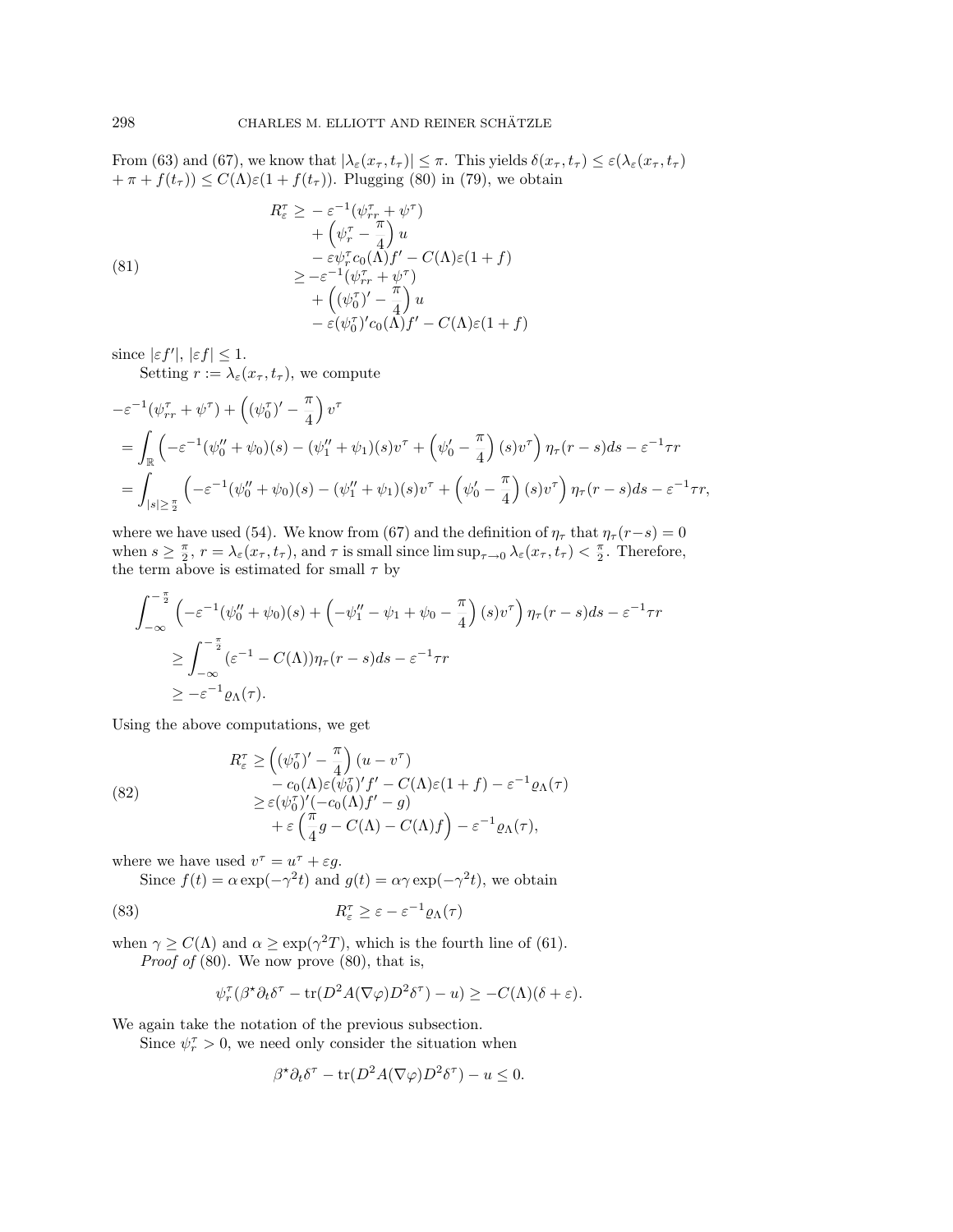From (70), we know

and

$$
\partial_t \delta^\tau \geq -C(\Lambda) \varepsilon^{-1}
$$

 $D^2 \delta^{\tau} \leq C(\Lambda) \varepsilon^{-1} I.$ 

When 
$$
\partial_t \delta^\tau \geq 0
$$
, since  $0 \leq D^2 A \leq C(\Lambda) I$ , we infer

$$
c_0(\Lambda)\partial_t \delta^{\tau} \leq \beta^{\star}\partial_t \delta^{\tau} \leq \text{tr}(D^2 A(\nabla \varphi)D^2 \delta^{\tau}) + u \leq C(\Lambda)\varepsilon^{-1};
$$

hence in any case,

$$
|\partial_t \delta^{\tau}| \le C(\Lambda) \varepsilon^{-1}.
$$

Since  $D^2 \delta^{\tau}$  is symmetric, there is an orthonormal basis  $\{v_1,\ldots,v_n\}$  of  $\mathbb{R}^n$  and  $\gamma_1,\ldots,\gamma_n$ *∈* R such that

$$
D^2 \delta^{\tau} = \sum_{i=1}^n \gamma_i v_i \otimes v_i
$$

 $\gamma_i \leq C(\Lambda) \varepsilon^{-1}.$ 

and

We define

and

$$
\alpha_i^{\varphi} := v_i^T D^2 A(\nabla \varphi) v_i
$$

$$
\alpha_i^{\delta} := v_i^T D^2 A(\nabla \delta^{\tau}) v_i.
$$

We know

$$
c_0(\Lambda) \le \alpha_i^{\varphi}, \qquad \alpha_i^{\delta} \le C(\Lambda)
$$

since  $c_0(\Lambda)I \leq D^2A \leq C(\Lambda)I$ . From (78), we obtain  $|\alpha_i^{\varphi} - \alpha_i^{\delta}| \leq C(\Lambda)\varepsilon^2$  and

$$
\exp(-C(\Lambda)\varepsilon^2) \leq \frac{\alpha_i^\varphi}{\alpha_i^\delta} \leq \exp(C(\Lambda)\varepsilon^2)
$$

when  $0 < \varepsilon < \varepsilon_0(\Lambda)$ . We compute

$$
\begin{split} &\text{tr}(D^2A(\nabla\varphi)D^2\delta^{\tau})\\ &=\sum_{i=1}^n\gamma_i\alpha_i^{\varphi}=\sum_{\gamma_i>0}\gamma_i\alpha_i^{\varphi}+\sum_{\gamma_i<0}\gamma_i\alpha_i^{\varphi}\\ &\leq\exp(C(\Lambda)\varepsilon^2)\sum_{\gamma_i>0}\gamma_i\alpha_i^{\delta}+\exp(-C(\Lambda)\varepsilon^2)\sum_{\gamma_i<0}\gamma_i\alpha_i^{\delta}\\ &\leq\exp(-C(\Lambda)\varepsilon^2)\sum_{i=1}^n\gamma_i\alpha_i^{\delta}+C(\Lambda)\varepsilon=\exp(-C(\Lambda)\varepsilon^2)\text{tr}(D^2A(\nabla\delta^{\tau})D^2\delta^{\tau})+C(\Lambda)\varepsilon.\end{split}
$$

$$
^{299}
$$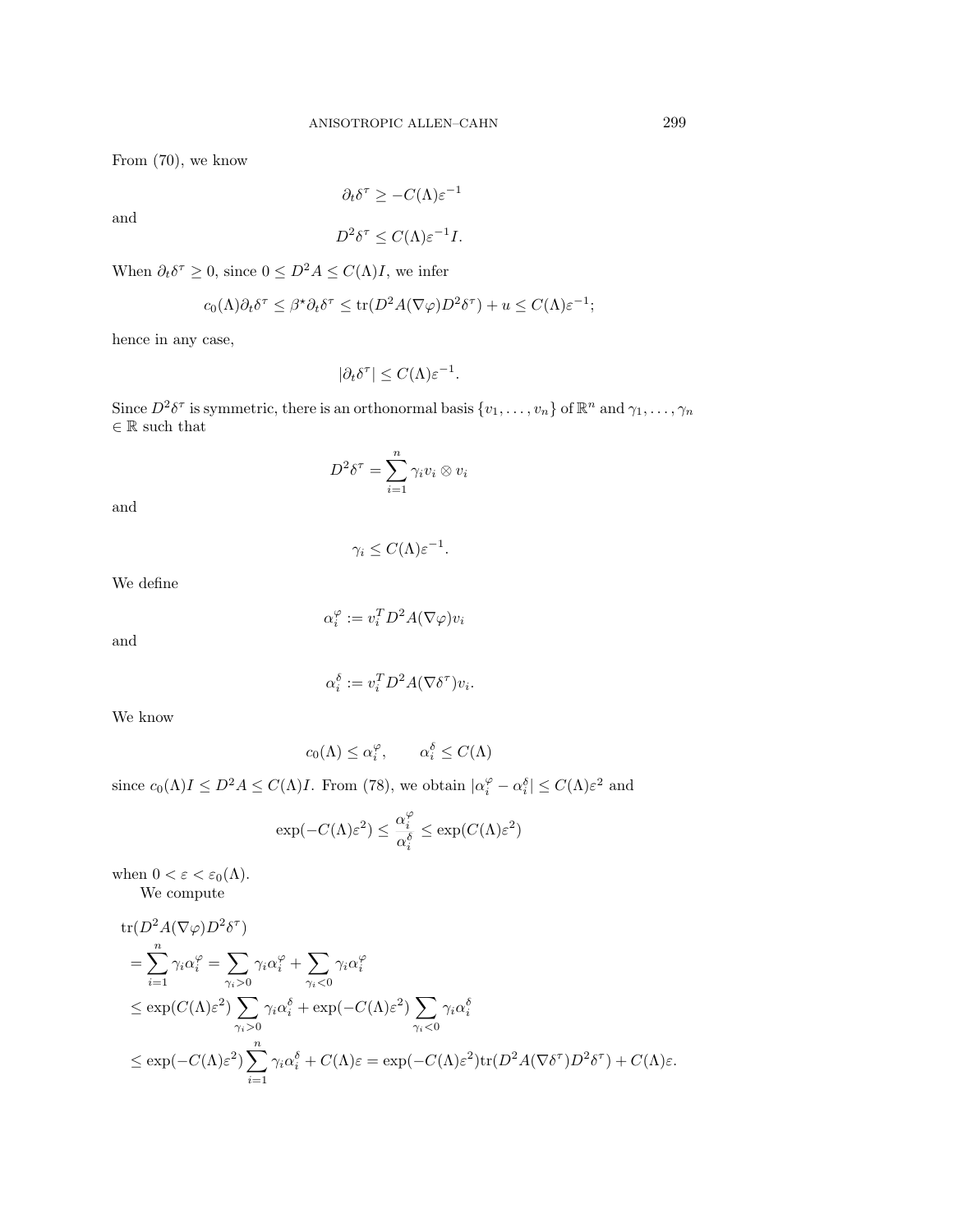Multiplying by  $\exp(C(\Lambda)\varepsilon^2)$  yields

tr
$$
(D^2 A(\nabla \varphi) D^2 \delta^{\tau})
$$
  
\n $\leq$  tr $(D^2 A(\nabla \delta^{\tau}) D^2 \delta^{\tau}) + C(\Lambda) \varepsilon + (1 - \exp(C(\Lambda) \varepsilon^2)) \text{tr}(D^2 A(\nabla \varphi) D^2 \delta^{\tau}).$ 

Taking into account the fact that  $\text{tr}(D^2A(\nabla\varphi)D^2\delta^{\tau}) \geq \beta^{\star}\partial_t\delta^{\tau} - u \geq -C(\Lambda)\varepsilon^{-1}$ , we obtain

(84) 
$$
\operatorname{tr}(D^2 A(\nabla \varphi) D^2 \delta^{\tau}) \leq \operatorname{tr}(D^2 A(\nabla \delta^{\tau}) D^2 \delta^{\tau}) + C(\Lambda) \varepsilon.
$$

In the case where  $\beta^* = \beta(\nabla \varphi)$ , we observe from (78) that

$$
|\beta(\nabla\varphi)\partial_t \delta^\tau - \beta(\nabla \delta^\tau)\partial_t \delta^\tau| \le C(\Lambda)\varepsilon.
$$

On the other hand, when  $|\nabla \varphi| \leq \Lambda \varepsilon$ , we conclude from (72) that  $\psi_r^{\tau} \leq C(\Lambda) \varepsilon^2$ ; hence

$$
|\psi_r^\tau(\beta^\star \partial_t \delta^\tau - \beta (\nabla \delta^\tau) \partial_t \delta^\tau)| \leq C(\Lambda) \varepsilon.
$$

Together with (71) and (84), we obtain

$$
\psi_r^{\tau}(\beta^{\star}\partial_t \delta^{\tau} - \text{tr}(D^2 A(\nabla \varphi)D^2 \delta^{\tau}) - u) \n\geq \psi_r^{\tau}(\beta(\nabla \delta^{\tau})\partial_t \delta^{\tau} - \text{tr}(D^2 A(\nabla \delta^{\tau})D^2 \delta^{\tau}) - u) - C(\Lambda)\varepsilon \n\geq -C(\Lambda)(\varepsilon + \delta),
$$

which concludes the proof.

Remark 4.4. Subsolutions can be constructed in an analogous way.

 $\Box$ 

With these sub- and supersolutions and the modified comparison principle (Theorem 2.12), we are now able to prove the convergence result.

We consider the following situation. Let  $D \subset \mathbb{R}^n$  be an open, periodic subset with  $\emptyset \neq D$ ,  $\overline{D} \neq \mathbb{R}^n$ , and define  $\Gamma_0 := \partial D$ . We denote by  $\delta_0$  the signed distance function of  $\Gamma_0$ , positive on D, induced by the metric d of section 3.2, that is,

$$
\delta_0(x) := \begin{cases} \inf_{y \in \Gamma_0} d(x, y) & \text{for } x \in D, \\ -\inf_{y \in \Gamma_0} d(x, y) & \text{for } x \notin D. \end{cases}
$$

 $\delta_0$  is periodic, bounded, and Lipschitz continuous,

$$
|\nabla \delta_0| \le C(\Lambda).
$$

Since  $\emptyset \neq D$ ,  $\overline{D} \neq \mathbb{R}^n$ , for  $\Lambda$  large enough, we have

$$
|\delta_0| \leq \Lambda,
$$
  
sup  $\delta_0 \geq \Lambda^{-1}$ , and  
inf  $\delta_0 \leq -\Lambda^{-1}$ .

From Theorem 2.5, we obtain the existence of a unique periodic  $\omega \in C(\mathbb{R}^n \times [0,T])$ which solves

(85) 
$$
\partial_t \omega + F(.,., \nabla \omega, D^2 \omega) = 0 \text{ in } \mathbb{R}^n \times ]0, T[ \text{ and } \omega(.,0) = \delta_0,
$$

where F is defined in section 2.1. We assume that for  $0 \le t < T$ ,

$$
\sup \omega(.,t) \ge \Lambda^{-1}
$$

and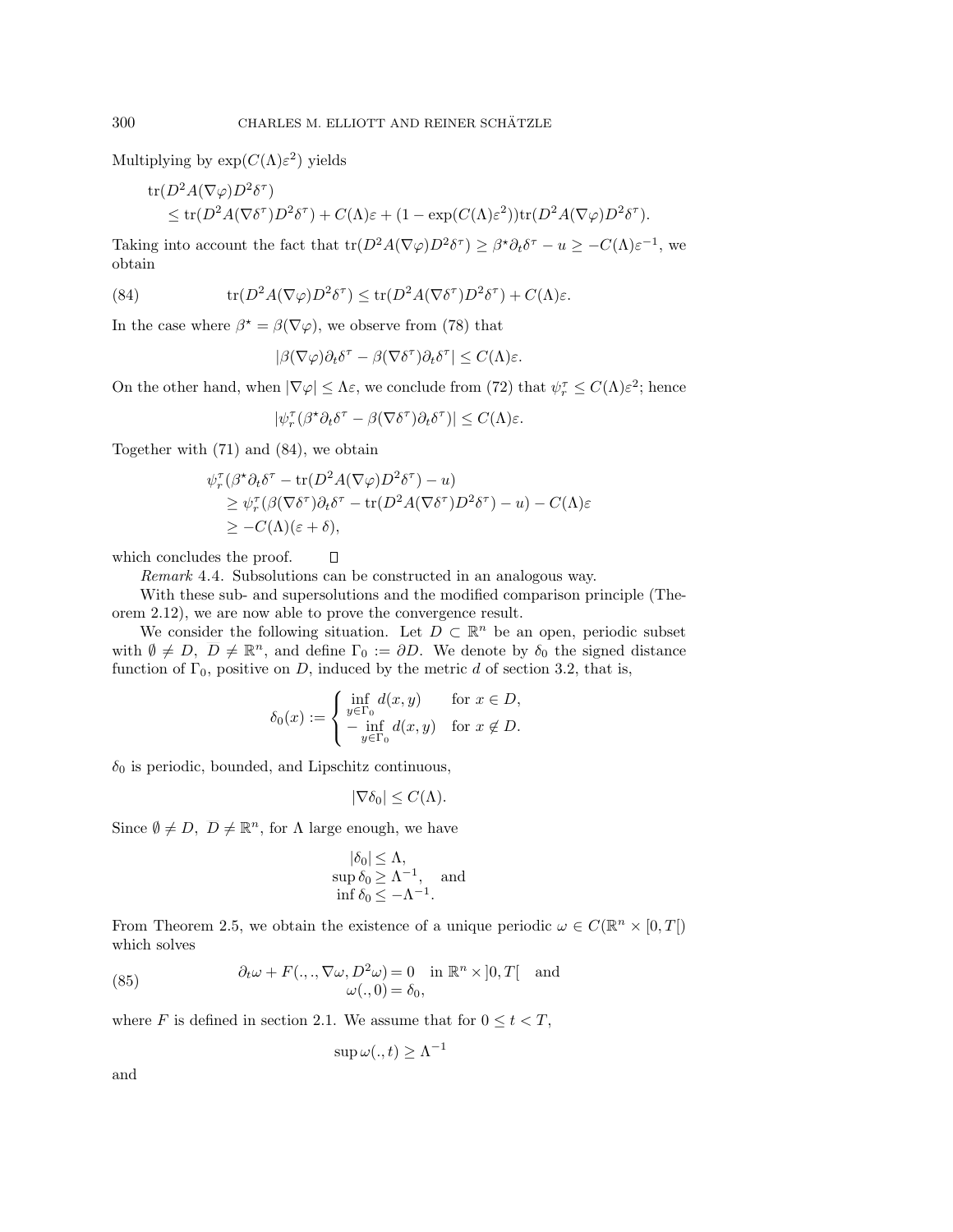$$
\inf \omega(.,t) \le -\Lambda^{-1}.
$$

From Theorem 2.8, we get a periodic viscosity solution  $\varphi_{\varepsilon} \in C(\mathbb{R}^n \times [0,T])$  of the double-obstacle Allen–Cahn problem,

(86)

$$
\max\left(\varphi_{\varepsilon}-1,\min\left(\varphi_{\varepsilon}+1,\partial_t\varphi_{\varepsilon}+\frac{1}{\varepsilon}G_{\varepsilon}(.,.,\varphi_{\varepsilon},\nabla\varphi_{\varepsilon},D^2\varphi_{\varepsilon})\right)\right)=0 \quad \text{in } (\mathbb{R}^n \times ]0,T[).
$$

For the initial conditions, we assume

(87) 
$$
\varphi_{\varepsilon}(.,0) = 1 \text{ for } \delta_0 \ge C(\Lambda)\varepsilon \text{ and } \n\varphi_{\varepsilon}(.,0) = -1 \text{ for } \delta_0 \le -C(\Lambda)\varepsilon;
$$

for example,  $\varphi_{\varepsilon}(\cdot, 0) = \varphi_{\varepsilon,0} = \max(-1, \min(1, \frac{\delta_0}{\varepsilon}))$ .

The convergence theorem can now be stated.

THEOREM 4.5.

$$
\varphi_{\varepsilon} \to 1 \quad pointwise \, \, on \, \, [\omega > 0]
$$

and

$$
\varphi_{\varepsilon} \to -1
$$
 pointwise on  $[\omega < 0]$ .

Moreover, this convergence is uniform on compact subsets of  $[\omega > 0]$ , respectively,  $[\omega < 0].$ 

*Proof.* We define  $\omega_{\varepsilon}^+ := \omega + \Gamma \varepsilon$  for  $\Gamma = C(\Lambda)$  chosen below. According to [7],  $\omega_{\varepsilon}^+$ is a supersolution of  $(42)$ . As in section 3.2 and Definition 4.2, we define

$$
\delta_{\varepsilon}^{+}(x,t) := \inf_{y, \ \omega_{\varepsilon}^{+}(y,t) \leq 0} d(x,y),
$$

$$
\lambda_{\varepsilon}^{+}(x,t) := \frac{\delta_{\varepsilon}^{+}(x,t)}{\varepsilon} - \pi - f(t), \text{ and}
$$

$$
\psi_{\varepsilon}^{+} := \psi(\lambda_{\varepsilon}^{+}, v).
$$

For  $0 < \varepsilon < \varepsilon_0(\Lambda)$ , we claim that

$$
\psi_{\varepsilon}^{+} \geq \varphi_{\varepsilon}.
$$

From Theorem 2.12 and Proposition 4.3, it suffices to verify that

(89) 
$$
\psi_{\varepsilon}^{+}(.,0) \geq \varphi_{\varepsilon}(.,0).
$$

When  $\varphi_{\varepsilon}(x,0) = -1$ , the inequality is satisfied since  $\psi_{\varepsilon}^+ \geq -1$ .

Now we assume 
$$
\varphi_{\varepsilon}(x,0) > -1
$$
. From (87), we get  $\omega(x,0) = \delta_0(x) \geq -C(\Lambda)\varepsilon$  and

$$
\omega_{\varepsilon}^{+}(x,0) \geq -C(\Lambda)\varepsilon + \Gamma\varepsilon \geq \frac{\Gamma}{2}\varepsilon > 0
$$

when  $\Gamma \geq C(\Lambda)$ . Therefore, there is a  $y \in [\omega_{\varepsilon}^+(\cdot,0) \leq 0]$  such that  $\delta_{\varepsilon}^+(x,0) = d(x,y) >$ 0. This yields

$$
\begin{aligned} \frac{\Gamma}{2}\varepsilon &\leq \omega_{\varepsilon}^{+}(x,0)-\omega_{\varepsilon}^{+}(y,0)=\omega(x,0)-\omega(y,0) \\ &=\delta_{0}(x)-\delta_{0}(y)\leq C(\Lambda)|x-y|\leq C(\Lambda)d(x,y)=C(\Lambda)\delta_{\varepsilon}^{+}(x,0). \end{aligned}
$$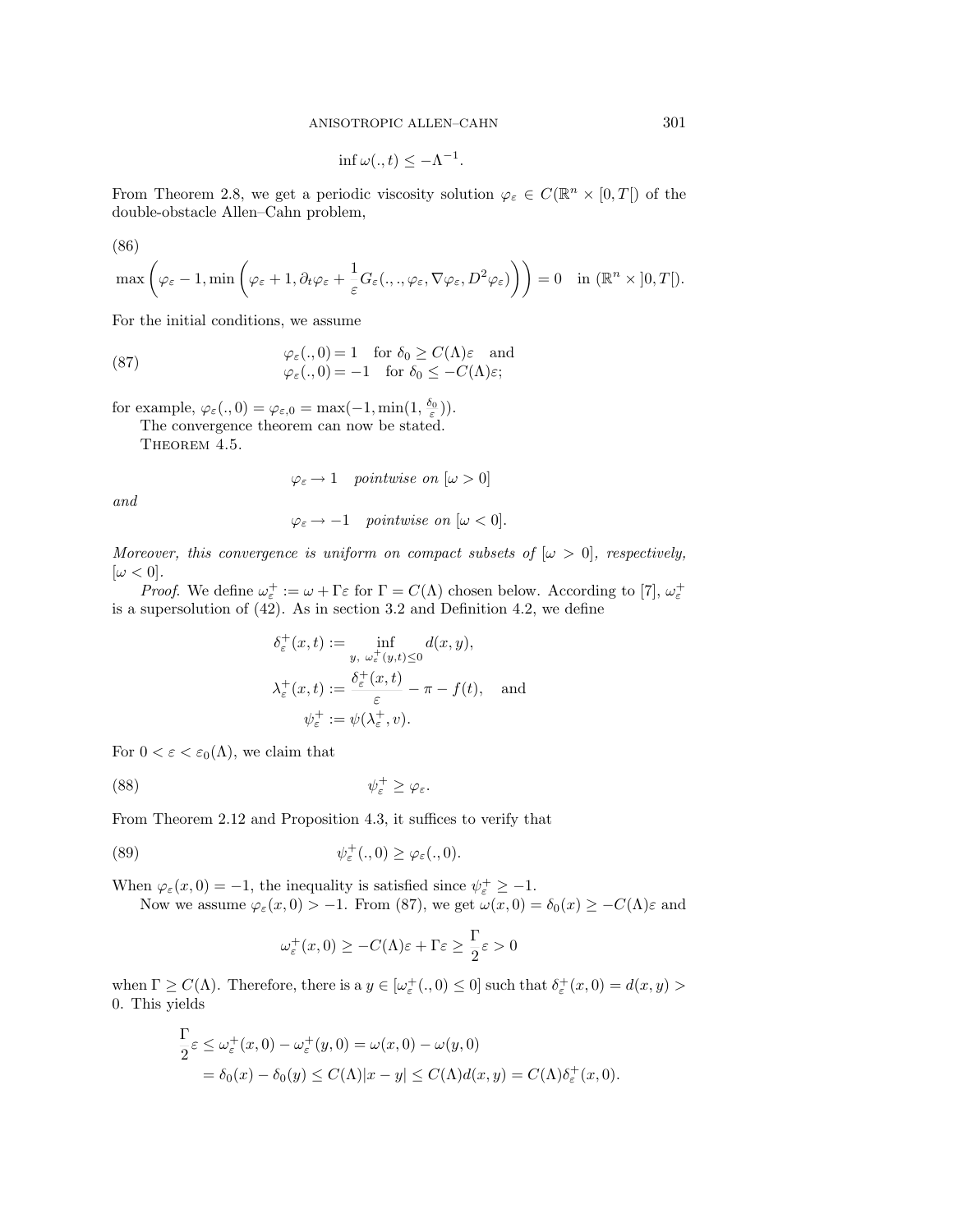We conclude

$$
\lambda_{\varepsilon}^{+}(x,0)=\frac{\delta_{\varepsilon}^{+}(x,0)}{\varepsilon}-\pi-\alpha\geq c_{0}(\Lambda)\Gamma-\pi-\alpha.
$$

Since  $\alpha \leq C(\Lambda)$ , we can choose  $\Gamma \geq C(\Lambda)$  to get

$$
\lambda_{\varepsilon}^{+}(x,0) \geq \frac{\pi}{2};
$$

hence

$$
\psi_{\varepsilon}^{+}(x,0)=1\geq\varphi_{\varepsilon}(x,0),
$$

establishing (89) and therefore (88).

We take  $(x_0, t_0)$  with  $\omega(x_0, t_0) < 0$ . There is  $\tau > 0$  and a neighborhood  $U(x_0, t_0)$ such that

$$
\omega \leq -\tau \quad \text{on } U(x_0, t_0);
$$

hence

$$
\omega_{\varepsilon}^+ \leq -\frac{\tau}{2} \quad \text{on } U(x_0, t_0) \quad \text{ for } 0 < \varepsilon < \varepsilon_0(\Lambda, \tau).
$$

 $\delta_{\varepsilon}^+ = 0;$ 

On  $U(x_0, t_0)$ , we have

hence

$$
\lambda_{\varepsilon}^{+}\leq-\pi
$$

and, finally,

$$
\varphi_{\varepsilon} \le \psi_{\varepsilon}^+ = -1 \quad \text{on } U(x_0, t_0). \qquad \Box
$$

Remark 4.6. When  $H^n([\omega = 0]) = 0$ , then the limit of  $\varphi_{\varepsilon}$  is uniquely determined in  $L^1(\mathbb{R}^n \times [0,T])$  by Theorem 4.5.

When fattening occurs—that is,  $H^n([\omega = 0]) > 0$ —there remains an ambiguity.

**Acknowledgments.** We thank Maurizio Paolini and Mete Soner for several discussions related to the topic of this article.

#### REFERENCES

- [1] S. Allen and J. Cahn, A microscopic theory for antiphase boundary motion and its application to antiphase domain coarsening, Acta Metallurgica, 27 (1979), pp. 1084–1095.
- [2] G. BARLES, H. M. SONER, AND P. E. SOUGANIDIS, Front propagation and phase field theory, SIAM J. Control. Optim., 31 (1993), pp. 439–469.
- [3] G. BELLETINI AND M. PAOLINI, Quasi-optimal error estimates for the mean-curvature flow with forcing term, Differential Integral Equations, 8 (1995), pp. 735–752.
- [4] G. BELLETINI AND M. PAOLINI, Anisotropic motion by mean curvature in the context of Finsler geometry, Quaderno 49, Universitá degli Studi di Milano, Milan, Italy, 1994; Hokkaido Math. J., to appear.
- [5] J. F. BLOWEY AND C. M. ELLIOTT, Curvature dependent phase boundary motion and parabolic obstacle problems, in Proc. IMA Workshop on Degenerate Diffusion, Vol. 47, W. Ni, L. Peletier, and J. L. Vasquez, eds., Springer-Verlag, Berlin, 1993, pp. 19–60.